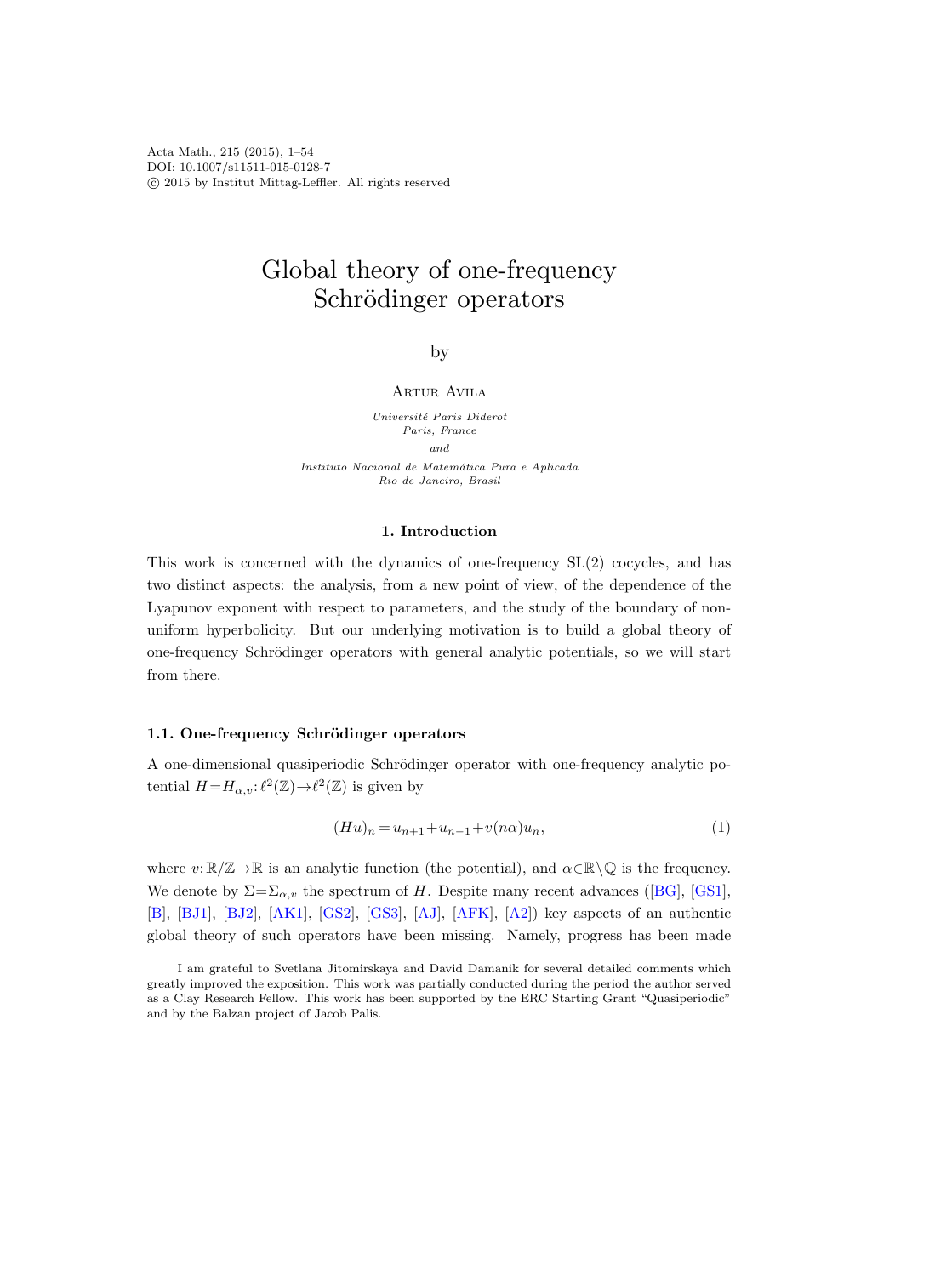mainly into the understanding of the behavior in regions of the spectrum belonging to two regimes with (at least some of the) behavior caracteristic, respectively, of "large" and "small" potentials. But the transition between the two regimes has been considerably harder to understand.

### 1.1.1. The almost Mathieu operator

Until now, there has been only one case where the analysis has genuinely been carried out at a global level. The almost Mathieu operator,  $v(x)=2\lambda \cos 2\pi(\theta+x)$ , is a highly symmetric model for which coupling strengths  $\lambda$  and  $\lambda^{-1}$  can be related through the Fourier transform (Aubry duality). Due to this unique feature, it has been possible to establish that the transition happens precisely at the (self-dual) critical coupling  $|\lambda|=1$ . In the *subcritical regime*  $|\lambda| < 1$  all energies in the spectrum behave as for small potentials, while in the *supercritical regime*  $|\lambda| > 1$  all energies in the spectrum behave as for large potentials. Hence typical almost Mathieu operators fall entirely in one regime or the other. Related to this simple phase transition picture is the fundamental spectral result of [\[J\]](#page-53-3), which implies that the spectral measure of a typical almost Mathieu operator has no singular continuous components (it is either typically atomic for  $|\lambda|>1$  or typically absolutely continuous for  $|\lambda|$  < 1).

One precise way to distinguish the subcritical and the supercritical regime for the almost Mathieu operator is by means of the Lyapunov exponent. Recall that for  $E \in \mathbb{R}$ , a formal solution  $u \in \mathbb{C}^{\mathbb{Z}}$  of  $Hu = Eu$  can be reconstructed from its values at two consecutive points by application of  $n$ -step transfer matrices:

$$
A_n(k\alpha) \binom{u_k}{u_{k-1}} = \binom{u_{k+n}}{u_{k+n-1}}.
$$
\n<sup>(2)</sup>

The  $A_n: \mathbb{R}/\mathbb{Z} \to SL(2, \mathbb{R})$ ,  $n \in \mathbb{Z}$ , are analytic functions defined on the same band of analyticity as v and are given in terms of

$$
A = \begin{pmatrix} E - v & -1 \\ 1 & 0 \end{pmatrix}
$$

by  $A_0(\cdot)$ =id and, for  $n \ge 1$ , by

<span id="page-1-0"></span>
$$
A_n(\cdot) = A(\cdot + (n-1)\alpha) \dots A(\cdot) \quad \text{and} \quad A_{-n}(\cdot) = A_n(\cdot - n\alpha)^{-1}.
$$
 (3)

The Lyapunov exponent at energy  $E$  is denoted by  $L(E)$  and given by

<span id="page-1-1"></span>
$$
\lim_{n \to \infty} \frac{1}{n} \int_{\mathbb{R}/\mathbb{Z}} \log \|A_n(x)\| \, dx \ge 0. \tag{4}
$$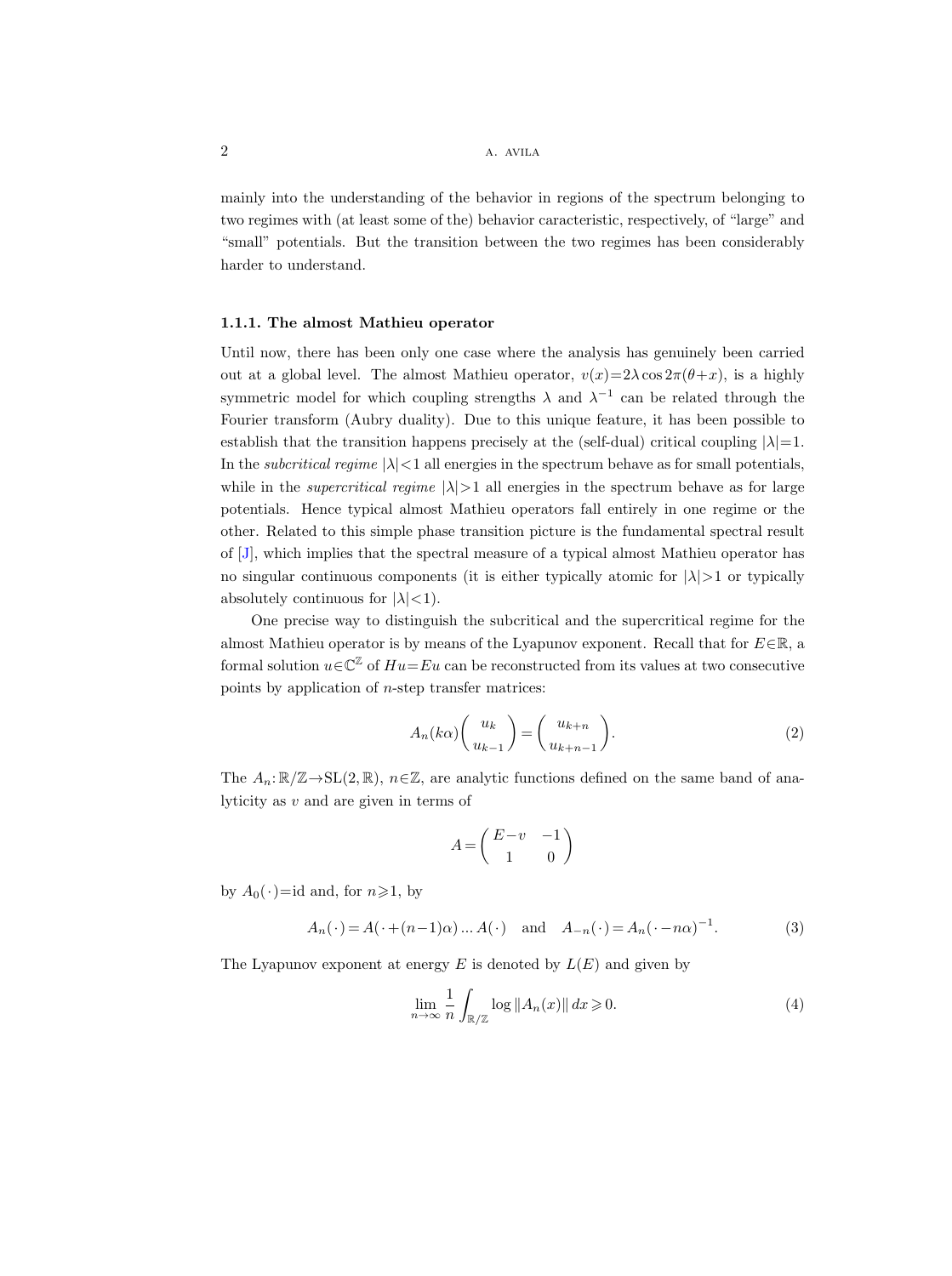It follows from the Aubry–André formula (proved by Bourgain–Jitomirskaya  $[BJ1]$ ) that  $L(E) = \max\{0, \log |\lambda|\}$  for  $E \in \Sigma_{\alpha,v}$ . Thus the supercritical regime can be distinguished by the positivity of the Lyapunov exponent: supercritical just means non-uniformly hyperbolic in dynamical systems terminology. $(1)$ 

How to distinguish subcritical energies from critical ones (since both have zero Lyapunov exponent)? One way could be in terms of their stability: critical energies are in the boundary of the supercritical regime, while subcritical ones are far away. Another, more intrinsic way, consists of looking at the complex extensions of the  $A_n$ : it can be shown (by a combination of [\[J\]](#page-53-3) and [\[JKS\]](#page-53-4)) that for subcritical energies we have a uniform subexponential bound  $\log ||A_n(z)|| = o(n)$  through a band  $|\text{Im } z| < \delta(\lambda)$ , while for critical energies this is not the case (this follows from  $[H]$ ). (See also [A](#page-48-0)ppendix A for a rederivation of both facts in the spirit of this paper.)

### 1.1.2. The general case

This work is not concerned with the almost Mathieu operator, whose global theory was constructed around duality and many remarkable exact computations. Still, what we know about it provides a powerful hint about what one can expect from the general theory. By analogy, we can always classify energies in the spectrum of an operator  $H_{\alpha,v}$  as supercritical, subcritical or critical in terms of the growth behavior of (complex extensions of) the corresponding transfer matrices  $A_n$ . More precisely,  $E \in \Sigma_{\alpha,v}$  is said to be

(1) supercritical if  $\sup_{x \in \mathbb{R}/\mathbb{Z}} ||A_n(x)||$  grows exponentially,

(2) subcritical if there is a uniform subexponential bound on the growth of  $||A_n(z)||$ through some band  $|\text{Im } z| < \varepsilon$ , and

(3) critical otherwise.

That large potentials fall into the supercritical regime then follows from [\[SS\]](#page-53-6) and that small potentials fall into the subcritical one is a consequence of [\[BJ1\]](#page-52-2) and [\[BJ2\]](#page-52-3). However, differently from the almost Mathieu case the coexistence of regimes is known to be possible [\[Bj1\]](#page-52-8). Thus subcriticality, criticality and supercriticality are not, in general, a property of a whole operator, but of individual energies.

Beyond the local problems of describing precisely the behavior at the supercritical and subcritical regimes, a proper global theory should certainly explain how the phase transition between them occurs, and how this critical set of energies affects the spectral analysis of H.

<span id="page-2-0"></span> $(1)$  Recalling that uniform hyperbolicity is well known to characterize the complement of the spectrum.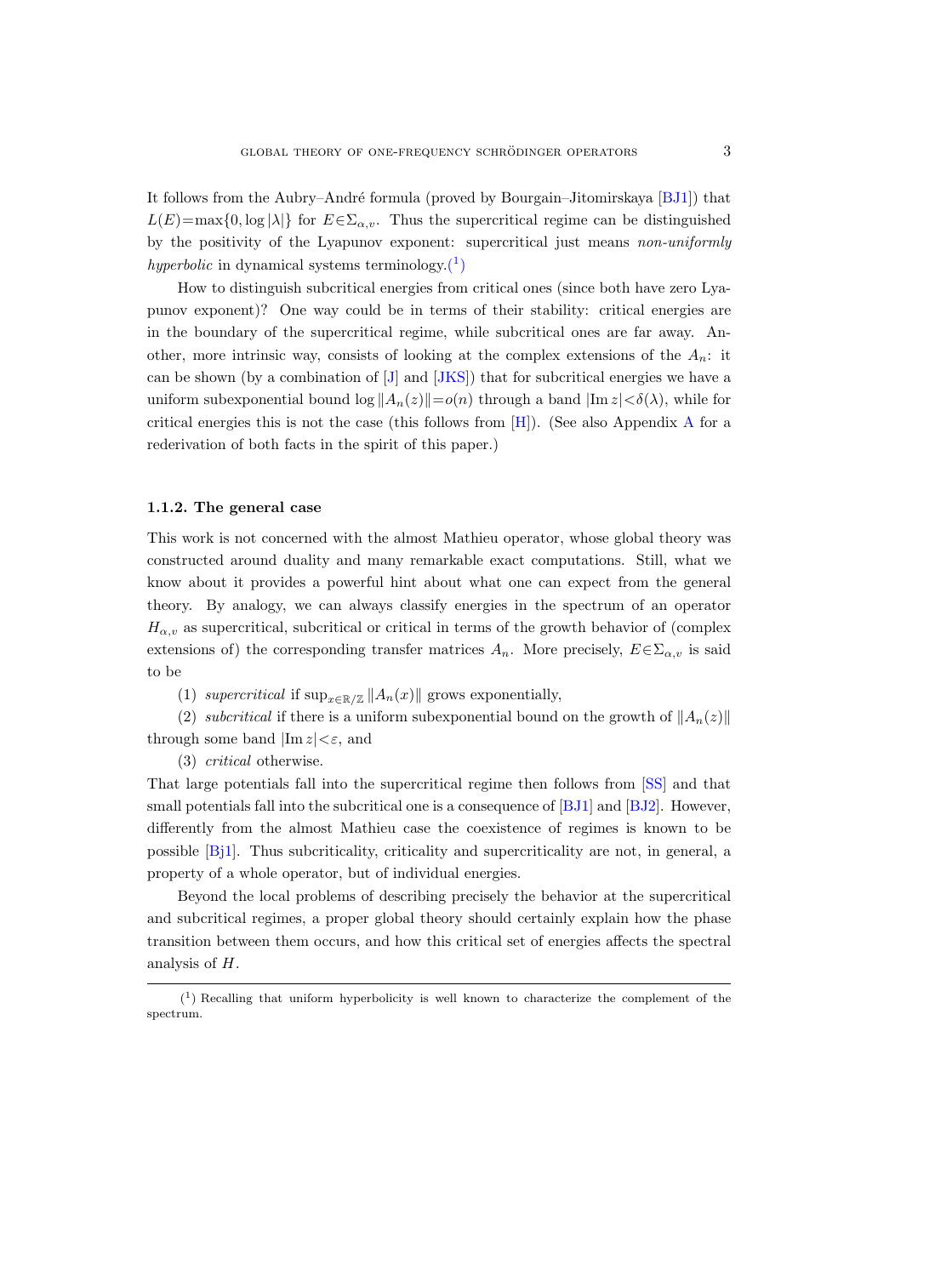It was deliberately implied in the discussion above that the non-critical regimes are stable (with respect to perturbations of the energy, potential or frequency), but the critical one is not. Stability of non-uniform hyperbolicity was known (continuity of the Lyapunov exponent [\[BJ1\]](#page-52-2)), while the stability of the subcritical regime and the instability of the critical regime are obtained here. The stability of the subcritical regime implies that the critical set contains the boundary of the supercritical regime. By a more delicate argument, we will show that any critical energy can be made supercritical under an arbitrarily small perturbation of the potential, and thus identifying the critical set with the boundary of non-uniform hyperbolicity (see Theorem  $15$ ).<sup>(2)</sup>

While a given potential may display both subcritical and supercritical energies (and such coexistence is clearly robust under perturbations of both the potential and the frequency), in order to go from one regime to the other it may not be necessary to pass through the critical regime. This is because the spectrum may be a Cantor set (this is actually what one usually expects), and the transition could thus happen through a gap. In this paper we show that this is the prevalent behavior. Let us say that  $H$  is *acritical* if no energy  $E \in \Sigma$  is critical.

MAIN THEOREM. Let  $\alpha$  be irrational. Then for a (measure-theoretically) typical  $v \in C^{\omega}(\mathbb{R}/\mathbb{Z}, \mathbb{R})$ , the operator  $H_{\alpha, v}$  is acritical.

The main theorem yields a precise description of the basic structure of the spectrum of typical operators with respect to the behavior of the Lyapunov exponent. Indeed the stability of the non-critical regimes immediately yields:

(1) Acriticality is stable with respect to perturbations of both the frequency and the potential, that is, the set of  $(\alpha, v) \in (\mathbb{R} \setminus \mathbb{Q}) \times C^{\omega}(\mathbb{R} / \mathbb{Z}, \mathbb{R})$  such that  $H_{\alpha, v}$  is acritical is open. Moreover, the supercritical and subcritical parts of the spectrum define compact sets that depend continuously (in the Hausdorff topology) on  $(\alpha, v)$ .

(2) As a consequence, acritical operators have the nicest behavior from the point of view of bifurcations: There is at most a finite number of alternances of regime as one moves through the spectrum  $\Sigma$  in the following sense: there are  $k \geq 1$  and points  $a_1$  $b_1 < ... < a_k < b_k$  in the spectrum such that  $\Sigma \subset \bigcup_{i=1}^k [a_i, b_i]$  and energies alternate between supercritical and subcritical along the sequence  $\{\Sigma \cap [a_i, b_i]\}_{i=1}^k$ .

(3) Another consequence is spectral uniformity through both subcritical and supercritical regimes: There exists  $\varepsilon > 0$  such that whenever E is supercritical we have  $L(E) \geqslant \varepsilon$ (by continuity of the Lyapunov exponent  $[BJ1]$ ), and when E is subcritical we have uniform subexponential growth of  $||A_n(z)||$  through the band  $|\text{Im } z| < \epsilon$  (again by continuity

<span id="page-3-0"></span> $(2)$  We should note that our work leaves open the question of whether the critical set coincides with the boundary of the subcritical regime as well.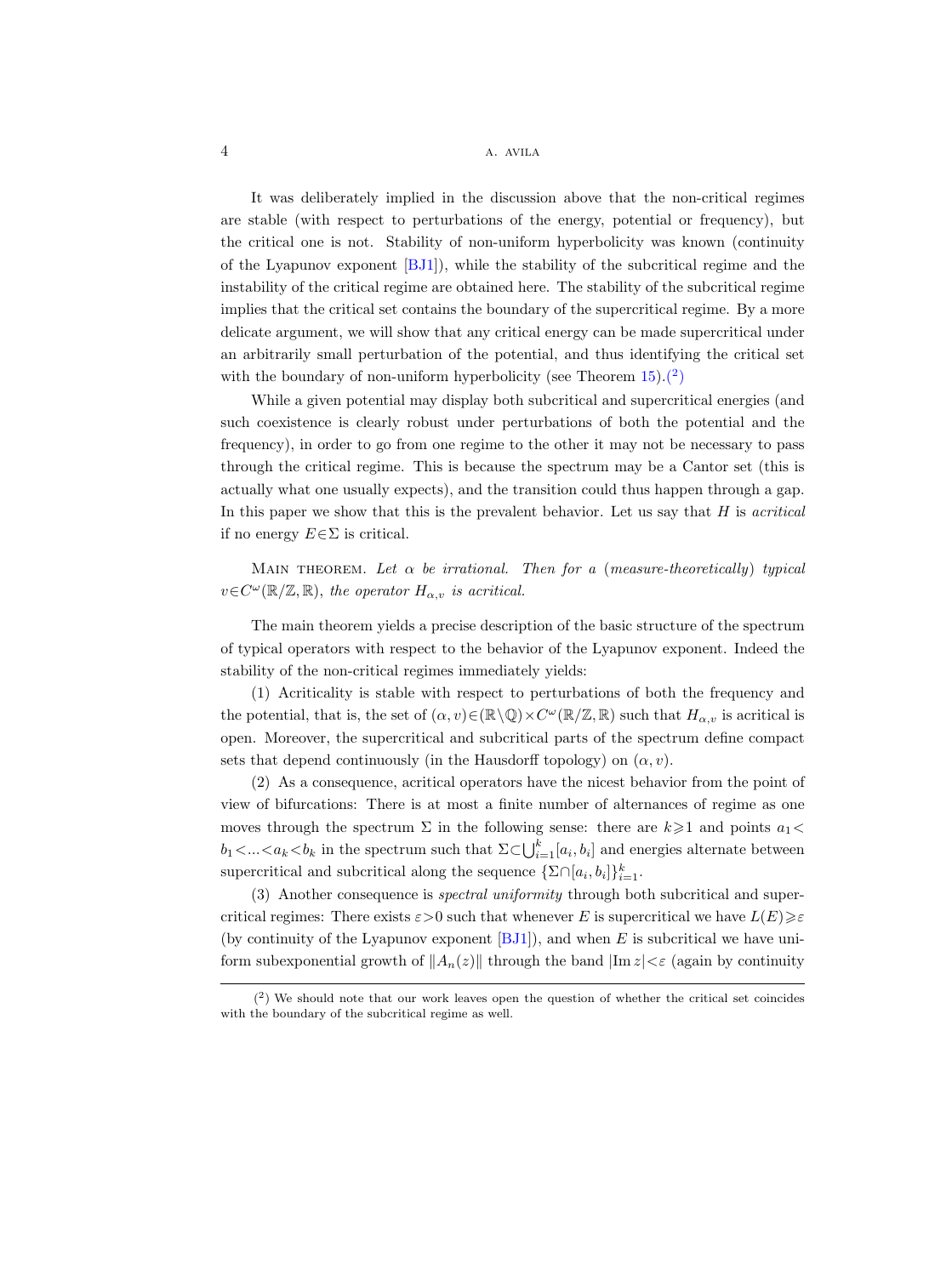of the Lyapunov exponent, together with a key result obtained here, the quantization of the acceleration).

As we will show in Appendix [B,](#page-49-0) the number of phase transitions can be arbitrarily large.

In developing the work presented here, we were guided by the hope that typical one-frequency operators have nice spectral properties. Particularly, we conjectured early on that typically the spectral measures should have no singular continuous component (which, if present, would be responsible for the most exotic behavior from the point of view of quantum dynamics). We will next describe how our main theorem relates to the goal of establishing a more precise version of this conjecture.

### 1.2. The spectral dichotomy program

The main theorem reduces the spectral theory of a typical one-frequency Schrödinger operator  $H$  to the separate local theories of (uniform) supercriticality and subcriticality. It is thus a key step in our program to establish the spectral dichotomy, the decomposition of a typical operator as a direct sum of operators with the spectral type of large-like and small-like operators. Below we comment briefly on the current state of the local theories.

The supercritical theory has been intensively developed in [\[BG\]](#page-52-0) and [\[GS1\]](#page-53-0)–[\[GS3\]](#page-53-2). As far as the spectral type is concerned, perhaps the key result is that, up to a typical perturbation of the frequency, Anderson localization (pure point spectrum with exponentially decaying eigenfunctions) holds through the supercritical regime. It is important to emphasize that these developments superseded several early results depending on suitable largeness conditions on the potentials, and that the change of focus towards the Lyapunov exponent can be in large part attributed to [\[J\]](#page-53-3).

The concept of subcriticality has evolved more recently. The development of the corresponding local theory originally centered on the concept of almost reducibility, which by definition generalizes the scope of applicability of the theory of small potentials (which is well understood by Kolmogorov–Arnold–Moser theory and localization-duality methods). In particular, it was shown ([\[AJ\]](#page-52-5), [\[A1\]](#page-52-9), [\[A2\]](#page-52-7)) that almost reducibility implies absolute continuity of spectral measures. In [\[AJ\]](#page-52-5) the vanishing of the Lyapunov exponent in a band was suggested to be the sought after mirror condition to positivity of the Lyapunov exponent. More specifically, it was conjectured to be equivalent to almost reducibility (in the spectrum). Proving this almost reducibility conjecture would at once provide an almost complete understanding of subcriticality, and partial results were obtained in [\[A1\]](#page-52-9) and  $[A2]$ .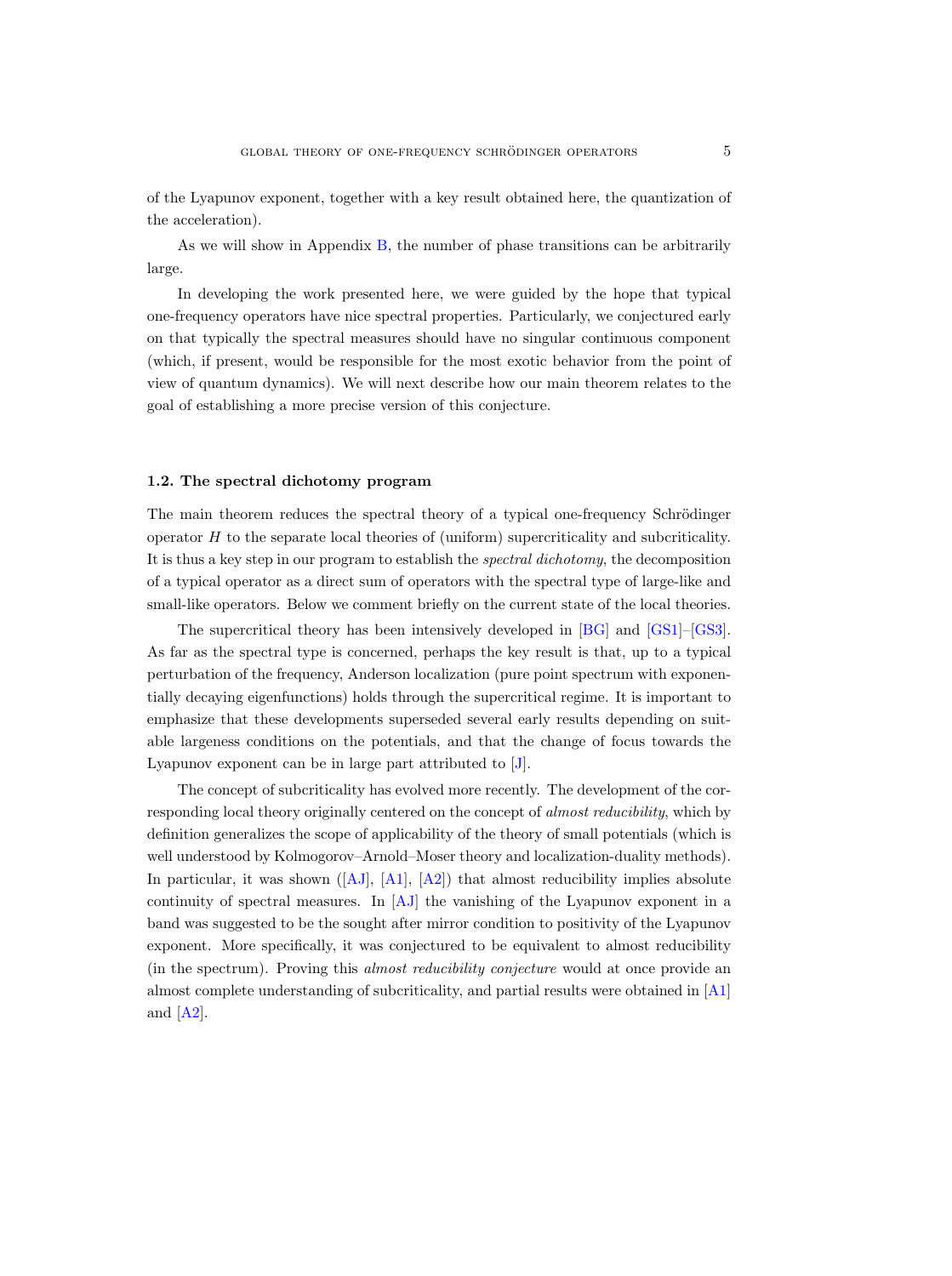We have recently proved the almost reduciblity conjecture (for all frequencies) [\[A3\]](#page-52-10). Together with this work, it implies in particular that typical one-frequency operators have only point spectrum in the supercritical region, and absolutely continuous spectrum in the subcritical region.<sup>(3)</sup> See  $\S2.1.1$  $\S2.1.1$  and [\[A3\]](#page-52-10) for a more detailed account of spectral consequences.

### 1.3. Prevalence

Let us explain in more detail the notion of typical that appears in the main theorem. Since in infinite-dimensional settings one lacks a translation-invariant measure, it is common to replace the notion of almost every by prevalence: one fixes some probability measure  $\mu$  of compact support (a set of admissible perturbations  $w$ ), and declare a property to be typical if it is satisfied for almost every perturbation  $v+w$  of every starting condition v. In finite-dimensional vector spaces, prevalence implies full Lebesgue measure.

In our case, we have quite a bit of flexibility for the choice of  $\mu$ . For instance, though we do want to be able to perturb all Fourier coefficients, we may impose arbitrarily strong restrictions on high Fourier mode perturbations. For definiteness, we will set  $\Delta = \mathbb{D}^{\mathbb{N}}$ endowed with the probability measure  $\mu$  given by the product of normalized Lebesgue measure. Given an arbitrary function  $\varepsilon:\mathbb{N}\to\mathbb{R}_+$  which decays exponentially fast (the particular choice is quite irrelevant for us), we associate a probability measure  $\mu_{\varepsilon}$  with compact support on  $C^{\omega}(\mathbb{R}/\mathbb{Z}, \mathbb{R})$  by push forward of  $\mu$  under the map

$$
\{t_m\}_{m\in\mathbb{N}}\longmapsto\sum_{m\geqslant 1}\varepsilon(m)2\operatorname{Re}[t_me^{2\pi imx}].
$$

In other words, we will establish the main theorem by showing that, for any  $\alpha \in \mathbb{R} \setminus \mathbb{Q}$ and every  $v \in C^{\omega}(\mathbb{R}/\mathbb{Z}, \mathbb{R})$ , the operator  $H_{\alpha,v+w}$  is acritical for  $\mu_{\varepsilon}$ -almost every w.

Remark 1. (1) The notion of prevalence is usually formulated for separable Banach spaces (see [\[HSY\]](#page-53-7)). Our result does imply prevalence of acriticality in any Banach space of analytic potentials which is continuously and densely embedded in  $C^{\omega}$ .

(2) The notion of prevalence (or rather, the corresponding smallness notion called shyness in  $[HSY]$ ) was first introduced in  $[C]$ , i.e., the complement of a prevalent set in a Banach space is what is called a Haar-null set. There is a stronger notion of smallness (and thus a corresponding stronger notion of typical) which is induced by the family of non-degenerate Gauss measures in a Banach space: Gauss-null sets[.\(](#page-5-1) 4 ) In a Banach

<sup>(</sup> 3 ) Let us emphasize that here typical refers to the entire parameter space, including both the potential and the frequency. Indeed it is known that for frequencies that are very well approximated by rational numbers the supercritical regime can only support singular continuous spectrum.

<span id="page-5-1"></span><span id="page-5-0"></span><sup>(</sup> 4 ) The author learned this notion from Assaf Naor.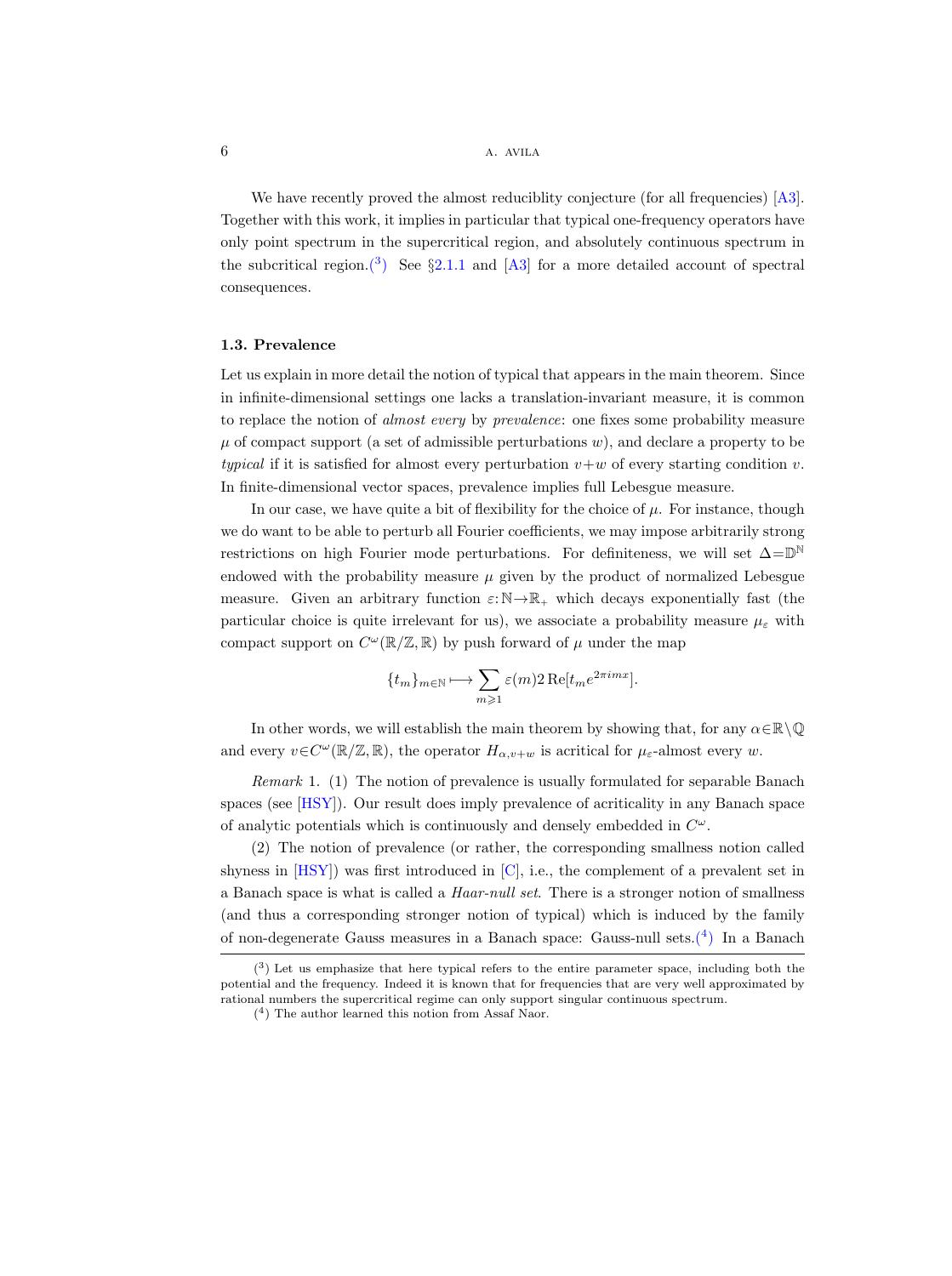space, a Borel set which has zero probability with respect to any affine embedding of the Hilbert cube (endowed with the natural product measure) which is non-degenerate (i.e., not contained in a proper closed affine subspace) is Gauss-null, see [\[BL,](#page-52-12) §6.2]. While we have considered in the description above a particular family of embeddings of  $\mathbb{D}^{\mathbb{N}}$ , it is transparent from the proof that an arbitrary non-degenerate embedding of the Hilbert cube would work equally well, so acritical potentials are also typical in this stronger sense.

### 1.4. Main structure of the proof

The proof of the main theorem breaks into two rather distinctive parts (originally presented separately in two preprints which have been merged in this version) corresponding to §[2](#page-7-0) and §[3.](#page-27-0) The second part uses the concepts and results developed in the first part, so it cannot be read independently.

The main goal of the first part is to establish the following result. Let  $C^{\omega}_{\delta}(\R/\Z, \R)$  be the real Banach space of analytic functions  $\mathbb{R}/\mathbb{Z} \to \mathbb{R}$  admitting a holomorphic extension to  $|\text{Im } z| < \delta$  which is continuous up to the boundary.

<span id="page-6-1"></span>THEOREM 1. For any  $\alpha \in \mathbb{R} \setminus \mathbb{Q}$ , the set of potentials and energies  $(v, E)$  such that E is a critical energy for  $H_{\alpha,v}$  is contained in a countable union of codimension-one analytic submanifolds of  $C^{\omega}_{\delta}(\mathbb{R}/\mathbb{Z}, \mathbb{R}) \times \mathbb{R}.(^{5})$  $C^{\omega}_{\delta}(\mathbb{R}/\mathbb{Z}, \mathbb{R}) \times \mathbb{R}.(^{5})$  $C^{\omega}_{\delta}(\mathbb{R}/\mathbb{Z}, \mathbb{R}) \times \mathbb{R}.(^{5})$ 

Note that this immediately implies that a typical operator  $H$  will have at most countably many critical energies. It also shows the instability of the critical regime.

The second part of the proof consists of studying how large the (fractal) critical set is within the subvarieties provided by Theorem [1.](#page-6-1) We consider finite-dimensional families of pairs  $(v, E)$  depending on a large number of parameters, intersecting transversally the subvariety $(6)$  and show that, within such families, the critical set has zero Lebesgue measure inside the subvarieties.

It is perhaps helpful to make a parallel with the almost Mathieu operator, whose potential depends (essentially) on a single parameter, the coupling constant  $\lambda > 0$  (the so-called phase parameter is inessential for the discussion here). For definiteness, let us fix the frequency  $\alpha \in \mathbb{R} \setminus \mathbb{Q}$ , so that the parameter space becomes the  $(\lambda, E)$  half-plane. Then the critical set lies in the subvariety given by the equation  $\lambda = 1$ . The fact that the critical set has zero Lebesgue measure within this locus corresponds precisely to the

<span id="page-6-0"></span> $(5)$  A codimension-1 analytic submanifold is a (not-necessarily closed) set X given locally (near any point of X) as the zero set of an analytic submersion  $C^{\omega}_{\delta}(\mathbb{R}/\mathbb{Z}, \mathbb{R}) \to \mathbb{R}$ .

<span id="page-6-2"></span> $(6)$  The large number of parameters is necessary to check this transversality condition and another more delicate one that we will discuss in a moment.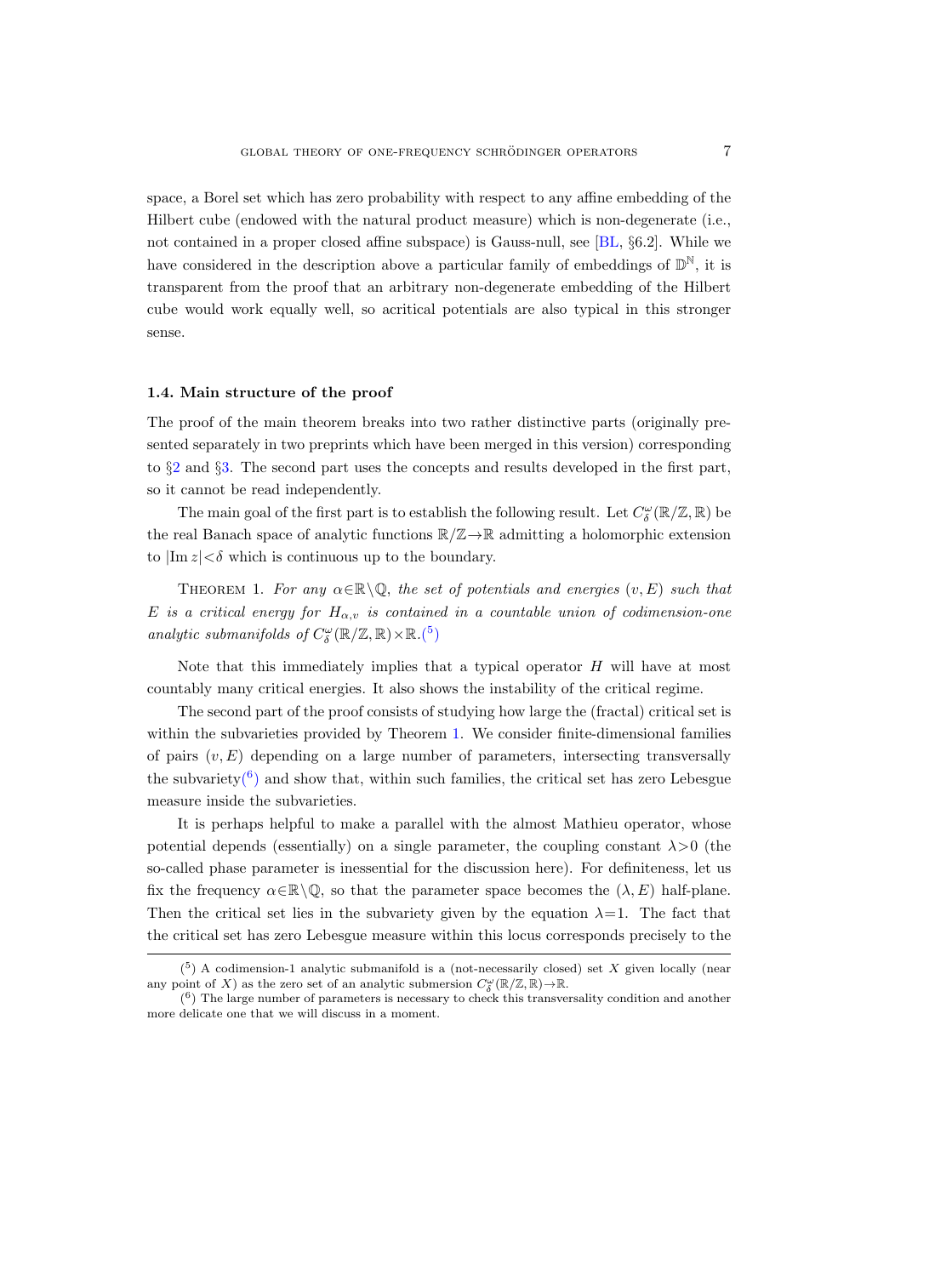Hofstadter conjecture that the spectrum of the critical almost Mathieu operator has zero Lebesgue measure.

For the almost Mathieu operator the equation  $\lambda = 1$  is of course given by Aubry duality (it is the self-duality condition). The corresponding equations implied in the statement of Theorem [1](#page-6-1) have a very different nature: ultimately, we want to define it simply as the boundary of the set  $\{E : L(E) > 0\}$ , which seems at first somewhat foolish given the known irregularity of the Lyapunov exponent  $L$  (this will be discussed extensively in §[2\)](#page-7-0). What has made this approach at all reasonable was our discovery that the restrictions of L to appropriate (fractal) sets admit nice analytic extensions.

As for the Hofstadter conjecture, there had been many earlier advances based on exact computations for the almost Mathieu operator. It was eventually fully solved in [\[AK1\]](#page-52-4) by a more abstract approach, based on renormalization. It is this approach that we are able to generalize here. Given our previous work  $[AK1]$ ,  $[AK2]$ , the main difficulty involves the verification of an appropriate transversality condition for the subvarieties in question. This transversality is necessary to verify a certain monotonicity condition with respect to an appropriate parameter (for the almost Mathieu operator, the monotonicity with respect to the parameter E within the curve  $\lambda = 1$  is elementary).

### 2. Part I: Stratified analyticity of the Lyapunov exponent

<span id="page-7-0"></span>As discussed above, the Lyapunov exponent  $L$  is fundamental in the understanding of the spectral properties of H. It is also closely connected with another important quantity, the integrated density of states (i.d.s.), denoted by  $N$ . As the Lyapunov exponent, the i.d.s. is a function of the energy. While the Lyapunov exponent measures the asymptotic average growth/decay of solutions (not necessary in  $\ell^2$ ) of the equation  $Hu=Eu$ , the integrated density of states gives the asymptotic distribution of eigenvalues of  $H$  restricted to large boxes. The two are related by the Thouless formula:

$$
L(E) = \int \log |E' - E| \, dN(E'). \tag{5}
$$

Much work has been dedicated to the regularity properties of  $L$  and  $N$ . For quite general reasons, the integrated density of states is a continuous non-decreasing function onto  $[0, 1]$ , which is constant outside the spectrum. Notice that this is not enough to conclude continuity of the Lyapunov exponent from the Thouless formula. Other regularity properties (such as Hölder) do pass from  $N$  to  $L$  and vice-versa. This being said, our focus here is primarily on the Lyapunov exponent on its own.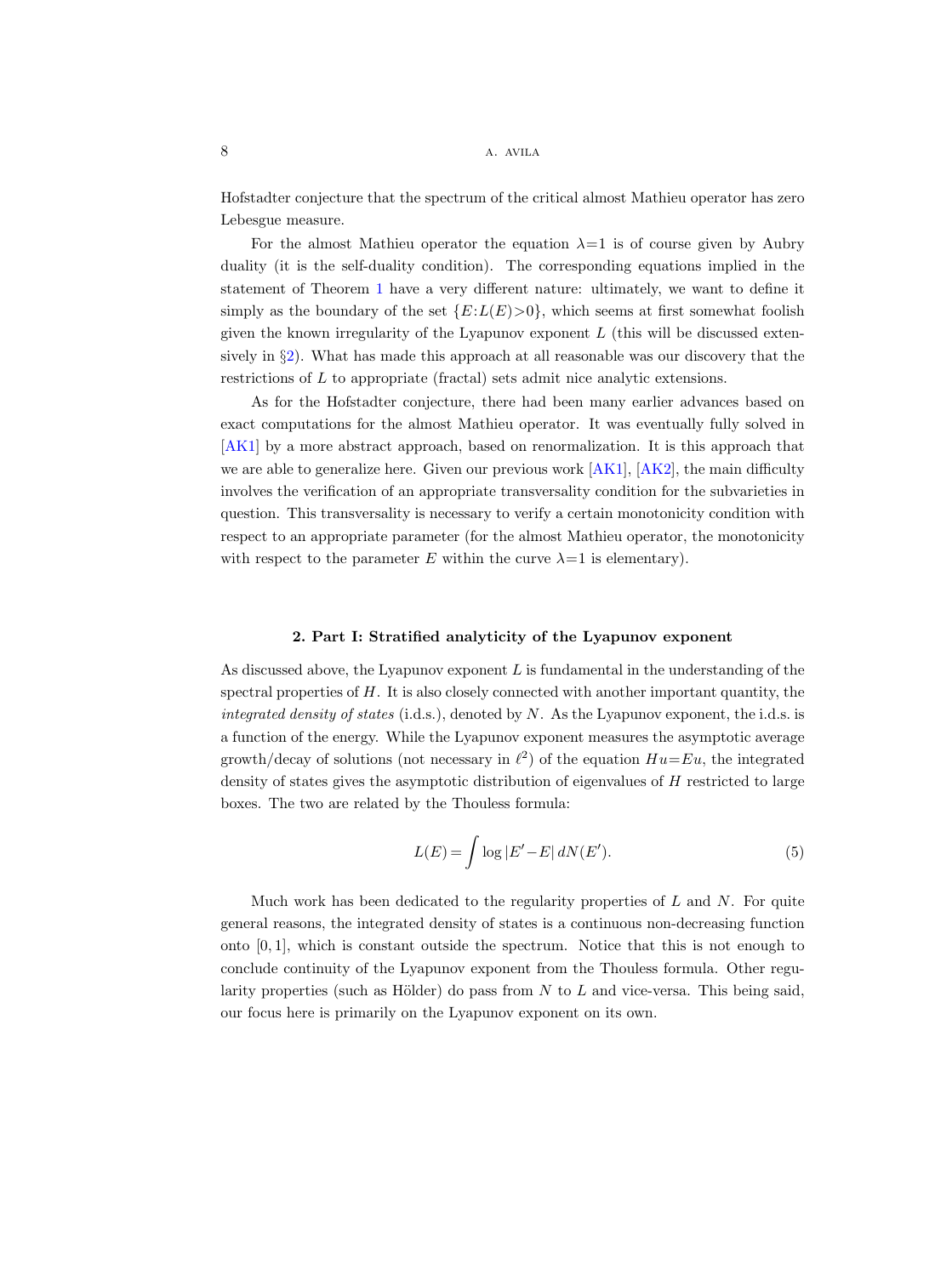It is easy to see that the Lyapunov exponent is real-analytic outside the spectrum. Beyond that, however, there are obvious limitations to its regularity. For a constant potential, say  $v=0$ , the Lyapunov exponent is given by  $\max\{0, \log \frac{1}{2}(E+\alpha)\}$  $\sqrt{E^2-4}$ )}, so it is only  $\frac{1}{2}$ -Hölder continuous. With Diophantine frequencies and small potentials, the generic situation is to have Cantor spectrum with countably many square root singularities at the endpoints of gaps [\[E\]](#page-53-8). For small potential and generic frequencies, it is possible to show that the Lyapunov exponent escapes any fixed continuity modulus (such as Hölder), and also it is not of bounded variation. More delicately, Bourgain  $[B]$  has observed that in the case of the critical almost Mathieu operator the Lyapunov exponent need not be Hölder continuous even for Diophantine frequencies (another instance of complications arising at the boundary of non-uniform hyperbolicity). Though a surprising result, analytic regularity was obtained in a related but non-Schrödinger context [\[AK2\]](#page-52-13). However, the negative results described above seemed to impose serious limitations on the amount of regularity one should even try to look for in the Schrödinger case.

As for positive results, a key development was the proof by Goldstein–Schlag [\[GS1\]](#page-53-0) that the Lyapunov exponent is Hölder continuous for Diophantine frequencies in the regime where the Lyapunov exponent is positive. Later Bourgain–Jitomirskaya [\[BJ1\]](#page-52-2) proved that the Lyapunov exponent is continuous for all irrational frequencies, and this result played a fundamental role in the recent theory of the almost Mathieu operator. More delicate estimates on the Hölder regularity for Diophantine frequencies remained an important topic of the local theories (see [\[GS2\]](#page-53-1) and [\[AJ\]](#page-52-5)).

There is however one important case where, in a different sense, much stronger regularity holds. For small analytic potentials, it follows from the work of Bourgain-Jitomirskaya ( $[BJ1], [BJ2]$  $[BJ1], [BJ2]$  $[BJ1], [BJ2]$ ; see also  $[AJ]$ ) that the Lyapunov exponent is zero (and hence constant) in the spectrum. In general, however, the Lyapunov exponent need not be constant in the spectrum. In fact, there are examples where the Lyapunov exponent vanishes in part of the spectrum and is positive in some other part  $[B2]$ . Particularly in the positive Lyapunov exponent regime it would seem unreasonable, given the negative results outlined above, to expect much more regularity. In fact, from a dynamical systems perspective, it would be natural to expect bad behavior in this setting, since when the Lyapunov exponent is positive, the associated dynamical system in the two-torus presents strange attractors with very complicated dependence of the parameters [\[Bj1\]](#page-52-8).

In this respect, the almost Mathieu operator would seem to behave quite oddly. As we have seen, by the Aubry–André formula, the Lyapunov exponent is always constant in the spectrum. Moreover, this constant is just a simple expression of the coupling  $\max\{0, \log \lambda\}$  (in particular, it is positive in the supercritical regime  $\lambda > 1$ ). It remains true that the Lyapunov exponent displays wild oscillations just outside the spectrum, so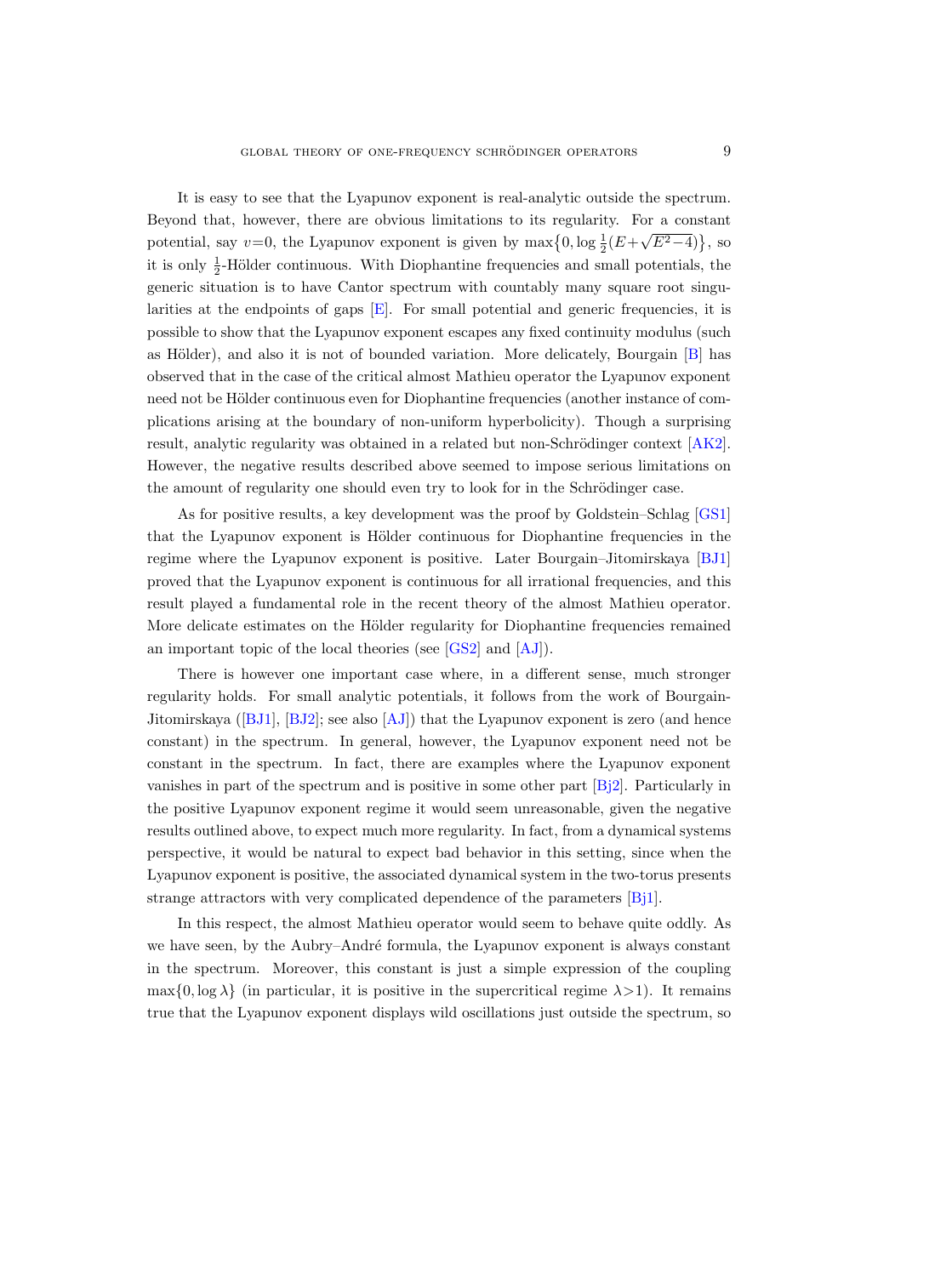this is not inconsistent with the negative results discussed above.

However, for a long time, the general feeling has been that this just reinforces the special status of the almost Mathieu operator (and its remarkable but specific symmetry, Aubry duality, relating the supercritical and the subcritical regimes), and such a phenomenon would seem to have little to do with the case of general potentials. This general feeling is wrong, as the following sample result shows.

EXAMPLE THEOREM. Let  $\lambda > 1$  and let w be any real-analytic function. For  $\varepsilon \in \mathbb{R}$ , let  $v(x)=2\lambda \cos 2\pi x+\epsilon w(x)$ . Then, for  $\epsilon$  small enough and for every  $\alpha \in \mathbb{R}\setminus\mathbb{Q}$ , the Lyapunov exponent restricted to the spectrum is a positive real-analytic function.

Of course by a real-analytic function on a set we just mean the restriction of some real-analytic function defined on an open neighborhood.

For an arbitrary real-analytic potential, the situation is just slightly lengthier to describe. Let X be a topological space. A *stratification* of X is a strictly decreasing finite or countable sequence of closed sets  $X = X_0 \supset X_1 \supset \dots$  such that  $\bigcap_i X_i = \emptyset$ . We call  $X_i\setminus X_{i+1}$  the *i*th *stratum* of the stratification.

Let now X be a subset of a real-analytic manifold, and let  $f: X \to \mathbb{R}$  be a continuous function. We say that  $f$  is  $C^r$ -stratified if there exists a stratification such that the restriction of  $f$  to each stratum is  $C^r$ .

<span id="page-9-0"></span>THEOREM 2. (Stratified analyticity in the energy) Let  $\alpha \in \mathbb{R} \setminus \mathbb{Q}$  and v be any realanalytic function. Then the Lyapunov exponent is a  $C^{\omega}$ -stratified function of the energy.

We will see that in this theorem the stratification starts with  $X_1=\sum_{\alpha,v}$ , which is compact, so the stratification is finite.

Nothing restricts us to look only at the energy as a parameter. For instance, in the case of the almost Mathieu operator, the Lyapunov exponent (restricted to the spectrum) is real-analytic also in the coupling constant, except at  $\lambda=1$ .

<span id="page-9-1"></span>THEOREM 3. (Stratified analyticity in the potential) Let  $\alpha \in \mathbb{R} \setminus \mathbb{Q}$  and X be a realanalytic manifold. Also let  $v_{\lambda}, \lambda \in X$ , be a real-analytic family of real-analytic potentials. Then the Lyapunov exponent is a  $C^{\omega}$ -stratified function of both  $\lambda$  and  $E$ .

It is quite clear how this result opens up for the analysis of the boundary of nonuniform hyperbolicity, since parameters corresponding to the vanishing of the Lyapunov exponent are contained in the set of solutions of equations (in infinitely many variables) with analytic coefficients. Of course, one still has to analyze the nature of the equations one gets, guaranteeing the non-vanishing of the coefficients. Indeed, in the subcritical regime, the coefficients do vanish. In what follows, we will work out suitable expressions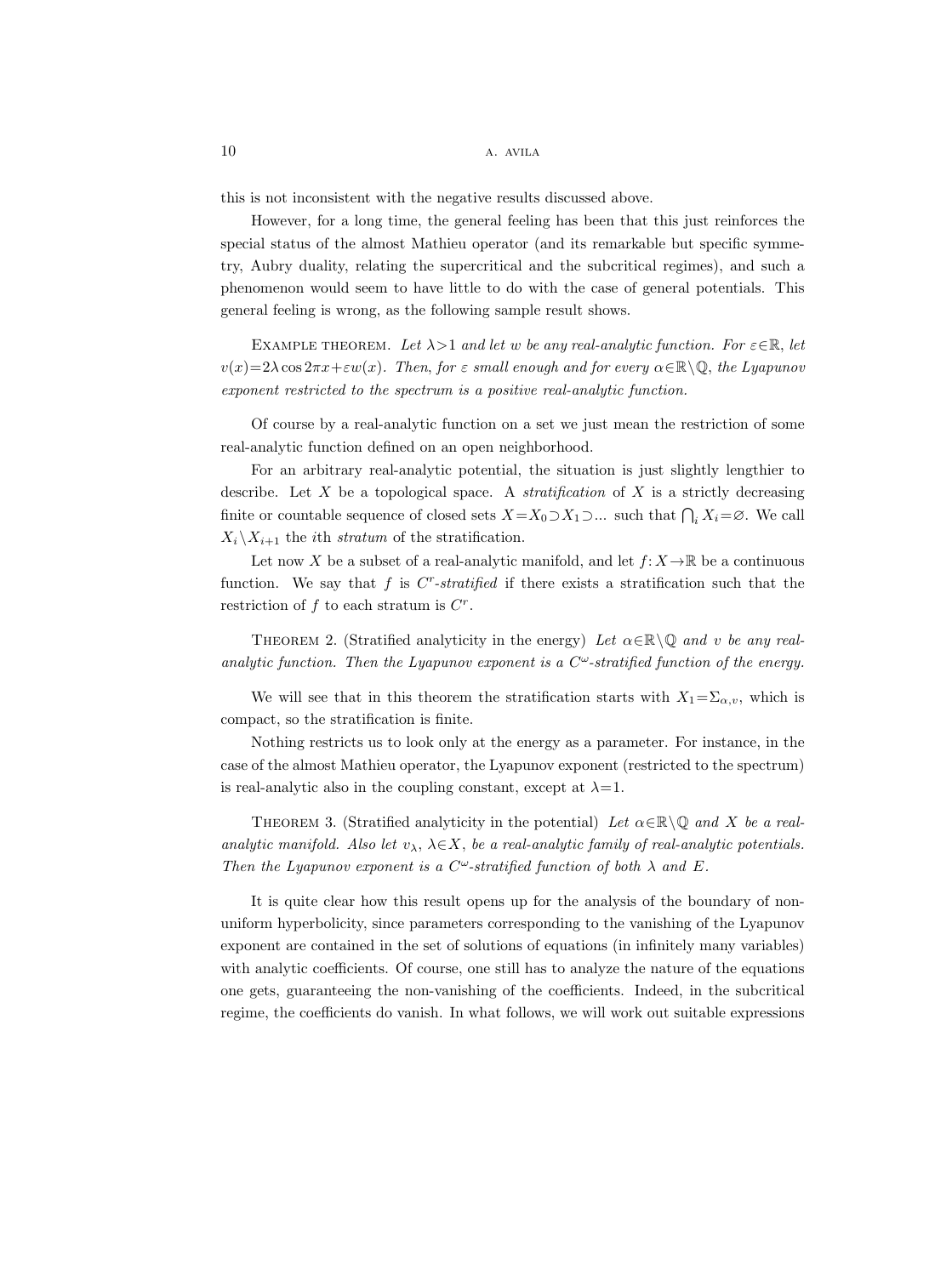for the Lyapunov exponent, restricted to strata, which will allow us to show the nonvanishing outside the subcritical regime.

In the case of the almost Mathieu operator, there is no dependence of the Lyapunov exponent on the frequency parameter. In general, Bourgain–Jitomirskaya [\[BJ1\]](#page-52-2) proved that the Lyapunov exponent is a continuous function of  $\alpha \in \mathbb{R} \setminus \mathbb{Q}$ . This is a very subtle result, as the continuity is not in general uniform in  $\alpha$ . We will show that the Lyapunov exponent is in fact  $C^{\infty}$ -stratified as a function of  $\alpha \in \mathbb{R} \setminus \mathbb{Q}$ .

<span id="page-10-1"></span>THEOREM 4. Let X be a real-analytic manifold, and  $v_{\lambda}$ ,  $\lambda \in X$ , be a real-analytic family of real-analytic potentials. Then the Lyapunov exponent is a  $C^{\infty}$ -stratified function of  $(\alpha, \lambda, E) \in (\mathbb{R} \setminus \mathbb{Q}) \times X \times \mathbb{R}$ .

With v as in the example theorem, the Lyapunov exponent is actually  $C^{\infty}$  as a function of  $\alpha$  and E in the spectrum.

### 2.1. Lyapunov exponents of  $SL(2,\mathbb{C})$  cocycles

In the dynamical systems approach, which we follow here, the understanding of the Schrödinger operator is obtained through the detailed description of a certain family of dynamical systems.

A (one-frequency, analytic) quasiperiodic  $SL(2,\mathbb{C})$  cocycle is a pair  $(\alpha, A)$ , where  $\alpha \in \mathbb{R}$  and  $A: \mathbb{R}/\mathbb{Z} \to SL(2, \mathbb{C})$  is analytic, understood as defining a linear skew-product acting on  $\mathbb{R}/\mathbb{Z}\times\mathbb{C}^2$  by  $(x, w)\mapsto(x+\alpha, A(x)\cdot w)$ . The iterates of the cocycle have the form  $(n\alpha, A_n)$  where  $A_n$  is given by [\(3\)](#page-1-0). The Lyapunov exponent  $L(\alpha, A)$  of the cocycle  $(\alpha, A)$ is given by the left hand side of [\(4\)](#page-1-1). We say that  $(\alpha, A)$  is uniformly hyperbolic if there exist analytic functions  $u, s: \mathbb{R}/\mathbb{Z} \to \mathbb{PC}^2$ , called the *unstable* and *stable directions*, and  $n\geqslant 1$  such that

- (i) for every  $x \in \mathbb{R}/\mathbb{Z}$  we have  $A(x) \cdot u(x) = u(x+\alpha)$  and  $A(x) \cdot s(x) = s(x+\alpha)$ ,
- (ii) for every unit vector  $w \in s(x)$  we have  $||A_n(x) \cdot w|| < 1$ ,
- (iii) for every unit vector  $w \in u(x)$  we have  $||A_n(x) \cdot w|| > 1$ [.\(](#page-10-0)<sup>7</sup>)

The unstable and stable directions are uniquely characterized by these properties, and clearly  $u(x) \neq s(x)$  for every  $x \in \mathbb{R}/\mathbb{Z}$ . It is also clear that, if  $(\alpha, A)$  is uniformly hyperbolic, then  $L(\alpha, A) > 0$ .

If  $L(\alpha, A) > 0$  but  $(\alpha, A)$  is not uniformly hyperbolic, we will say that  $(\alpha, A)$  is nonuniformly hyperbolic.

<span id="page-10-0"></span> $(7)$  This is one of several equivalent definitions of uniform hyperbolicity in this context, for instance the unstable and stable directions could have been assumed to be merely continuous (since analyticity is automatic).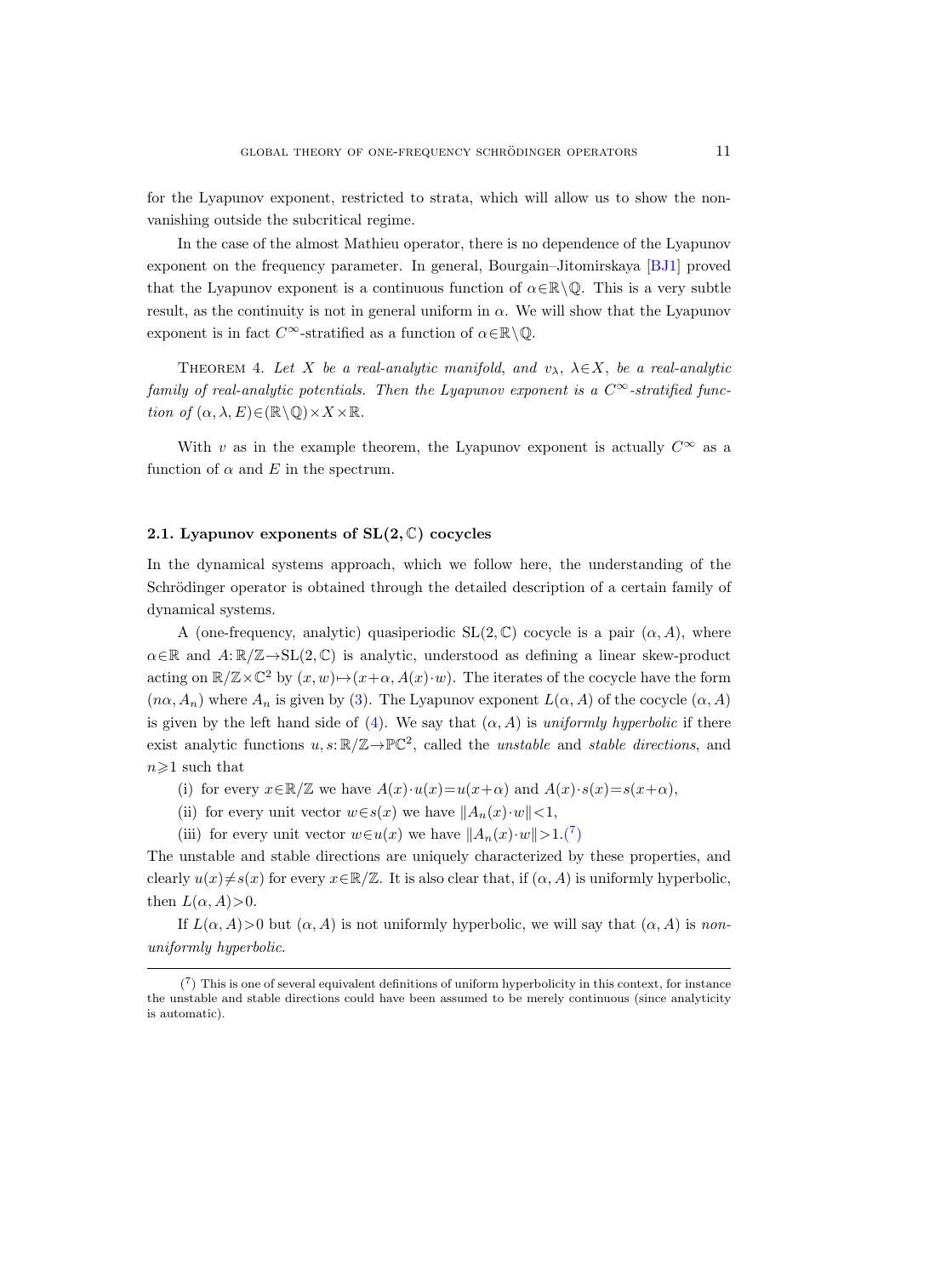Uniform hyperbolicity is a stable property: the set  $\mathcal{UH}\subset \mathbb{R}\times C^{\omega}(\mathbb{R}/\mathbb{Z},SL(2,\mathbb{C}))$  of uniformly hyperbolic cocycles is open. Moreover, it implies that the Lyapunov exponent is well behaved, in the sense that the restriction of  $(\alpha, A) \mapsto L(\alpha, A)$  to  $\mathcal{U} \mathcal{H}$  is a  $C^{\infty}$ function of both variables,  $\binom{8}{0}$  and it is a pluriharmonic function of the second variable.  $\binom{9}{1}$ In fact regularity properties of the Lyapunov exponent are a consequence of the regularity of the unstable and stable directions, which depend smoothly on both variables (by normally hyperbolic theory [\[HPS\]](#page-53-9)) and holomorphically on the second variable (by a simple normality argument).

On the other hand, a variation of [\[BJ1\]](#page-52-2) (see [\[JKS\]](#page-53-4)) gives that  $(\alpha, A) \rightarrow L(\alpha, A)$  is continuous as a function on  $(\mathbb{R}\backslash\mathbb{Q})\times C^{\omega}(\mathbb{R}/\mathbb{Z}, \mathrm{SL}(2,\mathbb{C}))$ . It is important to notice (and in fact, fundamental in what follows) that the Lyapunov exponent is not continuous on  $\mathbb{R}\times C^{\omega}(\mathbb{R}/\mathbb{Z}, \text{SL}(2,\mathbb{C}))$ . In the remainder of this section we will restrict our attention (except otherwise noted) to cocycles with irrational frequencies.

The most important examples are Schrödinger cocycles  $A^{(v)}$ , determined by a realanalytic function  $v$  by

$$
A^{(v)} = \begin{pmatrix} v & -1 \\ 1 & 0 \end{pmatrix}.
$$

In this notation, the Lyapunov exponent at energy E for the operator  $H_{\alpha,v}$  becomes  $L(E) = L(\alpha, A^{(E-v)})$ . One of the most basic aspects of the connection between spectral and dynamical properties is that  $E \notin \Sigma_{\alpha,v}$  if and only if  $(\alpha, A^{(E-v)})$  is uniformly hyperbolic. Thus the analyticity of  $E \rightarrow L(E)$  outside of the spectrum just translates a general property of uniformly hyperbolic cocycles.

If  $A \in C^{\omega}(\mathbb{R}/\mathbb{Z}, \text{SL}(2, \mathbb{C}))$  admits a holomorphic extension to  $|\text{Im } z| < \delta$ , then for  $|\varepsilon| < \delta$  we can define  $A_\varepsilon \in C^\omega(\mathbb{R}/\mathbb{Z}, \mathrm{SL}(2,\mathbb{C}))$  by  $A_\varepsilon(x) = A(x + i\varepsilon)$ . The Lyapunov exponent  $L(\alpha, A_{\varepsilon})$  is easily seen to be a convex function of  $\varepsilon$ . Thus we may define a function

$$
\omega(\alpha, A) = \lim_{\varepsilon \to 0+} \frac{1}{2\pi\varepsilon} (L(\alpha, A_{\varepsilon}) - L(\alpha, A)),
$$
\n(6)

called acceleration. By the convexity and the continuity of the Lyapunov exponent, the acceleration is an upper semicontinuous function in  $(\mathbb{R}\setminus\mathbb{Q})\times C^{\omega}(\mathbb{R}/\mathbb{Z},SL(2,\mathbb{C}))$ .

Our starting point is the following result.

<span id="page-11-2"></span>THEOREM 5. (Acceleration is quantized) The acceleration of an  $SL(2,\mathbb{C})$  cocycle with irrational frequency is always an integer.

<span id="page-11-0"></span> $(8)$  Since  $U\mathcal{H}$  is not a Banach manifold, it might seem important to be precise about what notion of smoothness is used here. This issue can be avoided by enlarging the setting to include  $C^{\infty}$  non-analytic cocycles (say by considering a Gevrey condition), so that we end up with a Banach manifold.

<span id="page-11-1"></span><sup>(&</sup>lt;sup>9</sup>) This means that, in addition to being continuous, given any family  $\lambda \mapsto A^{(\lambda)} \in \mathcal{UH}$ ,  $\lambda \in \mathbb{D}$ , which is holomorphic (in the sense that it is continuous and for every  $x \in \mathbb{R}/\mathbb{Z}$  the map  $\lambda \mapsto A^{(\lambda)}(x)$  is holomorphic), the map  $\lambda \mapsto L(\alpha, A^{(\lambda)})$  is harmonic.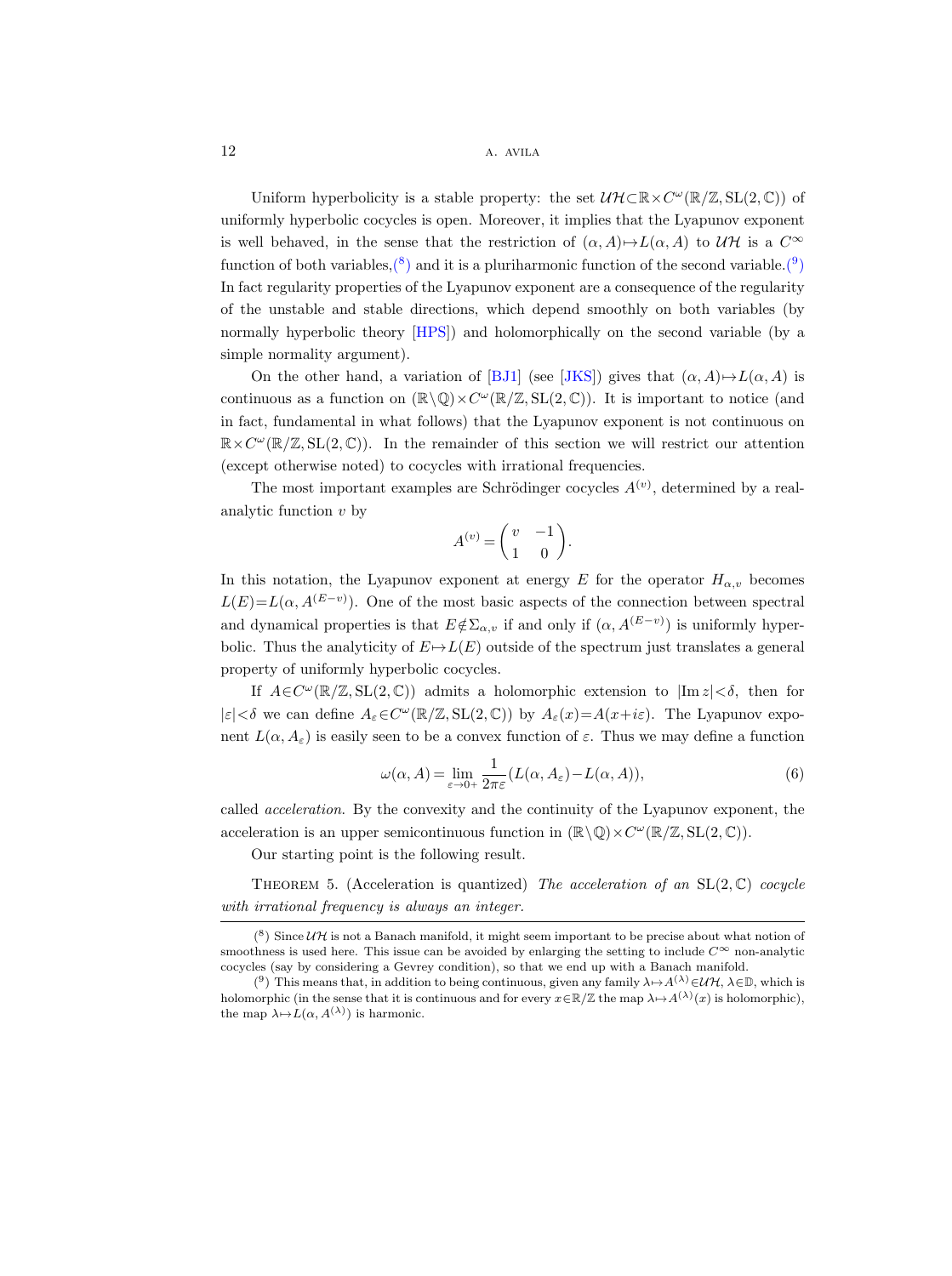Remark 2. It is easy to see that quantization does not extend to rational frequencies, see Remark [7.](#page-19-0)

This result allows us to break the parameter space into suitable pieces restricted to which we can study the behavior of the Lyapunov exponent.

Quantization implies that  $\varepsilon \mapsto L(\alpha, A_{\varepsilon})$  is a piecewise affine function of  $\varepsilon$ . Knowing this, it makes sense to introduce the following definition.

Definition 3. We say that  $(\alpha, A) \in (\mathbb{R} \setminus \mathbb{Q}) \times C^{\omega}(\mathbb{R}/\mathbb{Z}, SL(2, \mathbb{C}))$  is regular if  $L(\alpha, A_{\varepsilon})$ is affine for  $\varepsilon$  in a neighborhood of 0.

<span id="page-12-3"></span>Remark 4. If A takes values in  $SL(2,\mathbb{R})$  then  $\varepsilon \mapsto L(\alpha, A_{\varepsilon})$  is an even function. By convexity, we have  $\omega(\alpha, A) \geq 0$ . Further, if  $\alpha \in \mathbb{R} \setminus \mathbb{Q}$ , then  $(\alpha, A)$  is regular if and only if  $\omega(\alpha, A)=0.$ 

Clearly regularity is an open condition in  $(\mathbb{R}\setminus\mathbb{Q})\times C^{\omega}(\mathbb{R}/\mathbb{Z}, \text{SL}(2,\mathbb{C}))$ .

It is natural to assume that regularity has important consequences for the dynamics. Indeed, we have been able to completely characterize the dynamics of regular cocycles with positive Lyapunov exponent, which is the other cornerstone of this section.

<span id="page-12-1"></span>THEOREM 6. Let  $(\alpha, A) \in (\mathbb{R} \setminus \mathbb{Q}) \times C^{\omega}(\mathbb{R} \setminus \mathbb{Z}, \text{SL}(2, \mathbb{C}))$ . Assume that  $L(\alpha, A) > 0$ . Then  $(\alpha, A)$  is regular if and only if  $(\alpha, A)$  is uniformly hyperbolic.

One striking consequence is the following result.

<span id="page-12-2"></span>COROLLARY 7. For any  $(\alpha, A) \in (\mathbb{R} \setminus \mathbb{Q}) \times C^{\omega}(\mathbb{R}/\mathbb{Z}, \text{SL}(2, \mathbb{C}))$ , there exists  $\varepsilon_0 > 0$  such that either

(1)  $L(\alpha, A_{\varepsilon})=0$  (and  $\omega(\alpha, A)=0$ ) for every  $0<\varepsilon<\varepsilon_0$ , or

(2)  $(\alpha, A_{\varepsilon})$  is uniformly hyperbolic for every  $0 < \varepsilon < \varepsilon_0$ .

*Proof.* Since  $\varepsilon \mapsto L(\alpha, A_{\varepsilon})$  is piecewise affine, it must be affine on  $(0, \varepsilon_0)$  for  $\varepsilon_0 > 0$ sufficiently small, and thus  $(\alpha, A_{\varepsilon})$  is regular for every  $0 < \varepsilon < \varepsilon_0$ .

Since the Lyapunov exponent is non-negative, if  $L(\alpha, A_{\varepsilon}) > 0$  for some  $0 < \varepsilon < \varepsilon_0$ , then  $L(\alpha, A_{\varepsilon})>0$  for every  $0<\varepsilon<\varepsilon_0$ . The result follows from the previous theorem.  $\Box$ 

This result plays an important role in §[3](#page-27-0) (and also in [\[A3\]](#page-52-10)), since it allows us to consider the dynamics of non-regular  $SL(2,\mathbb{R})$ -cocycles as a non-tangential limit of better behaved (uniformly hyperbolic) cocycles.

### <span id="page-12-0"></span>2.1.1. Almost reducibility

The case of regular cocycles with zero Lyapunov exponent is the topic of the almost reducibility conjecture, which we already discussed in the introduction. For completeness, let us state it precisely here.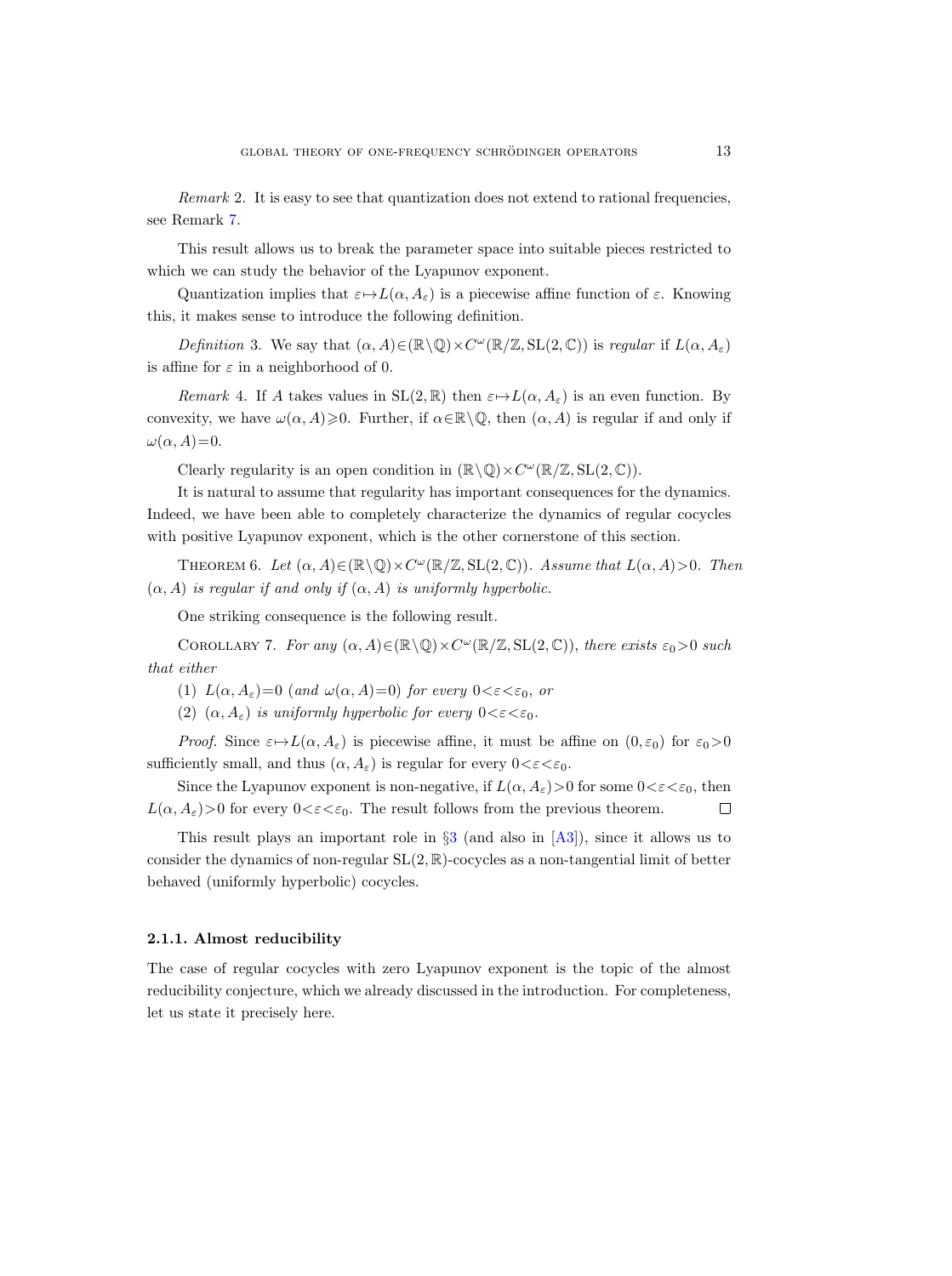Conjecture 1. (Almost reducibility conjecture) Let the frequency  $\alpha$  be irrational and let  $A \in C^{\omega}(\mathbb{R}/\mathbb{Z}, \text{SL}(2, \mathbb{R}))$ . If  $(\alpha, A)$  is regular and  $L(\alpha, A)=0$  then  $(\alpha, A)$  is almost *reducible:* There exist  $\delta > 0$ , a constant  $A_* \in SL(2, \mathbb{R})$  and a sequence of analytic maps  $B_n \in C^{\omega}(\mathbb{R}/\mathbb{Z}, PSL(2,\mathbb{R}))$  such that A and the maps  $B_n$  extend holomorphically to the band  $|\text{Im } x| < \delta$  and  $\sup_{|\text{Im } x| < \delta} \|B_n(x+\alpha)A(x)B_n(x)^{-1} - A_*\| \to 0$  as  $n \to \infty$ .

This conjecture was first made in  $[AJ]$ , and it can be generalized to  $SL(2,\mathbb{C})$ -valued cocycles in the obvious way. What makes it so central is that almost reducibility was analyzed in much detail in recent works, see  $[AJ], [A][A]$  $[AJ], [A][A]$ ,  $[AFK]$  and  $[A2]$ , so a proof would immediately give a very fine picture of the subcritical regime. In particular, coupled with the results of this paper concerning the critical regime and the results of Bourgain, Goldstein and Schlag in the supercritical regime, the almost reducibility conjecture allows one to conclude the typical absence of singular continuous spectrum:

(1) The almost reducibility conjecture implies that the subcritical regime can only support absolutely continuous spectrum  $[A2]$ ;

(2) [\[BG\]](#page-52-0) implies that pure point spectrum is typical throughout the supercritical  $\mathrm{regime}; \! (^{10})$ 

(3) The main theorem implies that typically the critical regime does not appear at all. $(11)$ 

Previous to this work (see  $[A2]$ ), we had already established the almost reducibility conjecture when  $\alpha$  is exponentially well approximated by rational numbers (so that if  $p_n/q_n$  are the continued fraction approximants, we have  $\limsup_{n\to\infty} (\log q_{n+1})/q_n>0$ . Coupled with [\[AJ\]](#page-52-5) and [\[A1\]](#page-52-9), this proved the almost reducibility conjecture in the case of the almost Mathieu operator. A complete proof of the almost reducibility conjecture was obtained after this work was completed (see  $[A3]$ ), and the results obtained here about regular cocycles with positive Lyapunov exponent play an important role.

### 2.1.2. Stratified regularity: proof of Theorems [2–](#page-9-0)[4](#page-10-1)

We now turn to the deduction of regularity properties of the Lyapunov exponent from Theorems [5](#page-11-2) and [6.](#page-12-1)

<span id="page-13-0"></span> $(10)$  More precisely, for every fixed potential, and for almost every frequency, the spectrum is pure point with exponentially decaying eigenfunctions throughout the region of the spectrum where the Lyapunov exponent is positive.

<span id="page-13-1"></span> $(1)$  In fact, here it is enough to use Theorem [1.](#page-6-1) We just sketch the argument. For fixed frequency, Theorem [1](#page-6-1) implies that a typical potential admits at most countably many critical energies. Considering phase changes  $v_{\theta}(x)=v(x+\theta)$ , which do not change the critical set, we see that for almost every  $\theta$  the critical set, being a fixed countable set, cannot carry any spectral weight (otherwise the average over  $\theta$ of the spectral measures would have atoms, but this average has a continuous distribution, namely the integrated density of states [\[AS\]](#page-52-15)).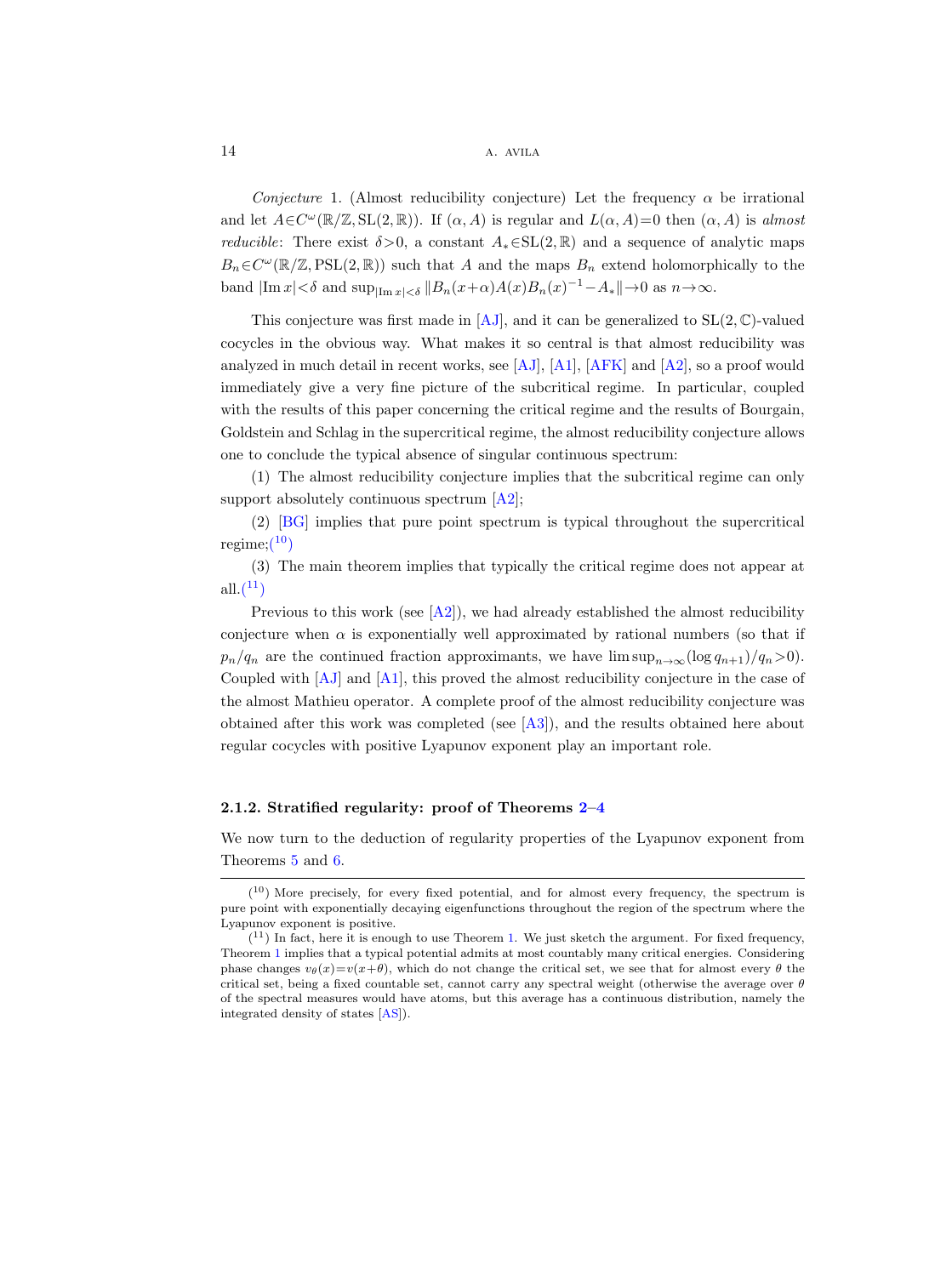For  $\delta > 0$ , denote by  $C^{\omega}_{\delta}(\mathbb{R}/\mathbb{Z}, \mathrm{SL}(2,\mathbb{C}))$  the set of all  $A \in C^{\omega}(\mathbb{R}/\mathbb{Z}, \mathrm{SL}(2,\mathbb{C}))$  which admit a bounded holomorphic extension to  $|\text{Im } z| < \delta$  that is continuous up to the boundary. This set is naturally endowed with a complex Banach manifold structure.

For  $j\neq 0$ , let  $\Omega_{\delta,j}$  be the set of all  $(\alpha, A) \in \mathbb{R} \times C^{\omega}_{\delta}(\mathbb{R}/\mathbb{Z}, SL(2,\mathbb{C}))$  such that there exists  $0 < \delta' < \delta$  such that  $(\alpha, A_{\delta'}) \in \mathcal{UH}$  and  $\omega(\alpha, A_{\delta'}) = j$ . Also, let  $L_{\delta,j} : \Omega_{\delta,j} \to \mathbb{R}$  be given by

$$
L_{\delta,j}(\alpha, A) = L(\alpha, A_{\delta'}) - 2\pi j \delta'.\tag{7}
$$

If  $0 < \delta' < \delta'' < \delta$ , then  $\omega(\alpha, A_{\delta'}) = \omega(\alpha, A_{\delta''}) = j$  implies that

$$
L(\alpha, A_{\delta'}) = L(\alpha, A_{\delta''}) - 2\pi j(\delta'' - \delta'),
$$

and thus we see that  $L_{\delta,j}$  is well defined.

<span id="page-14-0"></span>PROPOSITION 5. The set  $\Omega_{\delta,j}$  is open and  $(\alpha, A) \mapsto L_{\delta,j} (\alpha, A)$  is a  $C^{\infty}$  function, pluriharmonic in the second variable. Moreover, if  $(\alpha, A) \in (\mathbb{R} \setminus \mathbb{Q}) \times C^{\omega}_{\delta}(\mathbb{R}/\mathbb{Z}, \text{SL}(2, \mathbb{C}))$ has acceleration j, then  $(\alpha, A) \in \Omega_{\delta,j}$  and  $L(\alpha, A) = L_{\delta,j}(\alpha, A)$ .

*Proof.* The first part follows from the openness of  $UH$  and the regularity of the Lyapunov exponent restricted to  $U\mathcal{H}$ . For the second part, we use Corollary [7](#page-12-2) and upper semicontinuity of the Lyapunov exponent to conclude that  $\omega(\alpha, A) = j$  implies that  $(\alpha, A_{\delta}) \in \mathcal{UH}$  and has acceleration j for every  $\delta'$  sufficiently small, which also gives  $L(\alpha, A) = L(\alpha, A_{\delta'}) - 2\pi j \delta'.$  $\Box$ 

We can now explain the proofs of Theorems  $2-4$ . For definiteness, we will consider Theorem [3,](#page-9-1) the argument is exactly the same for the other theorems. Define a stratification of the parameter space  $\mathbb{X}=\mathbb{R}\times X$ : let  $\mathbb{X}_0=\mathbb{X}$ ,  $\mathbb{X}_1\subset\mathbb{X}_0$  be the set of  $(E,\lambda)$  such that  $(\alpha, A^{(E-v_{\lambda})})$  is not uniformly hyperbolic, and  $\mathbb{X}_{j} \subset \mathbb{X}_{1}$ , for  $j \geq 2$ , be the set of  $(E, \lambda)$  such that  $\omega(\alpha, A^{(E-v_{\lambda})}) \geq j-1$ .

Since uniform hyperbolicity is open and the acceleration is upper semicontinuous, each  $\mathbb{X}_i$  is closed, so this is indeed a stratification. Since the 0-th stratum  $\mathbb{X}_0 \setminus \mathbb{X}_1$  corresponds to uniformly hyperbolic cocycles, the Lyapunov exponent is analytic there.

By quantization, the jth stratum, for  $j \geqslant 2$ , corresponds to cocycles which are not uniformly hyperbolic and have acceleration  $j-1$ . For each  $(E, \lambda_0)$  in such a stratum, choose  $\delta > 0$  such that  $\lambda \mapsto A^{(v_\lambda)}$  is an analytic function in a neighborhood of  $\lambda_0$ , taking values in  $C^{\omega}_{\delta}(\mathbb{R}/\mathbb{Z}, \mathrm{SL}(2, \mathbb{R}))$ . The analyticity of the Lyapunov exponent restricted to the stratum is then a consequence of Proposition [5.](#page-14-0)

As for a parameter  $(E, \lambda)$  in the first stratum  $\mathbb{X}_1 \setminus \mathbb{X}_2$ , quantization implies that  $(\alpha, A^{(E-v_{\lambda})})$  has non-positive acceleration, so by Remark [4,](#page-12-3)  $(\alpha, A^{(E-v_{\lambda})})$  must be regular with zero acceleration. Since it is not uniformly hyperbolic, Theorem [6](#page-12-1) implies that  $L(\alpha, A^{(E-v_{\lambda})})=0$ . Thus the Lyapunov exponent is in fact identically 0 in the first stratum.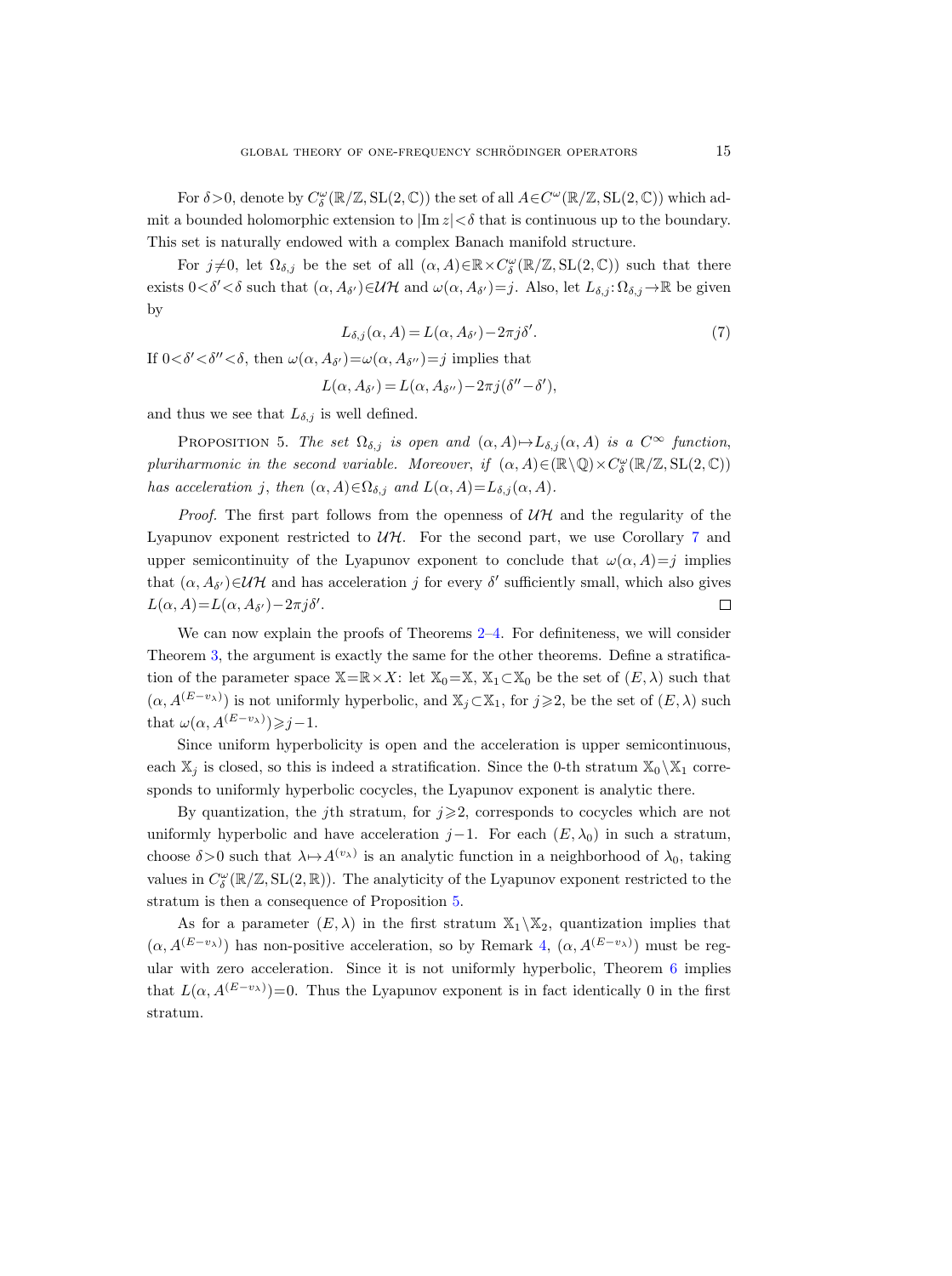### 2.1.3. Codimensionality of critical cocycles

Non-regular cocycles split into two groups, the ones with positive Lyapunov exponent (non-uniformly hyperbolic cocycles), and the ones with zero Lyapunov exponent, which we call *critical cocycles*.<sup>(12</sup>)

As discussed before, the first group has recently been extensively studied ([\[BG\]](#page-52-0), [\[GS1\]](#page-53-0)–[\[GS3\]](#page-53-2)). However, very little is known about the second one.

Though our methods provide no new information on the dynamics of critical cocycles, they are perfectly adapted to show that critical cocycles are rare. This is somewhat surprising, since in dynamical systems it is rarely the case that the success of parameter exclusion precedes a detailed control of the dynamics.

Of course, for  $SL(2,\mathbb{C})$  cocycles, our previous results already show that critical cocycles are rare in certain one-parameter families, since for every  $(\alpha, A)$  and any  $\delta \neq 0$  small enough,  $(\alpha, A_{\delta})$  is regular, and hence not critical. But for our applications we are mostly concerned with  $SL(2,\mathbb{R})$ -valued cocycles, and even more specifically with Schrödinger cocycles.

If  $(\alpha, A) \in (\mathbb{R} \setminus \mathbb{Q}) \times C^{\omega}_{\delta}(\mathbb{R}/\mathbb{Z}, \mathrm{SL}(2, \mathbb{C}))$  is critical with acceleration j, then  $(\alpha, A) \in \Omega_{\delta, j}$ and  $L_{\delta,j}=0$ . Moreover, if A is  $SL(2,\mathbb{R})$ -valued, criticality implies that the acceleration is positive (see Remark [4\)](#page-12-3). So the locus of critical  $SL(2, \mathbb{R})$ -valued cocycles is covered by countably many analytic sets  $L_{\delta,j}^{-1}(0)$ . Thus the main remaining issue is to show that the functions  $L_{\delta,j}$  are non-degenerate.

<span id="page-15-1"></span>THEOREM 8. Let  $\alpha \in \mathbb{R} \setminus \mathbb{Q}$ ,  $\delta > 0$  and  $j > 0$ . If  $v_* \in C^{\omega}_{\delta}(\mathbb{R}/\mathbb{Z}, \mathbb{R})$  and  $\omega(\alpha, A^{(v_*)}) = j$ , then  $v \mapsto L_{\delta,j}(\alpha, A^{(v)})$  is a submersion in a neighborhood of  $v_*$ .

This theorem immediately implies Theorem [1.](#page-6-1)

We are also able to show non-degeneracy in the case of non-Schrödinger cocycles, see Remark [13.](#page-26-0) Although the derivative of  $L_{\delta,j}$  may vanish, this forces the dynamics to be particularly nice, and it can be shown that the second derivative is non-vanishing.

### <span id="page-15-2"></span>2.1.4. Further comments

As mentioned before, it follows from the combination of [\[BJ1\]](#page-52-2) and [\[BJ2\]](#page-52-3) that the Lyapunov exponent is zero in the spectrum, provided the potential is sufficiently small, independently of the frequency. This is a very surprising result from the dynamical point of view.

<span id="page-15-0"></span> $(12)$  As explained before, this terminology is consistent with the almost Mathieu operator terminology. It turns out that if  $v(x)=2\lambda \cos 2\pi(\theta+x)$ ,  $\lambda \in \mathbb{R}$ , then  $(\alpha, A^{(E-v)})$  is critical if and only if  $\lambda=1$ and  $E \in \Sigma_{\alpha,v}$ .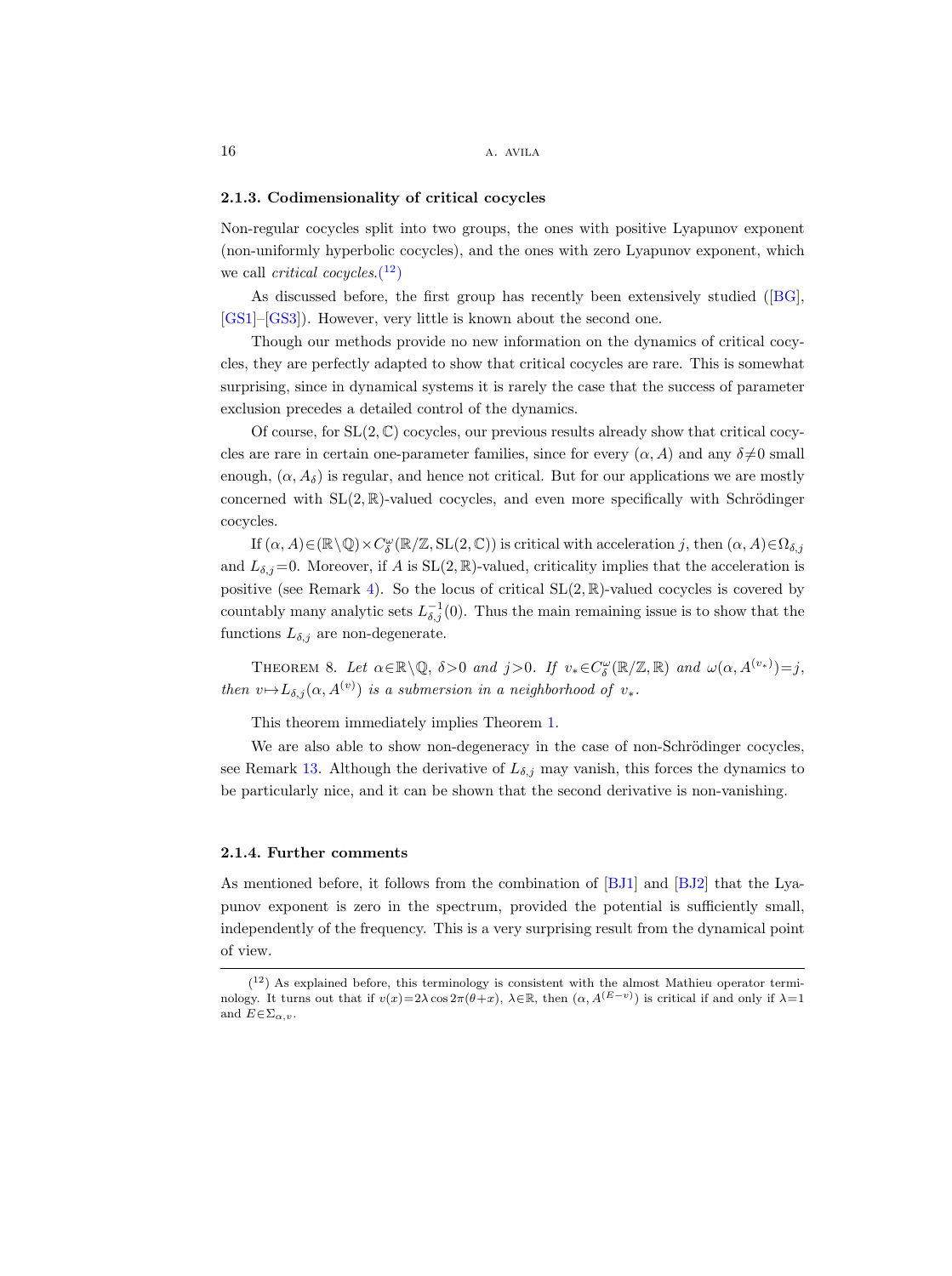For instance, fix some non-constant small v and consider  $\alpha$  close to 0. Then the spectrum is close, in the Hausdorff topology, to the interval [inf  $v-2$ , sup  $v+2$ ]. However, if  $E \notin [\sup v-2, \inf v+2]$ , we have

$$
\lim_{n \to \infty} \lim_{\alpha \to 0} \frac{1}{n} \int_{\mathbb{R}/\mathbb{Z}} \log \| A^{(E-v)}(x + (n-1)\alpha) \dots A^{(E-v)}(x) \| \, dx > 0. \tag{8}
$$

At first it might seem that as  $\alpha \rightarrow 0$  the dynamics of  $(\alpha, A^{(E-v)})$  become increasingly complicated and we should expect the behavior of large potentials (with positive Lyapunov exponents by  $[SS]$ .<sup>(13</sup>) Somehow, delicate cancellation between expansion and contraction takes place precisely at the spectrum and kills the Lyapunov exponent.

Bourgain's and Jitomirskya's result that the Lyapunov exponent must be zero on the spectrum in this situation involves duality and localization arguments which are far from the dynamical point of view. Our work provides a different explanation for it, and extends it from  $SL(2,\mathbb{R})$ -cocycles to  $SL(2,\mathbb{C})$ -cocycles. Indeed, quantization implies that all cocycles near constant have zero acceleration. Thus they are all regular. Thus if  $A$  is close to constant and  $(\alpha, A)$  has a positive Lyapunov exponent then it must be uniformly hyperbolic.

We stress that while this argument explains why constant cocycles are far from non-uniform hyperbolicity, localization methods remain crucial to the understanding of several aspects of the dynamics of cocycles close to a constant one, at least in the Diophantine regime.

Let us finally make a few remarks and pose questions about the actual values taken by the acceleration.

(1) If the coefficients of A are trigonometric polynomials of degree at most  $n$ , then  $|\omega(\alpha, A)| \leq n$  by convexity (since  $L(\alpha, A_{\varepsilon}) \leq \sup_{x \in \mathbb{R}/\mathbb{Z}} \log ||A(x+\varepsilon i)|| \leq 2\pi n \varepsilon + O(1)$ ).

(2) On the other hand, if  $\alpha \in \mathbb{R} \setminus \mathbb{Q}$ ,  $|\lambda| \geq 1$  and  $n \in \mathbb{N}$ , then for  $v(x)=2\lambda \cos 2\pi nx$  we have that  $\omega(\alpha, A^{(E-v)})=n$  for every  $E \in \Sigma_{\alpha,v}$ . In the case  $n=1$  (the almost Mathieu operator), this is shown in Appendix [A.](#page-48-0) The general case reduces to the case  $n=1$ , since for any  $A \in C^{\omega}(\mathbb{R}/\mathbb{Z}, \text{SL}(2, \mathbb{C}))$  and  $n \in \mathbb{N}$  we have that  $L(n\alpha, A(x)) = L(\alpha, A(nx))$ , which implies that  $n\omega(n\alpha, A(x)) = \omega(\alpha, A(nx)).$ 

(3) If  $\alpha \in \mathbb{R} \setminus \mathbb{Q}$  and A takes values in SO(2, R), the acceleration is easily seen to be the norm of the topological degree of  $A$ . The results of  $[AK2]$  imply that this also holds for premonotonic cocycles which include small  $SL(2,\mathbb{R})$  perturbations of  $SO(2,\mathbb{R})$ -valued cocycles with non-zero topological degree.

<span id="page-16-0"></span> $(13)$  In fact, the Lyapunov exponent function converges in the  $L^1$ -sense, as  $\alpha \rightarrow 0$ , to a continuous function, which is positive outside  $[\sup v-2, \inf v+2]$  (see the argument of  $[AD]$ ). This is compatible with the fact that the edges of the spectrum (located in two small intervals of size sup  $v$ −inf v) become increasingly thinner (in measure) as  $\alpha \rightarrow 0$ .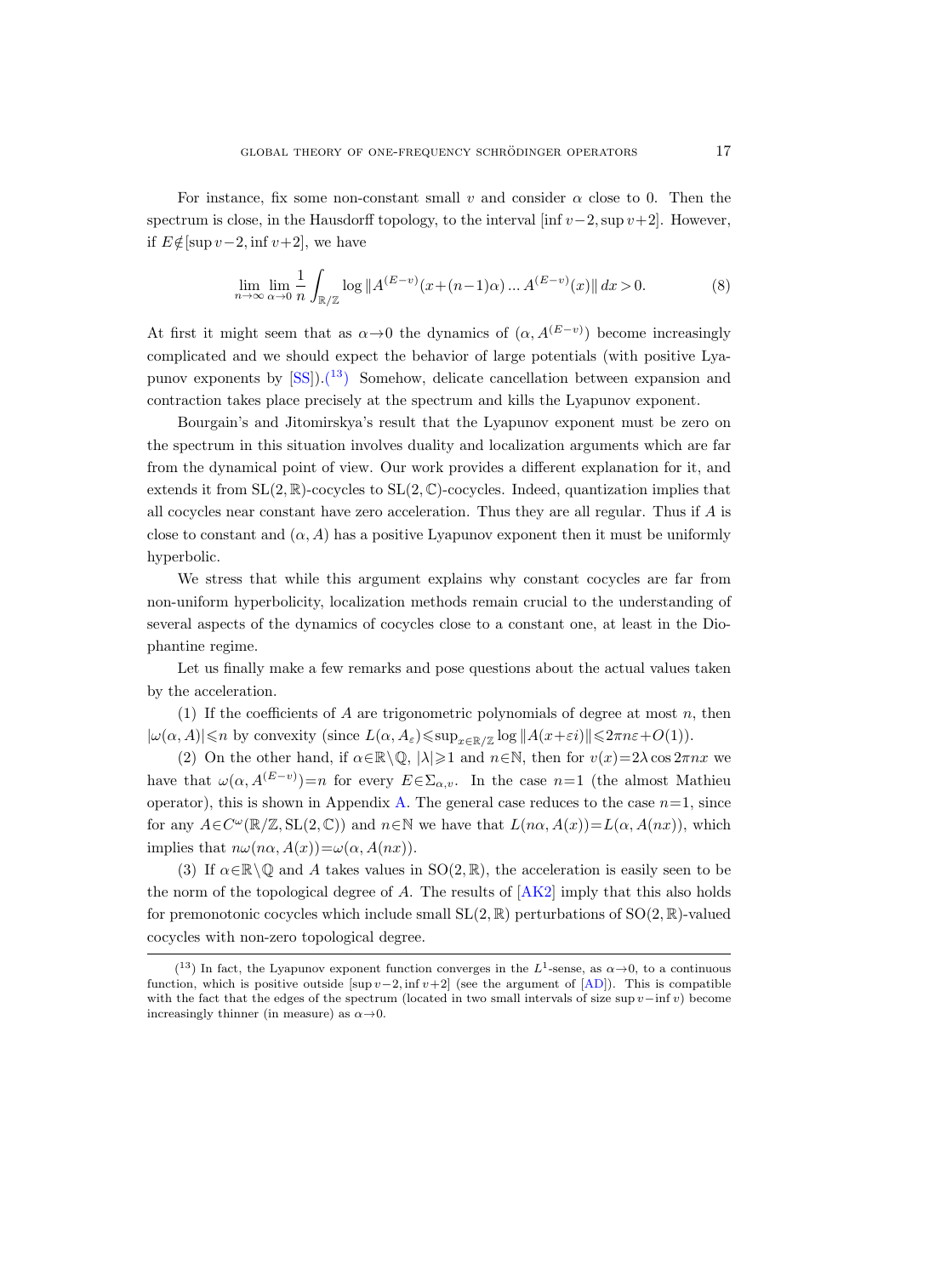(4) It seems plausible that the norm of the topological degree is always a lower bound for the acceleration of  $SL(2,\mathbb{R})$  cocycles. In case of non-zero degree, is this bound achieved precisely by premonotonic cocycles?

(5) Consider a typical perturbation of the potential  $2\lambda \cos 2\pi nx$ ,  $\lambda > 1$ . Do energies with any fixed acceleration  $1\leq k\leq n$  form a set of positive measure? It seems promising to use the Benedicks–Carleson method of Young [\[Y\]](#page-53-10) to address aspects of this question  $(k=n$  and large  $\lambda$ , allowing exclusion of a small set of frequencies). One is also tempted to relate the acceleration to the number of critical points for the dynamics (which can be identified when her method works). Collisions between a few critical points might provide a mechanism for the appearance of energies with intermediate acceleration.

### 2.1.5. Outline of the remaining of this section

The outstanding issues are the proofs of Theorems [5,](#page-11-2) [6](#page-12-1) and [8](#page-15-1) (besides the proof of the example theorem, which will be left for Appendix [A\)](#page-48-0).

We first address quantization (Theorem [5\)](#page-11-2) in  $\S 2.2$ . The proof uses periodic approximation. A Fourier series estimate shows that, as the denominators of the approximations grow, the quantization becomes more and more pronounced. The result then follows by continuity of the Lyapunov exponent [\[JKS\]](#page-53-4).

Next we show, in §[2.3,](#page-19-1) that regularity with positive Lyapunov exponent implies uniform hyperbolicity (the hard part of Theorem  $6$ ). The proof again proceeds by periodic approximation. We first notice that the Fourier series estimate implies that periodic approximants are uniformly hyperbolic, and hence have unstable and stable directions. If we can show that we can take an analytic limit of those directions, then the uniform hyperbolicity of  $(\alpha, A)$  will follow. A simple normality argument shows that we only need to prove that the invariant directions do not get too close as the denominators grow. We show (by direct computation) that if they would get too close, then the derivative of the Lyapunov exponent would be relatively large with respect to perturbations of some Fourier modes of the potential. This contradicts a macroscopic bound on the derivative which comes from pluriharmonicity.

We then show, in  $\S 2.4$ , the non-vanishing of the derivative of the canonical analytic extension of the Lyapunov exponent  $L_{\delta,j}$  (Theorem [8\)](#page-15-1). Under the hypothesis that  $\omega(\alpha, A^{(v_*)})=j>0$ , we get that  $(\alpha, A_{\delta'}^{(v_*)})\in \mathcal{UH}$  for  $0<\delta'<\delta_0$   $(0<\delta_0<\delta$  small), so we can define holomorphic invariant directions u and s, over  $0<\text{Im } z<\delta_0$ . Using the explicit expressions for the derivative of the Lyapunov exponent in terms of the unstable and stable directions u and s, derived in  $\S 2.3$ , we conclude that the vanishing of the derivative would imply a symmetry of Fourier coefficients (of a suitable expression involving u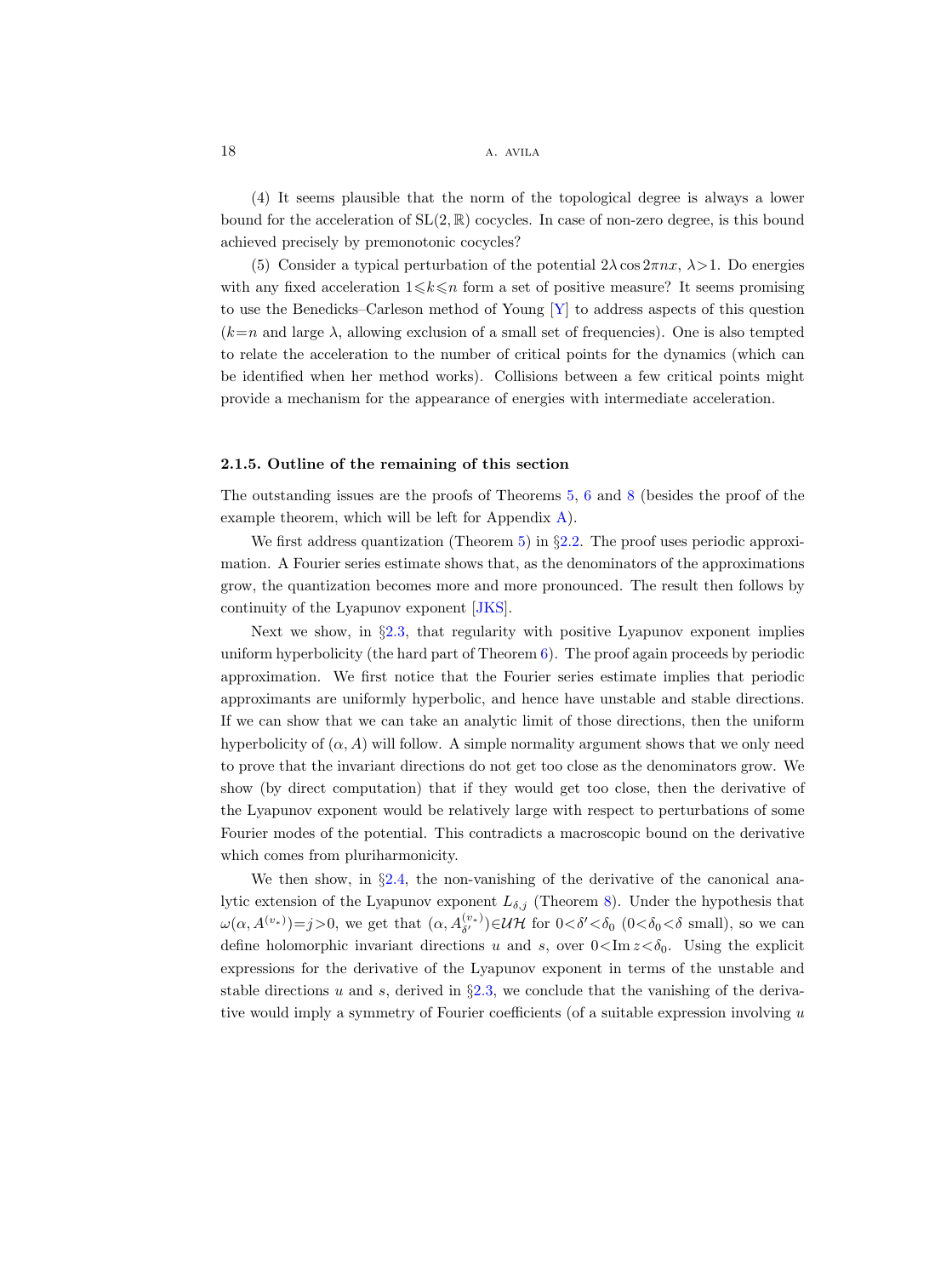and  $s$ ), which is enough to conclude that  $u$  and  $s$  can be analytically continued through Im  $z=0$ . This implies that  $(\alpha, A^{(v_*)})$  is conjugate to a cocycle of rotations, which implies that its acceleration is zero, contradicting the hypothesis.

Remark 6. We should point out that, after this work was completed, a different approach to some of the results in this section was developed in [\[AJS\]](#page-52-17). While their approach is more readily generalizable to higher-dimensional cocycles, the route taken here gives some extra information which will be crucial in the proof of the main theorem (and also in the proof of the almost reducibility conjecture given in [\[A3\]](#page-52-10)).

### <span id="page-18-0"></span>2.2. Quantization of acceleration: proof of Theorem [5](#page-11-2)

We will use the continuity properties of the Lyapunov exponent (particularly, with respect to the frequency) obtained in  $[BJ1]$  and  $[JKS] \cdot {\binom{14}{ }}$  $[JKS] \cdot {\binom{14}{ }}$ 

<span id="page-18-2"></span>THEOREM 9. ([\[JKS\]](#page-53-4)) The map  $(\alpha, A) \mapsto L(\alpha, A)$ ,  $(\alpha, A) \in \mathbb{R} \times C^{\omega}(\mathbb{R}/\mathbb{Z}, SL(2, \mathbb{C}))$ , is continuous at every  $(\alpha, A)$  with  $\alpha \in \mathbb{R} \setminus \mathbb{Q}$ .

This result is very delicate, since the restriction of  $\alpha \mapsto L(\alpha, A)$  to  $\mathbb{R}\setminus\mathbb{Q}$  is not, in general, uniformly continuous.

Notice that if  $p/q$  is a rational number, then there exists a simple expression for the Lyapunov exponent  $L(p/q, A)$ :

$$
L\left(\frac{p}{q},A\right) = \frac{1}{q} \int_{\mathbb{R}/\mathbb{Z}} \log \varrho(A_{(p/q)}(x)) \, dx,\tag{9}
$$

where  $A_{(p/q)}(x) = A(x+(q-1)p/q) ... A(x)$  and  $\varrho(B)$  is the spectral radius of an SL(2, C) matrix  $\varrho(B)=\lim_{n\to\infty}||B^n||^{1/n}$ . A key observation is that if p and q are coprime, then the trace  $tr A_{(p/q)}(x)$  is a 1/q-periodic function of x. This follows from the relation

$$
A(x)A_{(p/q)}(x) = A_{(p/q)}\left(x + \frac{p}{q}\right)A(x),\tag{10}
$$

expressing the fact that  $A_{(p/q)}(x)$  and  $A_{(p/q)}(x+p/q)$  are conjugate in  $SL(2,\mathbb{C})$ , and hence  $A_{(p/q)}(x)$  is conjugate to  $A_{(p/q)}(x+kp/q)$  for any  $k\in\mathbb{Z}$ .

Fix  $\alpha \in \mathbb{R} \setminus \mathbb{Q}$  and  $A \in C^{\omega}(\mathbb{R}/\mathbb{Z}, SL(2,\mathbb{C}))$  and let  $p_n/q_n$  be a sequence of rational numbers  $(p_n$  and  $q_n$  coprime) approaching  $\alpha$  (not necessarily continued fraction approximants).

<span id="page-18-1"></span> $(14)$  Bourgain and Jitomirskaya actually restricted considerations to the case of Schrödinger (in particular  $SL(2,\mathbb{R})$ -valued) cocycles. Their result was generalized to the  $SL(2,\mathbb{C})$  case in the work of Jitomirskaya, Koslover and Schulteis [\[JKS\]](#page-53-4).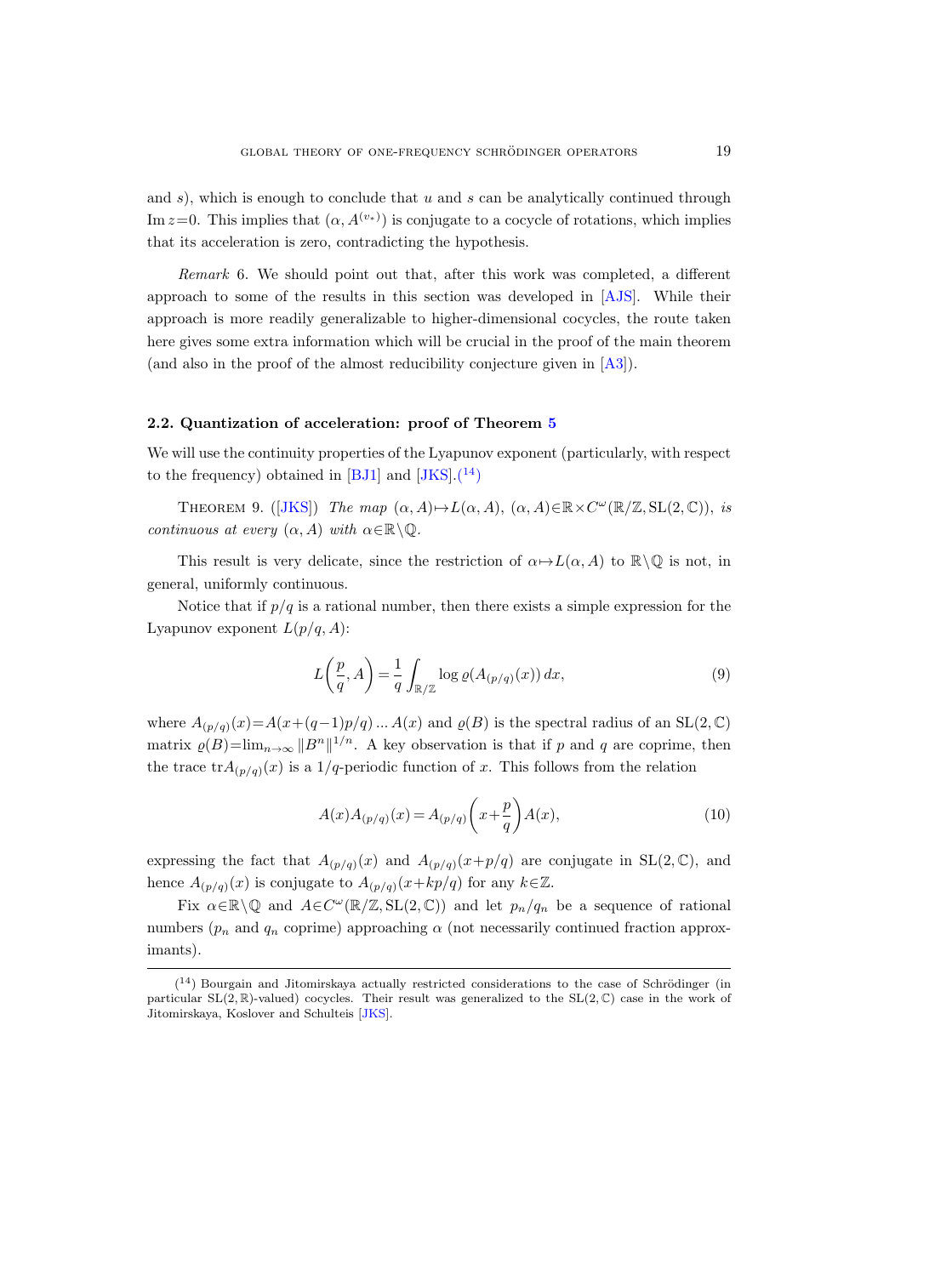Let  $\varepsilon > 0$  and  $C > 0$  be such that A admits a bounded extension to  $|\text{Im } z| < \varepsilon$  with  $\sup_{|\text{Im }z|<\varepsilon} ||A(z)|| < C.$  Since  $\text{tr}A_{(p_n/q_n)}$  is  $(1/q_n)$ -periodic,

$$
\text{tr}A_{(p_n/q_n)}(x) = \sum_{k \in \mathbb{Z}} a_{k,n} e^{2\pi i k q_n x},\tag{11}
$$

with  $a_{k,n} \leqslant 2C^{q_n} e^{-2\pi k q_n \varepsilon}$ .

Fix  $0 < \varepsilon' < \varepsilon$ . Choosing  $k_0$  sufficiently large, we get

$$
\text{tr}A_{(p_n/q_n)}(x) = \sum_{|k| \leq k_0} a_{k,n} e^{2\pi i k q_n x} + O(e^{-q_n}), \quad |\text{Im}\, x| < \varepsilon',\tag{12}
$$

for *n* large. Since  $\max\left\{1, \frac{1}{2}|\text{tr}|\right\} \leq \varrho \leq \max\{1, |\text{tr}|\},\$ it follows that

$$
L\left(\frac{p_n}{q_n}, A_\delta\right) = \max_{k \leq |k_0|} \max\left\{\frac{\log|a_{k,n}|}{q_n} - 2\pi k \delta, 0\right\} + o(1), \quad \delta < \varepsilon'.\tag{13}
$$

Thus, for large n, the function  $\delta \mapsto L(p_n/q_n, A_\delta)$  is close, for  $|\delta| < \varepsilon'$ , to a convex piecewise linear function with slopes in  $\{-2\pi k_0, ..., 2\pi k_0\}$ . By Theorem [9,](#page-18-2) these functions converge uniformly on compact subsets of  $|\delta| < \varepsilon$  to  $\delta \mapsto L(\alpha, A_{\delta})$ . It follows that  $\delta \mapsto L(\alpha, A_{\delta})$ is a convex piecewise linear function of  $|\delta| < \varepsilon'$ , with slopes in  $\{-2\pi k_0, ..., 2\pi k_0\}$ , so  $\omega(\alpha, A) \in \mathbb{Z}$ . This completes the proof of Theorem [5.](#page-11-2)

<span id="page-19-0"></span>Remark 7. Consider say

$$
A(x) = \begin{pmatrix} e^{\lambda(x)} & 0 \\ 0 & e^{-\lambda(x)} \end{pmatrix},
$$

with  $\lambda(x)=e^{2\pi i q_0 x}$  for some  $q_0>0$ . Then  $L(\alpha, A_\varepsilon)=(2/\pi)e^{-2\pi q_0 \varepsilon}$  if  $\alpha=p/q$  for some q dividing  $q_0$ , and  $L(\alpha, A_\varepsilon)=0$  otherwise. This gives an example of both the discontinuity of the Lyapunov exponent and the lack of quantization of acceleration at rationals.

If we had chosen  $\lambda$  as a more typical function of zero average, we would get discontinuity of the Lyapunov exponent and lack of quantization at all rationals, both becoming increasingly less pronounced as the denominators grow.

### <span id="page-19-1"></span>2.3. Characterization of uniform hyperbolicity: proof of Theorem [6](#page-12-1)

Since the Lyapunov exponent is a  $C^{\infty}$  function in  $\mathcal{U}\mathcal{H}$ , the "if" part of the proof is obvious from quantization. In order to prove the "only if" direction, we will first show the uniform hyperbolicity of periodic approximants and then show that uniform hyperbolicity persists in the limit. To do this last part, we will use an explicit formula for the derivative of the Lyapunov exponent (at a fixed frequency) in  $U\mathcal{H}$ .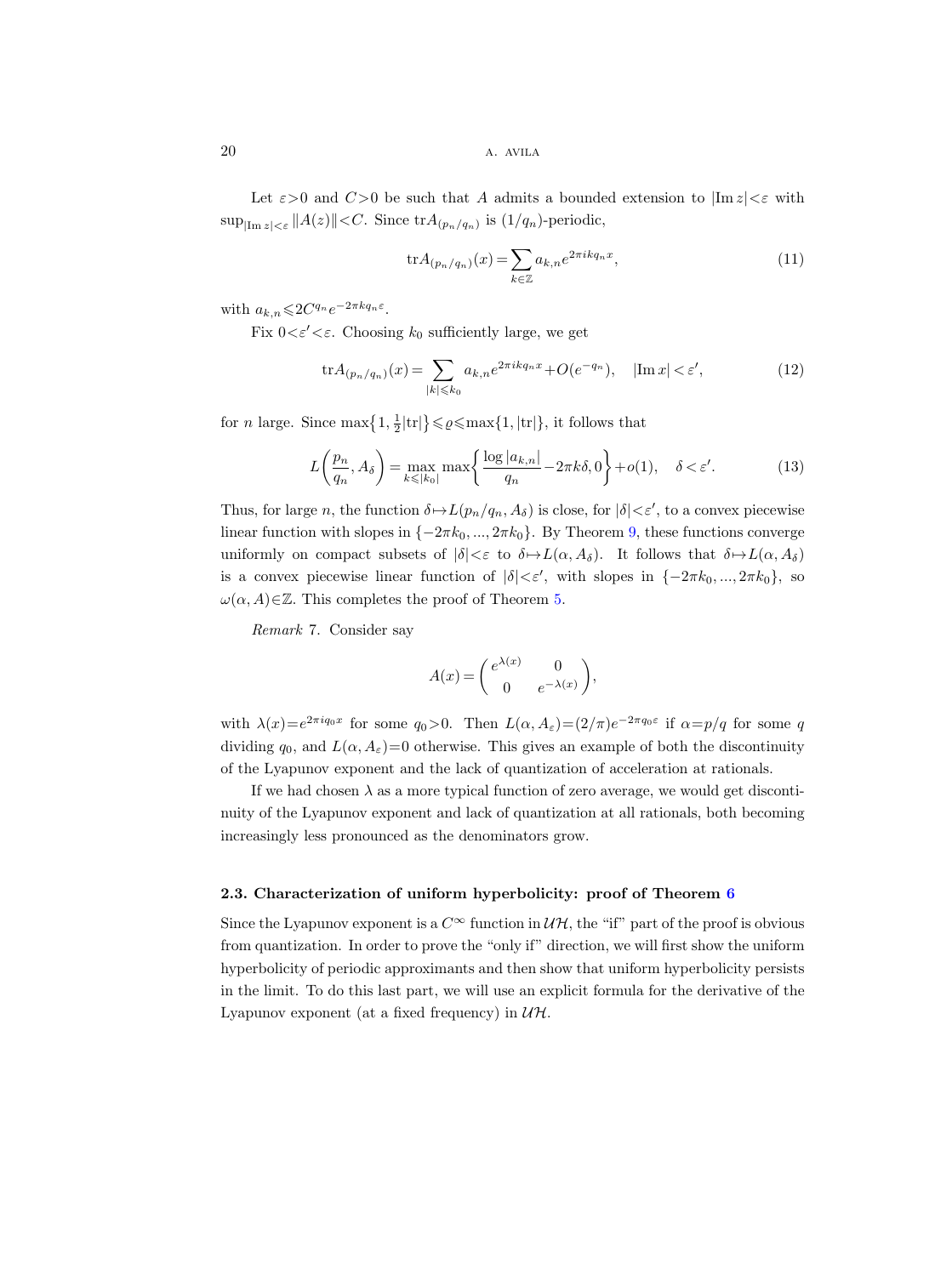### 2.3.1. Uniform hyperbolicity of approximants

<span id="page-20-6"></span>LEMMA 8. Let  $(\alpha, A) \in (\mathbb{R} \setminus \mathbb{Q}) \times C^{\omega}(\mathbb{R} / \mathbb{Z}, SL(2, \mathbb{R}))$  and assume that  $(\alpha, A)$  is regular with positive Lyapunov exponent. If  $p/q$  is close to  $\alpha$  and  $\tilde{A}$  is close to A then  $(p/q, \tilde{A})$ is uniformly hyperbolic.

*Proof.* Let us show that if  $p_n/q_n \to \alpha$  and  $A^{(n)} \to A$  then there exists  $\varepsilon'' > 0$  such that

<span id="page-20-5"></span>
$$
\frac{1}{q_n} \log \varrho(A_{(p_n/q_n)}^{(n)}(x)) = L(\alpha, A_{\text{Im }x}) + o(1), \quad |\text{Im }x| < \varepsilon'', \tag{14}
$$

which implies the result. In fact this estimate is just a slight adaptation of what we did in §[2.2.](#page-18-0)

Since  $A^{(n)} \rightarrow A$  and  $(\alpha, A)$  is regular, we may choose  $\varepsilon > 0$  such that  $(\alpha, A_{\delta})$  is regular for  $|\delta| < \varepsilon$ , and a sequence  $A_n \in C_{\varepsilon}^{\omega}(\mathbb{R}/\mathbb{Z}, \text{SL}(2, \mathbb{C}))$  such that  $A_n \to A$  uniformly in  $|\text{Im } z| < \varepsilon$ as  $n \rightarrow \infty$ .

Choose  $\varepsilon'' < \varepsilon' < \varepsilon$ . We have seen in §[2.2](#page-18-0) that there exists  $k_0$  such that

$$
\text{tr}A_{(p_n/q_n)}^{(n)}(x) = \sum_{|k| \leq k_0} a_{k,n} e^{2\pi i k q_n x} + O(e^{-q_n}), \qquad |\text{Im} \, x| < \varepsilon', \tag{15}
$$

$$
L\left(\frac{p_n}{q_n}, A_\delta^{(n)}\right) = \max_{k \le |k_0|} \max\left\{\frac{\log|a_{k,n}|}{q_n} - 2\pi k \delta, 0\right\} + o(1), \qquad |\delta| < \varepsilon'.
$$

By Theorem [9,](#page-18-2)  $L(p_n/q_n, A_\delta^{(n)}) \to L(\alpha, A_\delta)$  uniformly on compact subsets of  $|\delta| < \varepsilon$ , so we may rewrite  $(16)$  as

<span id="page-20-1"></span>
$$
L(\alpha, A_{\delta}^{(n)}) = \max_{k \leq |k_0|} \max \left\{ \frac{\log |a_{k,n}|}{q_n} - 2\pi k \delta, 0 \right\} + o(1), \quad |\delta| < \varepsilon'. \tag{17}
$$

Since the left-hand side in [\(17\)](#page-20-1) is an affine positive function over  $|\delta| < \varepsilon$ , with slope  $2\pi\omega(\alpha, A)$ , it follows that  $|\omega(\alpha, A)| \leq k_0$  and

<span id="page-20-3"></span>
$$
L(\alpha, A_{\delta}) = \frac{\log|a_{-\omega(\alpha, A),n}|}{q_n} + 2\pi\omega(\alpha, A)\delta + o(1), \quad |\delta| < \varepsilon''. \tag{18}
$$

Morever, if  $|j| \le k_0$  is such that  $j \ne -\omega(\alpha, A)$ , we have

<span id="page-20-4"></span>
$$
\frac{\log|a_{j,n}|}{q_n} - 2\pi j \delta + 2\pi (\varepsilon' - \varepsilon'') \leqslant L(\alpha, A_\delta) + o(1), \quad |\delta| < \varepsilon''.\tag{19}
$$

Together,  $(15)$ ,  $(18)$  and  $(19)$  imply  $(14)$ , as desired.

<span id="page-20-2"></span><span id="page-20-0"></span> $\Box$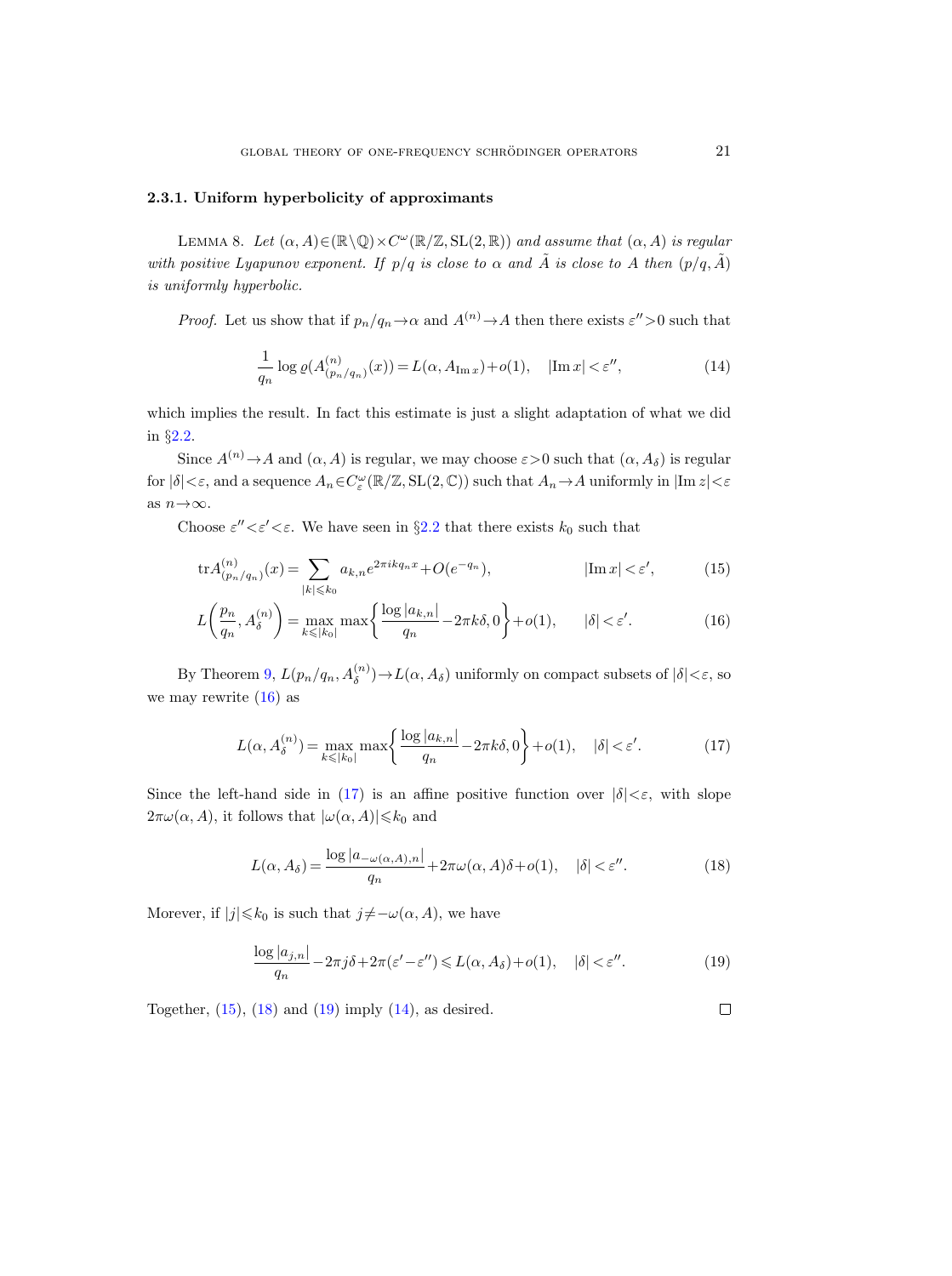## 2.3.2. Derivative of the Lyapunov exponent at uniformly hyperbolic cocycles Fix  $(\alpha, A) \in \mathcal{UH}$  and let  $u, s: \mathbb{R}/\mathbb{Z} \to \mathbb{PC}^2$  be the unstable and stable directions. Also let  $B: \mathbb{R}/\mathbb{Z} \to SL(2,\mathbb{C})$  be analytic with column vectors in the directions of  $u(x)$  and  $s(x)$ . Then

$$
B(x+\alpha)^{-1}A(x)B(x) = \begin{pmatrix} \lambda(x) & 0\\ 0 & \lambda(x)^{-1} \end{pmatrix} = D(x). \tag{20}
$$

Obviously  $L(\alpha, A) = L(\alpha, D) = \int_{\mathbb{R}/\mathbb{Z}} \text{Re} \log \lambda(x) dx.$ <sup>(15</sup>)

Write

$$
B(x) = \begin{pmatrix} a(x) & b(x) \\ c(x) & d(x) \end{pmatrix}.
$$

We note that, although the definition of  $B$  involves arbitrary choices, it is clear that

$$
q_1(x) = a(x)d(x) + b(x)c(x), q_2(x) = c(x)d(x)
$$
 and  $q_3(x) = -b(x)a(x)$ 

depend only on  $(\alpha, A)$ . We will call  $q_i$ ,  $i=1, 2, 3$ , the *coefficients of the derivative of the* Lyapunov exponent, for reasons that will be clear in a moment.

LEMMA 9. Let  $(\alpha, A) \in \mathcal{UH}$  and let  $q_1, q_2, q_3: \mathbb{R}/\mathbb{Z} \to \mathbb{C}$  be the coefficients of the derivative of the Lyapunov exponent. Let w:  $\mathbb{R}/\mathbb{Z} \rightarrow \mathfrak{sl}(2,\mathbb{C})$  be analytic, and write

$$
w = \begin{pmatrix} w_1 & w_2 \\ w_3 & -w_1 \end{pmatrix}.
$$

Then

$$
\frac{d}{dt}L(\alpha, Ae^{tw}) = \text{Re}\int_{\mathbb{R}/\mathbb{Z}}\sum_{i=1}^{3} q_i(x)w_i(x) dx, \quad at \ t = 0.
$$
\n(21)

*Proof.* Write  $B(x+p/q)^{-1}A(x)e^{tw(x)}B(x)=D^t(x)$ . We notice that

<span id="page-21-1"></span>
$$
D(x)^{-1} \frac{d}{dt} D^t(x) = B(x)^{-1} w(x) B(x), \quad \text{at } t = 0,
$$
 (22)

and

<span id="page-21-2"></span>
$$
\sum_{i=1}^{3} q_i(x) w_i(x) = \text{u.l.c. of } B(x)^{-1} w(x) B(x), \tag{23}
$$

where u.l.c. stands for the upper left coefficient.

Suppose first that  $\alpha$  is a rational number  $p/q$ . Then

$$
\frac{d}{dt}L\left(\frac{p}{q}, Ae^{tw}\right) = \frac{1}{q}\frac{d}{dt}\int_{\mathbb{R}/\mathbb{Z}}\log\varrho(D_{(p/q)}^t(x))\,dx,\tag{24}
$$

<span id="page-21-0"></span> $(15)$  Notice that the quantization of the acceleration in the uniformly hyperbolic case follows immediately from this expression (the integer arising being the number of turns  $\lambda(x)$  does around 0).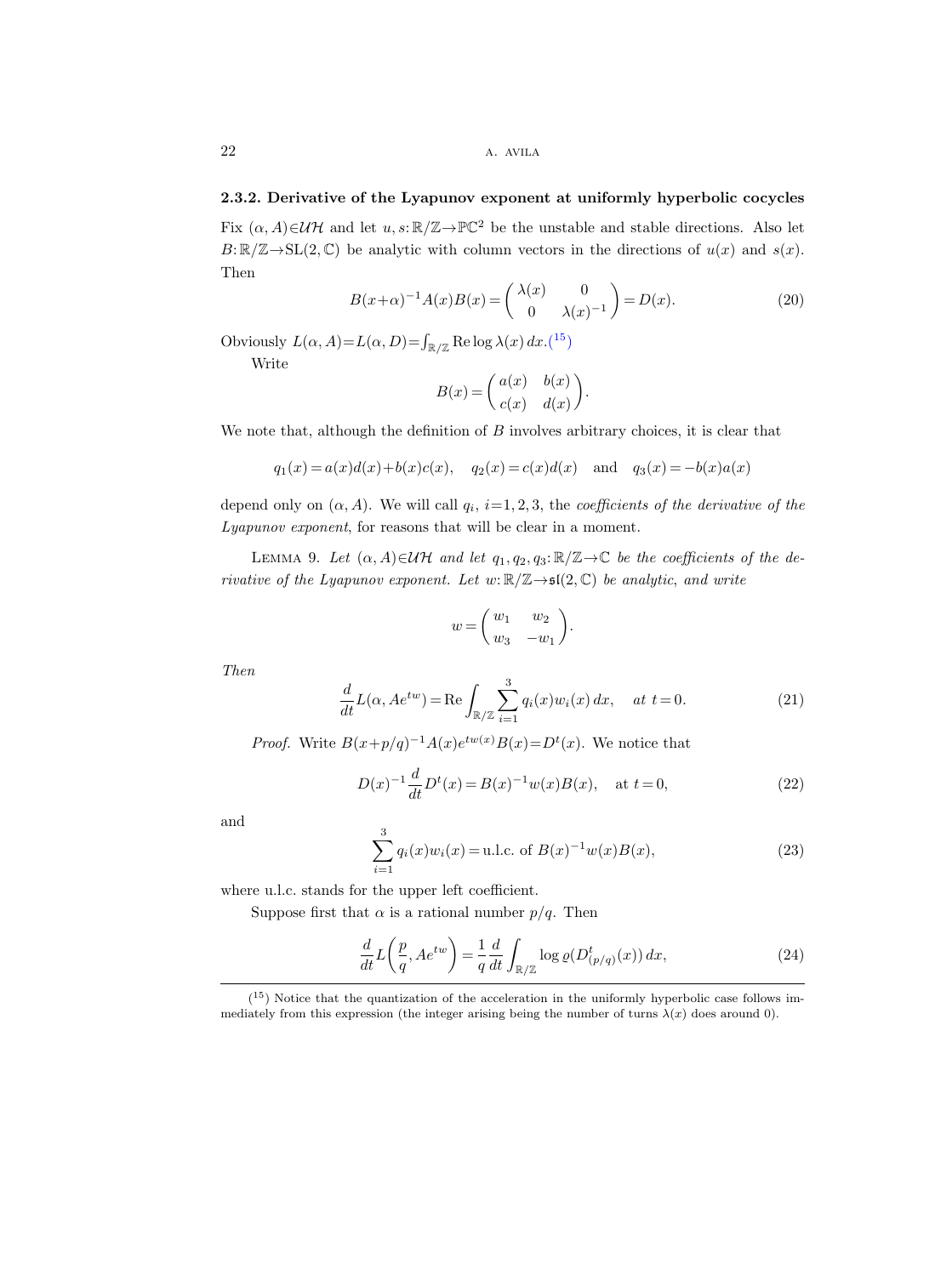so it is enough to show that

<span id="page-22-3"></span>
$$
\frac{d}{dt}\log \varrho(D_{(p/q)}^t(x)) = \text{Re}\sum_{j=0}^{q-1} \sum_{i=1}^3 q_i \left(x+j\frac{p}{q}\right) w_i \left(x+j\frac{p}{q}\right), \quad \text{at } t=0. \tag{25}
$$

Since  $D_{(p/q)}(x)$  is diagonal and its u.l.c. has norm bigger than 1,

<span id="page-22-0"></span>
$$
\frac{d}{dt}\log\varrho(D_{(p/q)}^t(x)) = \text{Re u.l.c. of } D_{(p/q)}(x)^{-1}\frac{d}{dt}D_{(p/q)}^t(x), \quad \text{at } t = 0.
$$
 (26)

Writing  $D_{[j]}(x) = D(x+(j-1)p/q) ... D(x)$ , and using [\(22\)](#page-21-1), we see that

<span id="page-22-1"></span>
$$
D_{(p/q)}(x)^{-1} \frac{d}{dt} D_{(p/q)}^t(x)
$$
  
= 
$$
\sum_{j=0}^{q-1} D_{[j]}(x)^{-1} B\left(x+j\frac{p}{q}\right)^{-1} w\left(x+j\frac{p}{q}\right) B\left(x+j\frac{p}{q}\right) D_{[j]}(x), \text{ at } t=0.
$$
 (27)

<span id="page-22-2"></span>Since the  $D_{[j]}$  are diagonal,

u.l.c. of 
$$
D_{[j]}(x)^{-1}B\left(x+j\frac{p}{q}\right)^{-1}w\left(x+j\frac{p}{q}\right)B\left(x+j\frac{p}{q}\right)D_{[j]}(x)
$$
  
\n= u.l.c. of  $B\left(x+j\frac{p}{q}\right)^{-1}w\left(x+j\frac{p}{q}\right)B\left(x+j\frac{p}{q}\right).$  (28)

Putting together  $(23)$ ,  $(26)$ ,  $(27)$  and  $(28)$ , we get  $(25)$ .

Since the Lyapunov exponent is  $C^{\infty}$  in  $\mathcal{U}\mathcal{H}$ , the validity of the formula in the rational case yields the irrational case by approximation.  $\Box$ 

### <span id="page-22-4"></span>2.3.3. Proof of Theorem [6](#page-12-1)

Let  $(\alpha, A) \in (\mathbb{R} \setminus \mathbb{Q}) \times C^{\omega}(\mathbb{R} \setminus \mathbb{Z}, \operatorname{SL}(2, \mathbb{C}))$  be such that  $(\alpha, A)$  is regular. Then there exists  $\varepsilon > 0$  such that  $L(\alpha, A_{\delta})$  is regular for  $|\delta| < \varepsilon$ .

Fix  $0 < \varepsilon' < \varepsilon$  and choose a sequence of rationals  $p_n/q_n \to \alpha$ . By Lemma [8,](#page-20-6) if n is large then  $(p_n/q_n, A_\delta)$  is uniformly hyperbolic for  $\delta \leq \varepsilon'$ . So one can define functions  $u_n(x)$  and  $s_n(x)$ , with values in  $\mathbb{PC}^2$ , corresponding to the eigendirections of  $A_{(p_n/q_n)}(x)$  with the largest and smallest eigenvalues. Our strategy will be to show that the sequences  $u_n(x)$ and  $s_n(x)$  converge uniformly (in a band) to functions  $u(x)$  and  $s(x)$ .

The coefficients of the derivative of  $L(p_n/q_n, A)$  will be denoted by  $q_i^n$ ,  $i=1, 2, 3$ . The basic idea now is that if  $q_2^n(x)$  and  $q_3^n(x)$  are bounded, then it follows directly from the definitions that the angle between  $u_n(x)$  and  $s_n(x)$  is not too small, and this is enough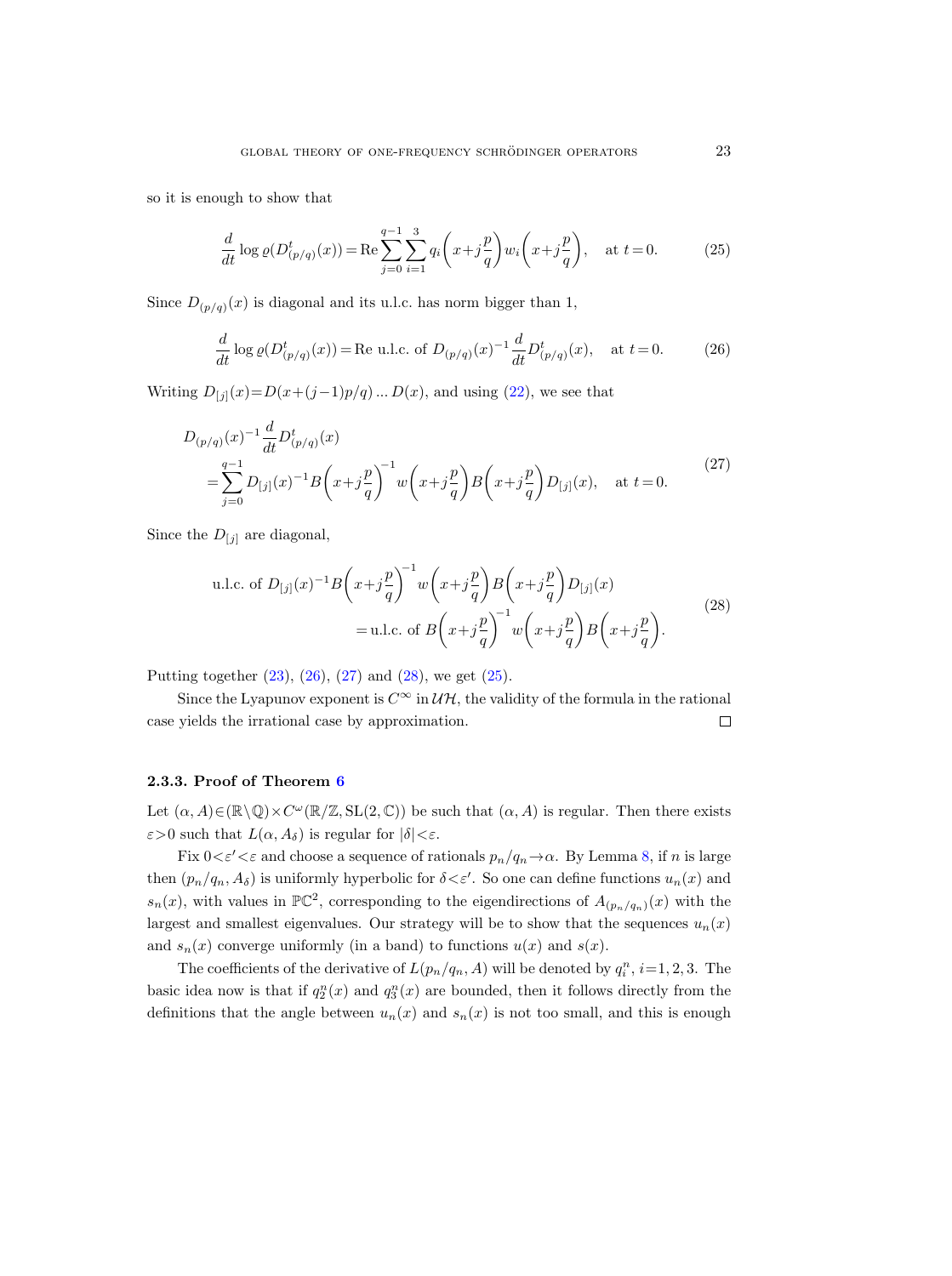to guarantee convergence. On the other hand, the derivative of the Lyapunov exponent is under control by pluriharmonicity, which yields the desired bound on the coefficients.

There are various ways to proceed here, and we will just estimate the Fourier coefficients of the  $q_j^n$ ,  $j=2,3$ . Write

$$
\zeta_{n,k,j} = \int_{\mathbb{R}/\mathbb{Z}} q_j^n(x) e^{-2\pi ikx} dx.
$$
\n(29)

<span id="page-23-1"></span>LEMMA 10. There exist  $C>0$  and  $\gamma>0$  such that, for every n sufficiently large,

$$
|\zeta_{n,k,j}| \leqslant Ce^{-\gamma|k|}, \quad j=2,3, \quad k \in \mathbb{Z}.
$$

*Proof.* Choose  $0 < \gamma < 2\pi\varepsilon'$ . Then, for each fixed large n, we have  $|\zeta_{n,k,j}| \leq C_n e^{-\gamma|k|}$ (since  $q_j^n$  extend to  $|\text{Im } z| < \varepsilon'$ ). If the result was false, then there would exist sequences  $n_l \in \mathbb{N}$ ,  $k_l \in \mathbb{Z}$  and  $j_l \in \{2,3\}$  such that  $n_l \to \infty$  and, for each  $l, |\zeta_{n_l,k_l,j_l}| > l e^{-\gamma |k_l|}$ . We may assume that  $j_l$  is a constant and that either  $k_l>0$  for all l or  $k_l\leq 0$  for all l.

For simplicity, we will assume that  $j_l=2$  and  $k_l\leq0$  for all l. Let

$$
w_{(l)}(x) = \frac{|\zeta_{n_l, k_l, 2}|}{\zeta_{n_l, k_l, 2}} e^{\gamma |k_l|} \begin{pmatrix} 0 & e^{-2\pi i k_l x} \\ 0 & 0 \end{pmatrix}
$$
 (31)

and choose  $\gamma < \gamma' < 2\pi\varepsilon'$ . Setting  $\tilde{A}(x) = A(x+i\gamma'/2\pi)$  and  $\tilde{w}_{(l)}(x) = w_{(l)}(x+i\gamma'/2\pi)$ , we get

<span id="page-23-0"></span>
$$
\frac{d}{dt}L\left(\frac{p_{n_l}}{q_{n_l}}, \tilde{A}e^{t\tilde{w}_{(l)}}\right) = e^{\gamma|k_l|}|\zeta_{n_l, k_l, 2}| \geqslant l,
$$
\n(32)

since the coefficients of the derivative at  $(p_{n_l}/q_{n_l}, \tilde{A})$  are  $\tilde{q}_j^{n_l}(x) = q_j^{n_l}(x+i\gamma'/2\pi)$ .

Note that  $\widetilde{w}_{(l)}$  admits a holomorphic extension bounded by 1 on  $|\text{Im } z| < (\gamma' - \gamma)/2\pi$ . Since  $(\alpha, \tilde{A})$  is regular with positive Lyapunov exponent, it follows from Lemma [8](#page-20-6) that there exists  $r > 0$  such that, for every large l,  $(p_{n_l}/q_{n_l}, \tilde{A}e^{t\tilde{w}_{(l)}})$  is uniformly hyperbolic for complex t with  $|t| < r$ . In particular, the functions  $t \mapsto L(p_{n_l}/q_{n_l}, \tilde{A}e^{t\tilde{w}_{(l)}})$  are harmonic on  $|t| < r$  for large l. These functions are also clearly uniformly bounded. Harmonicity gives then that the derivative at  $t=0$  is uniformly bounded as well. This contradicts [\(32\)](#page-23-0).  $\Box$ 

<span id="page-23-2"></span>LEMMA 11. For every  $C>0$  there exists  $\varepsilon>0$  such that, if  $a, b, c, d \in \mathbb{C}$  are such that ad-bc=1 and the angle between the complex lines through  $\binom{a}{c}$  and  $\binom{b}{d}$  is less than  $\varepsilon$ , then  $\max\{|ab|, |cd|\} > C$ .

Proof. This is a straightforward computation.

$$
\qquad \qquad \Box
$$

Lemma [10](#page-23-1) implies that there exists  $\gamma > 0$  such that  $q_2^n$  and  $q_3^n$  are uniformly bounded, as  $n \rightarrow \infty$ , on  $|\text{Im } x| < \gamma$ . By Lemma [11,](#page-23-2) this implies that there exists  $\eta > 0$  such that the angle between  $u_n(x)$  and  $s_n(x)$  is at least  $\eta$ , whenever n is large and  $|\text{Im }x| < \gamma$ . We are in position to apply a normality argument.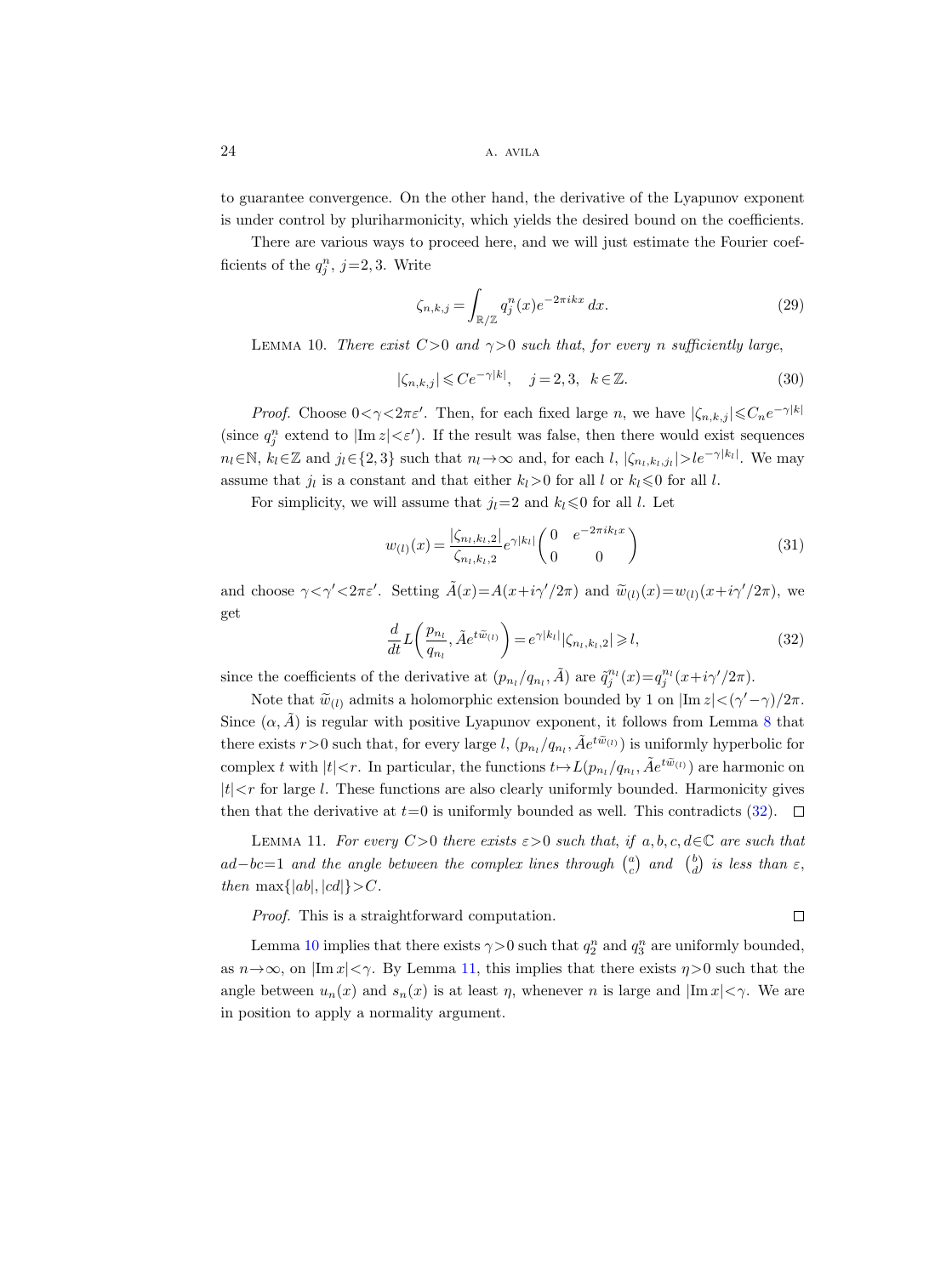LEMMA 12. Let  $u_n(x)$  and  $s_n(x)$  be holomorphic functions defined in some complex manifold, with values in  $\mathbb{PC}^2$ . If the angle between  $u_n(x)$  and  $s_n(x)$  is bounded away from 0 uniformly in x and n, then  $u_n(x)$  and  $s_n(x)$  form normal families. Moreover, the limits of  $u_n$  and  $s_n$  (taken along the same subsequence) are holomorphic functions such that  $u(x) \neq s(x)$  for every x.

*Proof.* We may identify  $\mathbb{PC}^2$  with the Riemann sphere. Write  $\phi_n(x)=u_n(x)/s_n(x)$ . Then  $\phi_n(x)$  avoids a neighborhood of 1, and hence it forms a normal family. Let us now take a sequence along which  $\phi_n$  converges, and let us show that  $u_n(x)$  and  $s_n(x)$ form normal families. This is a local problem, so we may work in a neighborhood of a point z. If  $\lim_{n\to\infty}\phi_n(z)\neq\infty$  then, for every large n,  $\phi_n$  must be uniformly bounded in a neighborhood of z, so  $u_n$  and  $1/s_n$  must also be bounded. If  $\lim_{n\to\infty}\phi_n(z)=\infty$ then, for every large n,  $1/\phi_n$  must be uniformly bounded in a neighborhood of z, so  $s_n$ and  $1/u_n$  must be bounded. In either case we conclude that  $s_n$  and  $u_n$  are normal in a neighborhood of z.

The last statement is obvious by pointwise convergence.

Let  $u(x)$  and  $s(x)$  be limits of  $u_n(x)$  and  $s_n(x)$  over  $|\text{Im }x| < \gamma$ , taken along the same subsequence. Then  $A(x)\cdot u(x)=u(x+\alpha)$ ,  $A(x)\cdot s(x)=s(x+\alpha)$  and  $u(x)\neq s(x)$ . Since  $\alpha \in \mathbb{R} \setminus \mathbb{Q}$  and  $L(\alpha, A) > 0$ , this implies that  $(\alpha, A) \in \mathcal{U}H$ , which completes the proof of Theorem [6.](#page-12-1)

### <span id="page-24-0"></span>2.4. Local non-triviality of the Lyapunov function in strata: Proof of Theorem [8](#page-15-1)

Let  $\delta$ , j and  $v_*$  be as in the statement of Theorem [8.](#page-15-1) Notice that  $(\alpha, A^{(v_*)}) \notin \mathcal{UH}$ , since otherwise we would have  $j = \omega(\alpha, A^{(v_*)}) = 0$ .

Let  $0<\varepsilon_0<\delta$  be such that  $(\alpha, A_{\varepsilon}^{(v_*)})\in \mathcal{UH}$  and  $\omega(\alpha, A_{\varepsilon}^{(v_*)})=j$  for  $0<\varepsilon<\varepsilon_0$ . By definition, for every  $0<\varepsilon<\varepsilon_0$  we have  $L_{\delta,j}(\alpha, A^{(v)})=L(\alpha, A^{(v)}_{\varepsilon})-2\pi j\varepsilon$  for  $v\in C^{\omega}_{\varepsilon_0}(\mathbb{R}/\mathbb{Z}, \mathbb{R})$  in a neighborhood of  $v_*.$ 

Let  $u, s: \{x:0\leq \text{Im}\,x\leq \varepsilon_0\}\rightarrow \mathbb{PC}^2$  be such that  $x\mapsto u(x+i\varepsilon)$  and  $x\mapsto s(x+i\varepsilon)$  are the unstable and stable directions of  $(\alpha, A_{\varepsilon}^{(v_*)})$ . Also, let  $q_1, q_2, q_3$ :  $\{x:0\leq \text{Im}\,x < \varepsilon_0\} \to \mathbb{C}$  be such that  $x \mapsto q_j (x + i \varepsilon)$  is the jth coefficient of the derivative of  $(\alpha, A_{\varepsilon}^{(v_*)})$ .

Notice that  $A^{(v_*+w)} = A^{(v_*)}e^{\tilde{w}}$ , where

$$
\widetilde{w}(x) = \begin{pmatrix} 0 & 0 \\ -w(x) & 0 \end{pmatrix}.
$$

Thus the derivative of  $w \mapsto L_{\delta,j}(\alpha, A^{(v_*+tw)})$  at  $t=0$  is

<span id="page-24-1"></span>
$$
-\text{Re}\int_{\mathbb{R}/\mathbb{Z}} w(x+i\varepsilon)q_3(x+i\varepsilon)\,dx.\tag{33}
$$

 $\Box$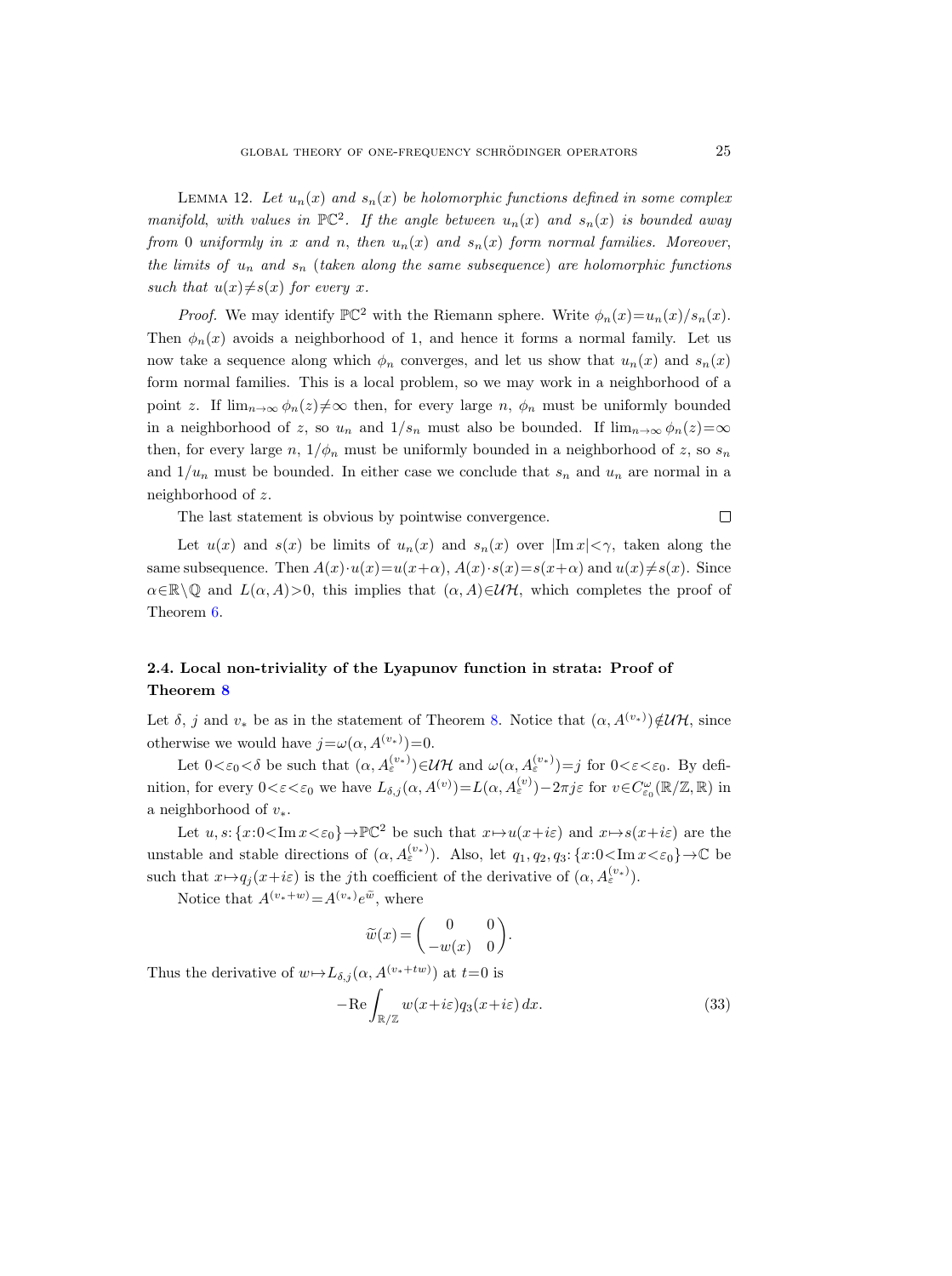$26$  a. avila

If the result is false, then [\(33\)](#page-24-1) must vanish for every  $w \in C^{\omega}_{\delta}(\mathbb{R}/\mathbb{Z}, \mathbb{R})$ . Testing this with w of the form  $a \cos 2\pi kx + b \sin 2\pi kx$ , with  $a, b \in \mathbb{R}$  and  $k \in \mathbb{Z}$ , we see that the kth Fourier coefficient of  $q_3$  must be minus the complex conjugate of the  $(-k)$ -th Fourier coefficient of  $q_3$  for every  $k\in\mathbb{Z}$ . Since the Fourier series converges when  $0<\text{Im }x<\varepsilon_0$ , this implies that it actually converges when  $|\text{Im }x| < \varepsilon_0$ , and over  $\mathbb{R}/\mathbb{Z}$  it defines a purely imaginary function. Thus  $q_3(x)$  extends analytically through  $|\text{Im }x|=0$ , and hence

$$
q_2(x) = c(x)d(x) = a(x - \alpha)b(x - \alpha) = -q_3(x - \alpha)
$$

(the middle equality holding due to the Schrödinger form) also does.

Identifying  $\mathbb{PC}^2$  with the Riemann sphere in the usual way (the line through  $\binom{z}{w}$ ) corresponding to  $z/w$ , we get  $q_2=1/(u-s)$  and  $-q_3=us/(u-s)$ . These formulas allow us to analytically continue u and s through  $\text{Im } x=0.$  (16) Since  $q_2$  and  $q_3$  are purely imaginary when Im  $x=0$ , we conclude that u and s are complex conjugate directions in  $\mathbb{PC}^2$  when Im  $x=0.$ <sup>(17</sup>) Note that if  $u(x)=s(x)$  for some x then  $u(x+n\alpha)=s(x+n\alpha)$ for every  $n$  and thus, by analytic continuation,  $u=s$  everywhere, which is impossible. So when Im  $x=0$ , u and s are in fact distinct complex conjugate directions, and in particular they are not real.

Let  $B(x) \in SL(2, \mathbb{R})$  be the unique upper triangular matrix with positive diagonal coefficients taking  $u(x)$  to  $\pm i$  (and hence  $s(x)$  to  $\mp i$ ). Then  $B: \mathbb{R}/\mathbb{Z} \rightarrow SL(2, \mathbb{R})$  is analytic. Define  $A(x)=B(x+\alpha)A^{(v_*)}(x)B(x)^{-1}$ . Since  $A^{(v_*)}(x)$  takes  $u(x)$  and  $s(x)$  to  $u(x+\alpha)$ and  $s(x+\alpha)$ , we conclude that  $B(x+\alpha)A^{(v_*)}(x)B(x)^{-1} \in SO(2,\mathbb{R})$ . As  $x \mapsto A^{(v_*)}(x)$  is homotopic to a constant as a function  $\mathbb{R}/\mathbb{Z} \to SL(2,\mathbb{R})$ ,  $x \mapsto B(x+\alpha)A^{(v_*)}(x)B(x)^{-1} \in$  $SL(2,\mathbb{R})$  is homotopic to a constant as a function  $\mathbb{R}/\mathbb{Z} \to SL(2,\mathbb{R})$ , and thus also as a function  $\mathbb{R}/\mathbb{Z} \to SO(2, \mathbb{R})$ . It follows that there exists an analytic function  $\phi: \mathbb{R}/\mathbb{Z} \to \mathbb{R}$  such that  $B(x+\alpha)A^{(v_*)}(x)B(x)^{-1} = A(x)$ , where  $A(x)$  is the rotation by the angle  $2\pi\phi(x)$ .

$$
w^2 - \frac{1}{q_2}w + \frac{q_3}{q_2} = 0
$$

<span id="page-25-0"></span><sup>&</sup>lt;sup>(16</sup>) Indeed, if  $q_2$  is identically vanishing then we set either  $u=\infty$  and  $s=-q_3$ , or  $s=\infty$  and  $u=q_3$ (to match the previous definition when Im  $z>0$ ). If  $q_2$  is not identically vanishing but  $1-4q_2q_3$  vanishes identically, then we can take  $u=-s=1/2q_2$ . Assume now that there exists  $x\in\mathbb{R}/\mathbb{Z}$  such that  $q_2(x)\neq0$ and  $1-4q_2(x)q_3(x)\neq0$ . Then we can define  $u(z)$  and  $-s(z)$  in a small open square Q of side 2r centered at  $x$  (with sides parallel to the coordinate axis) as the distinct solutions of the equation

<sup>(</sup>to match the previous definition when Im  $z>0$ ). We then spread it using the dynamics to  $|\text{Im } z| < r$ in order to have  $A_k(z) \cdot u(z) = u(z+k\alpha)$  and  $A_k(z) \cdot s(z) = s(z+k\alpha)$  for every  $z \in Q$  and  $k \in \mathbb{Z}$ . This gives well-defined analytic functions because whenever z and  $z+n\alpha \in Q$  we have  $A_n(z) \cdot u(z)=u(z+n\alpha)$  and  $A_n(z) \cdot s(z) = s(z+n\alpha)$  (this is clear when Im  $z>0$  and holds in general by analytic continuation).

<span id="page-25-1"></span><sup>&</sup>lt;sup>(17</sup>) In principle, Re  $q_2$  = Re  $q_3$  = 0 is also compatible with values of u and s such that Re u=Re s=0 (where we set Re  $\infty=0$  for simplicity). But if Re  $u=0$  then Re( $A \cdot u$ )=Re  $v_*,$  so if  $u \neq \overline{s}$  somewhere, then  $v_*$  must be identically vanishing. This contradicts  $\omega(\alpha, A^{(v_*)}) \neq 0$ .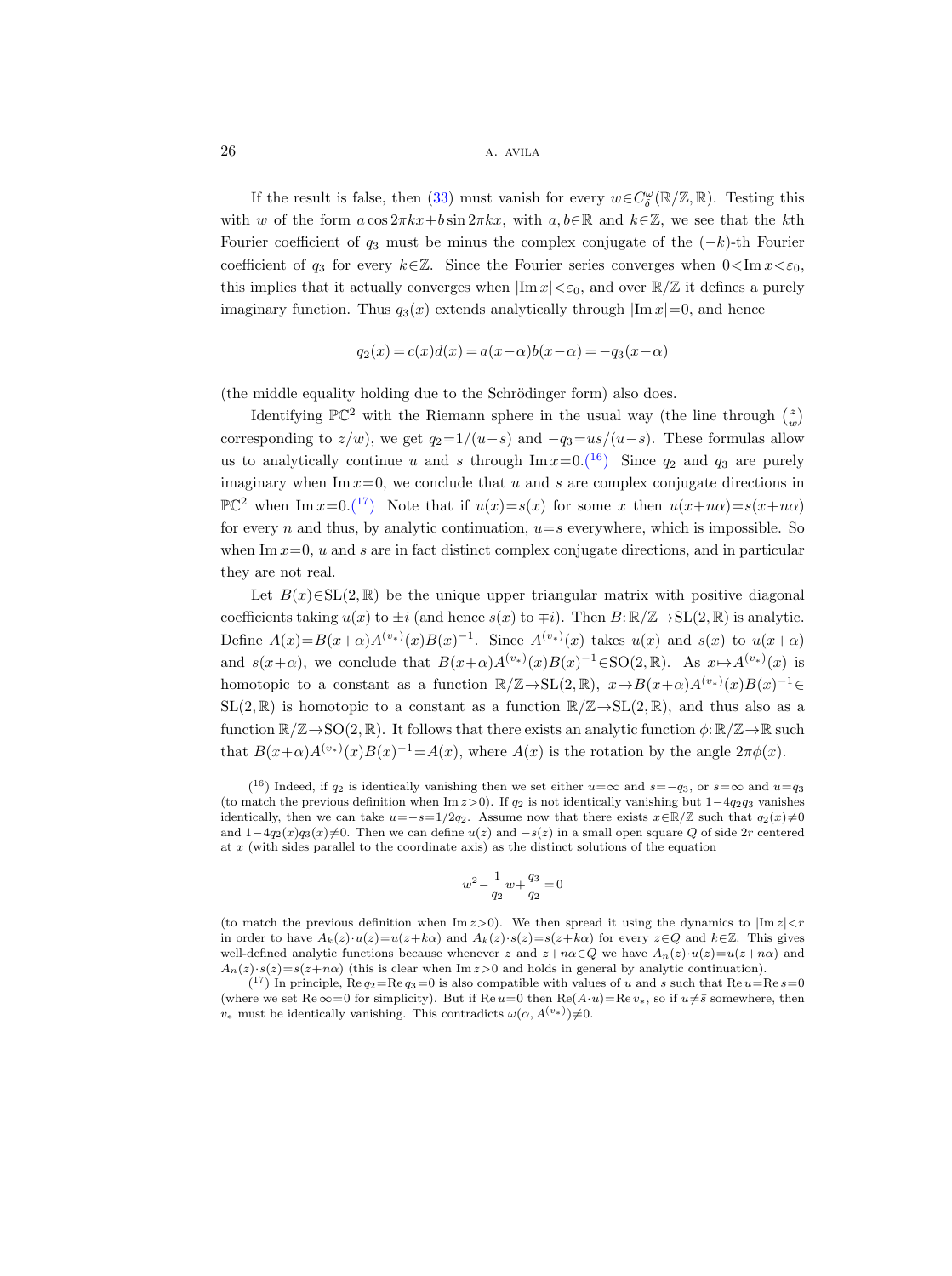Obviously this relation implies that  $L(\alpha, A_{\varepsilon}^{(v_*)}) = L(\alpha, A_{\varepsilon})$  for  $\varepsilon > 0$  small. If we show that  $L(\alpha, A_{\varepsilon})=0$  for  $\varepsilon > 0$  small, we can conclude that  $\omega(\alpha, A^{(v_*)})=0$ , which contradicts the hypothesis.

To see that  $L(\alpha, A_{\varepsilon})=0$ , we notice that, for  $n\geqslant 1$ ,  $A_n(x)$  is the rotation by the angle

$$
\sum_{k=0}^{n-1} \phi(x+k\alpha).
$$

Thus

$$
\frac{1}{n} \int_{\mathbb{R}/\mathbb{Z}} \log \|A_n(x+i\varepsilon)\| \, dx = 2\pi \int_{\mathbb{R}/\mathbb{Z}} \frac{1}{n} \left| \sum_{k=0}^{n-1} \text{Im}\,\phi(x+k\alpha+i\varepsilon) \right| dx. \tag{34}
$$

Since  $x \mapsto x+\alpha$  is uniquely ergodic with respect to Lebesgue measure, the integrand of the right-hand side converges uniformly, as  $n \rightarrow \infty$ , to

$$
\left| \int_{\mathbb{R}/\mathbb{Z}} \operatorname{Im} \phi(x + i\varepsilon) \, dx \right| = \left| \int_{\mathbb{R}/\mathbb{Z}} \operatorname{Im} \phi(x) \, dx \right| = 0.
$$

Thus the limit of the right-hand side, which is  $L(\alpha, A_{\varepsilon})$  by definition, is zero as well.

<span id="page-26-0"></span>Remark 13. The analysis of the function  $A \mapsto L_{\delta,j}(\alpha, A)$  from the real Banach manifold  $C^{\omega}_{\delta}(\mathbb{R}/\mathbb{Z}, \text{SL}(2,\mathbb{R}))$  (of maps in  $C^{\omega}_{\delta}(\mathbb{R}/\mathbb{Z}, \text{SL}(2,\mathbb{C}))$  taking values in  $\text{SL}(2,\mathbb{R})$ ) to  $\mathbb{R}$ , with  $\alpha \in \mathbb{R} \setminus \mathbb{Q}$  and near some  $\tilde{A}$  with  $\omega(\alpha, \tilde{A}) > 0$ , can be carried out as above with one important difference.

The argument above allows one to establish that, if  $L_{\delta,j}$  is not a local submersion, then the coefficients of the derivative  $q_2$  and  $q_3$  extend from some half band  $0<\text{Im }x<\varepsilon_0$  to a full band  $|\text{Im } x| < \varepsilon_0$ .<sup>(18)</sup> This again leads to the conclusion that there exists  $B: \mathbb{R}/\mathbb{Z} \to$ SL(2, R) analytic such that  $A(x) = B(x+\alpha)\tilde{A}(x)B(x)^{-1}$  takes values in SO(2, R). But now there are two cases:

(1)  $x \mapsto \tilde{A}(x)$  is homotopic to a constant. In this case, the above argument goes through and one concludes that  $\omega(\alpha, \tilde{A})=0$ , yielding a contradiction.

(2)  $x \mapsto \tilde{A}(x)$  is not homotopic to a constant. In this case, there is no contradiction, and the reader is invited to check that, if  $\tilde{A}(x)$  is the rotation by the angle  $2\pi x$ , then indeed the derivative of  $L_{\delta,j}$  vanishes, but  $\omega(\alpha, \tilde{A})=1$ .

The analysis of the second case has been carried out by different means in [\[AK2\]](#page-52-13), where it is shown that the Lyapunov exponent is real-analytic near cocycles with values in  $SO(2,\mathbb{R})$  provided they are not homotopic to a constant. We should emphasize that this result is obtained for any number of frequencies, which is certainly beyond the scope of the techniques we develop in this paper.

<span id="page-26-1"></span> $(18)$  Though one lacks the symmetry between  $q_2$  and  $q_3$  exploited above, we just separately evaluate the extensions of  $q_2$  and  $q_3$ , as we are not constrained to consider just perturbations of a specific form.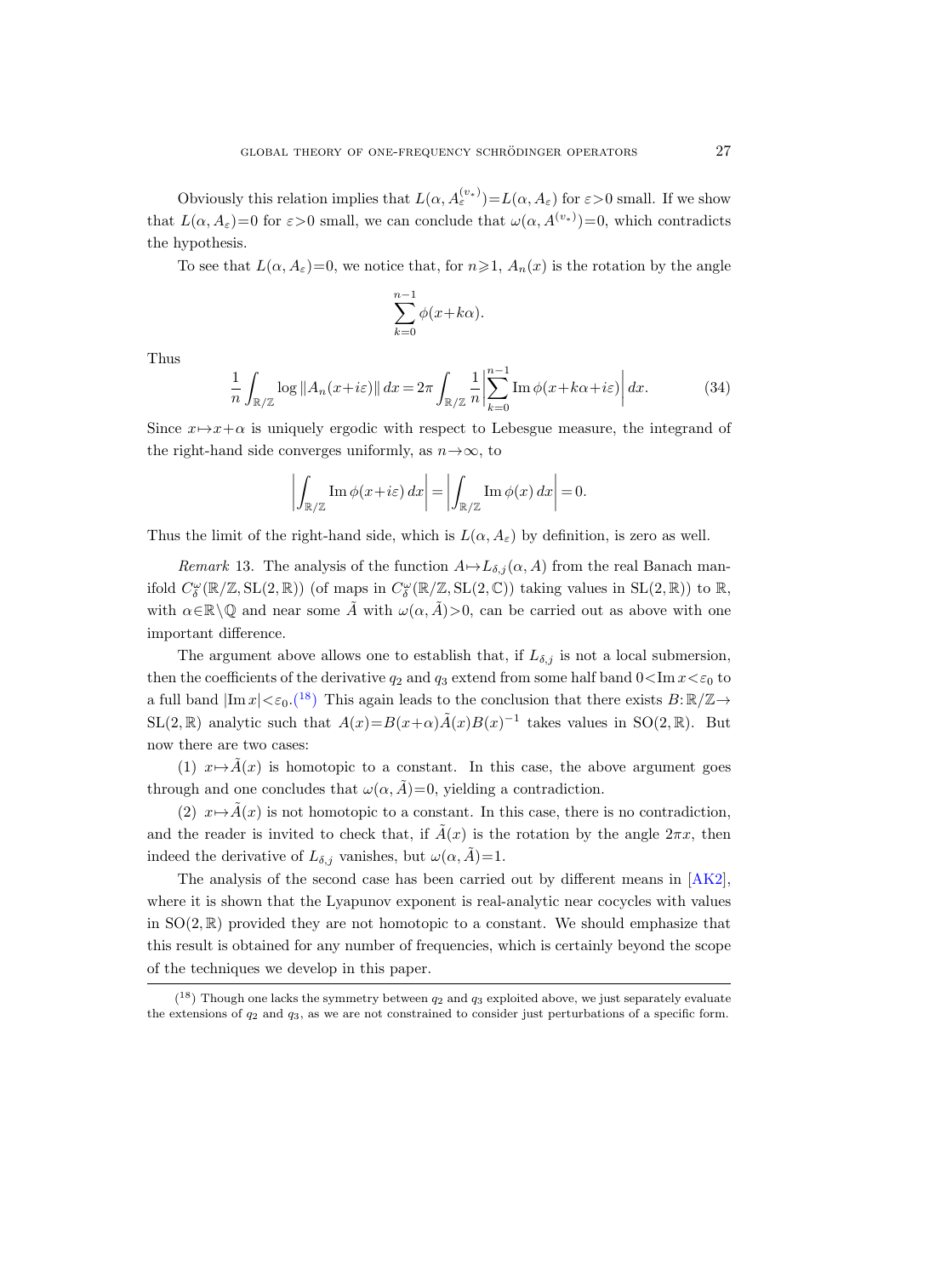28 a. avila

Interpreting their results (in the one-frequency case) from our new point of view, [\[AK2\]](#page-52-13) shows that all real perturbations of  $(\alpha, \tilde{A})$  have the same acceleration, namely the absolute value of the topological degree of  $\tilde{A}$  as a map  $\mathbb{R}/\mathbb{Z} \rightarrow SL(2,\mathbb{R})$ . Real analyticity implies that the derivative of the Lyapunov exponent then is forced to vanish whenever the Lyapunov exponent is zero. In [\[AK2\]](#page-52-13) it is shown that the second derivative is nonzero. The locus of zero exponents can be shown to intersect a neighborhood of  $A$  in  $C^{\omega}_{\delta}(\mathbb{R}/\mathbb{Z}, \text{SL}(2, \mathbb{R}))$  in an analytic submanifold of codimension  $4|\omega(\alpha, \tilde{A})|$ .

Thus our result implies that among cocycles which are not homotopic to constants (and with a given irrational frequency), the locus of zero exponents is contained in a countable union of positive codimension submanifolds of  $C^{\omega}_{\delta}(\mathbb{R}/\mathbb{Z}, \text{SL}(2,\mathbb{R}))$ .

### 3. Part II: Acriticality for typical operators

<span id="page-27-0"></span>The main goal of this section is to prove the main theorem. As we have done so far, our analysis of the operator  $H_{\alpha,v}$  will be based on the dynamics of the associated family of Schrödinger cocycles.

Given  $H_{\alpha,v}$ , we define the acceleration  $\omega$  at energy  $E \in \mathbb{R}$  by  $\omega(E) = \omega(\alpha, A)$ , where  $A=A^{(E-v)}$ . Then E is critical if and only if  $L(E)=0$  and  $\omega(E)>0$  (see Remark [4\)](#page-12-3). If E is critical with acceleration  $k$ , we call it a *critical point of degree*  $k$ .

Our basic plan is to show that critical points of maximal degree  $k \geq 1$  can be destroyed by a small typical perturbation by trigonometric polynomials of some large degree. This may give rise to many critical points of degree  $\leq k-1$ , but by iterating this process we will eventually get rid of all of them.

More formally, let  $\mathcal{A}_k$ ,  $k \geqslant 0$ , be the set of all  $(\alpha, v) \in (\mathbb{R} \setminus \mathbb{Q}) \times C^{\omega}(\mathbb{R}/\mathbb{Z}, \mathbb{R})$  such that  $H_{\alpha,v}$  has only critical points of degree at most k. Hence  $A_k$  forms an increasing sequence of open sets with  $\bigcup_{k\geqslant 0} A_k = (\mathbb{R}\setminus\mathbb{Q})\times C^{\omega}(\mathbb{R}/\mathbb{Z}, \mathbb{R})$  and  $\mathcal{A}_0$  is the set of all  $(\alpha, v)$  such that  $H_{\alpha,v}$  is acritical.<sup>(19</sup>) Let  $\mathcal{P}^n \subset C^{\omega}(\mathbb{R}/\mathbb{Z}, \mathbb{R})$  be the space of trigonometric polynomials with degree at most n, and let  $\mathcal{P}_0^n \subset \mathcal{P}^n$  be the subspace of zero-average functions. Also, for  $\varepsilon > 0$ , let  $\mathcal{P}^n(\varepsilon) \subset \mathcal{P}^n$  and  $\mathcal{P}^n_0(\varepsilon) \subset \mathcal{P}^n_0$  be the corresponding  $\varepsilon$ -balls with respect to the  $C^0$  norm.

<span id="page-27-1"></span>Our main estimate is the following.

<sup>(&</sup>lt;sup>19</sup>) Note that  $\mathcal{A}_k \setminus \mathcal{A}_{k-1}$  is actually non-empty for every  $k \geqslant 1$ , as it contains  $(\alpha, v)$  with  $v(x)$  $2 \cos 2\pi kx$  for every  $\alpha \in \mathbb{R} \setminus \mathbb{Q}$  (see (2) in §[2.1.4\)](#page-15-2).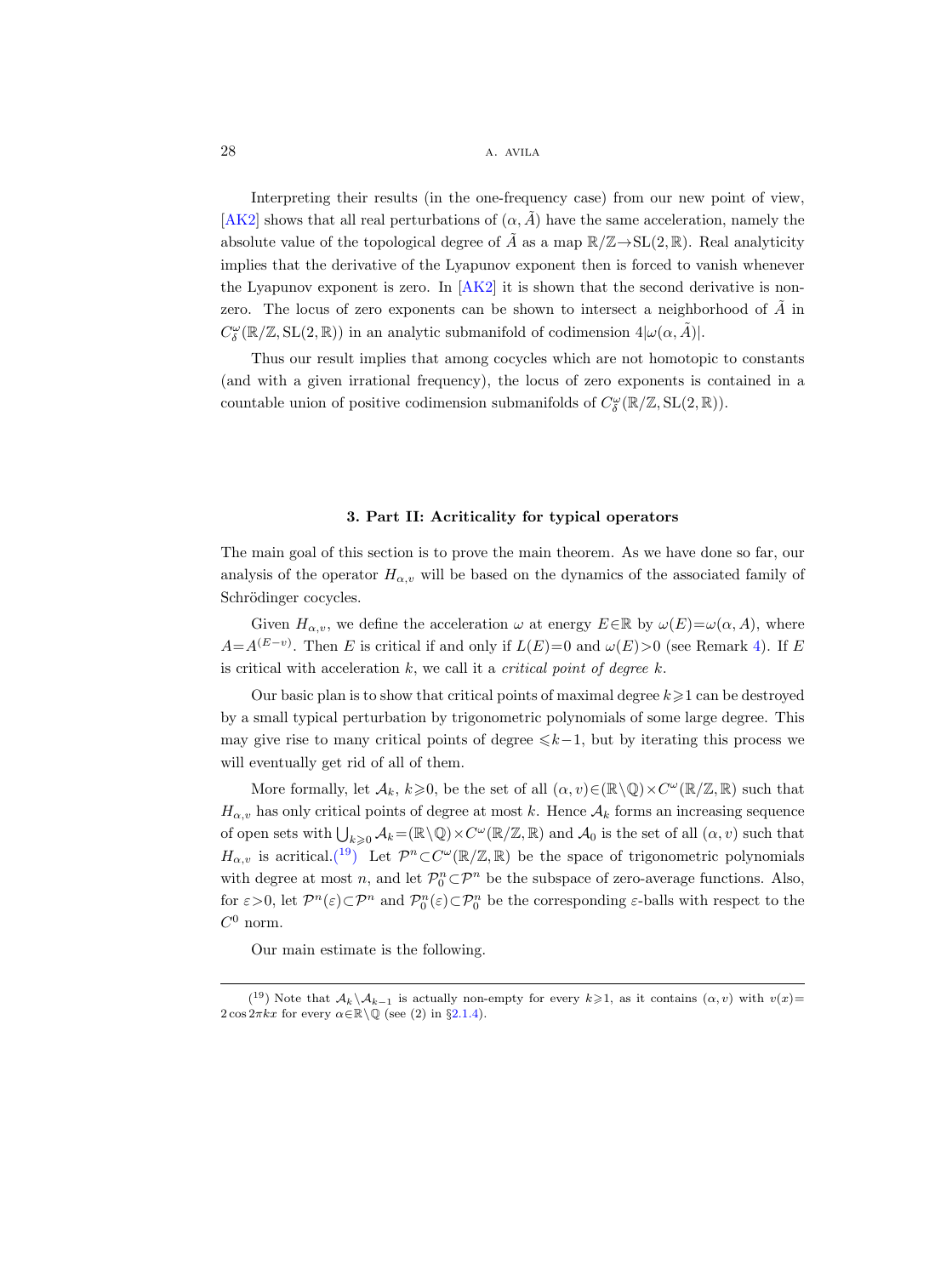<span id="page-28-1"></span>PROPOSITION 14. For every  $(\alpha, v) \in A_k$  there exist  $n \geq 1$  and  $\varepsilon > 0$  such that for almost every  $w \in \mathcal{P}_0^n(\varepsilon)$  we have  $(\alpha, v+w) \in \mathcal{A}_{\max\{0, k-1\}}$ .([20](#page-28-0))

The main theorem follows immediately from this estimate.

The proof of Proposition [14](#page-28-1) will take the remainder of this section. In §[3.1](#page-28-2) we apply the renormalization and the generalized Kotani theory developed in [\[AK1\]](#page-52-4) and [\[AK2\]](#page-52-13) to study the critical set within the subvarieties obtained in Theorem [1.](#page-6-1) This shows that Proposition [14](#page-28-1) can be concluded if we can locally subfoliate the subvarieties by premonotonic curves. The existence of such a local subfoliation can be deduced by locating, for any critical cocycle, an appropriate signed vector tangent to the subvariety. This is obtained in Theorem [10.](#page-31-0) The proof, by contradiction, is given in §[3.3.](#page-34-1) We concentrate on studying the dynamics when the derivative of the Lyapunov exponent behaves as a measure. (If this is not the case, a special kind of signed vector, a so-called directed vector, can be constructed right away.) We show in Theorem [16,](#page-35-0) proved in §[3.4,](#page-38-0) that this is very constraining of the dynamics, and can be broken by a small conjugacy of the cocycle (the directed vectors are not conjugacy invariant), which implies the result since signed vectors are conjugacy invariant. Actually the conjugacy initially produces a cocycle which is not in Schrödinger form, so we must produce an additional conjugacy to put it into Schrödinger form. This is achieved by Theorem [17,](#page-35-1) proved in  $\S 3.5$ .

We note that another application of Theorem [10](#page-31-0) is that the critical regime is the boundary of the supercritical regime. This is proved in §[3.2](#page-34-2) (which may be skipped in a first reading, since its content is not needed for the proof of the main theorem).

### <span id="page-28-2"></span>3.1. Parameter exclusion argument

From now on,  $\alpha \in \mathbb{R} \setminus \mathbb{Q}$  is fixed.

In §[2](#page-7-0) we proved that critical cocycles have codimension one among all cocycles. Earlier, in  $[AK1]$  and  $[AK2]$ , we had shown that almost every cocycle in certain oneparameter families has either a positive Lyapunov exponent or admits a sequence of renormalizations converging to a good normal form. The techniques in those works are quite distinct, and our aim is to combine them to show that critical cocycles in fact have zero measure inside a codimension-one subspace. The key difficulty we will face is in establishing an indefiniteness result for the derivative of the Lyapunov exponent, which will enable us to construct appropriate one-parameter families inside the locus where criticality might appear.

<span id="page-28-0"></span><sup>(20)</sup> A slightly stronger statement follows from our proof: if  $(\alpha, v) \in (\mathbb{R} \setminus \mathbb{Q}) \times C^{\omega}_{\delta}(\mathbb{R}/\mathbb{Z}, \mathbb{R})$  then  $n=n(\alpha, v)$  and  $\varepsilon = \varepsilon(\alpha, v, \delta)$  may be chosen so that for every  $(\alpha', v') \in (\mathbb{R} \setminus \mathbb{Q}) \times C_{\delta}^{\omega}(\mathbb{R}/\mathbb{Z}, \mathbb{R})$  such that  $|\alpha-\alpha'|<\varepsilon$  and  $||v-v'||_{\delta}<\varepsilon$  and for almost every  $w\in\mathcal{P}_0^n(\varepsilon)$  we have  $(\alpha',v'+w)\in\mathcal{A}_{\max\{0,k-1\}}$ .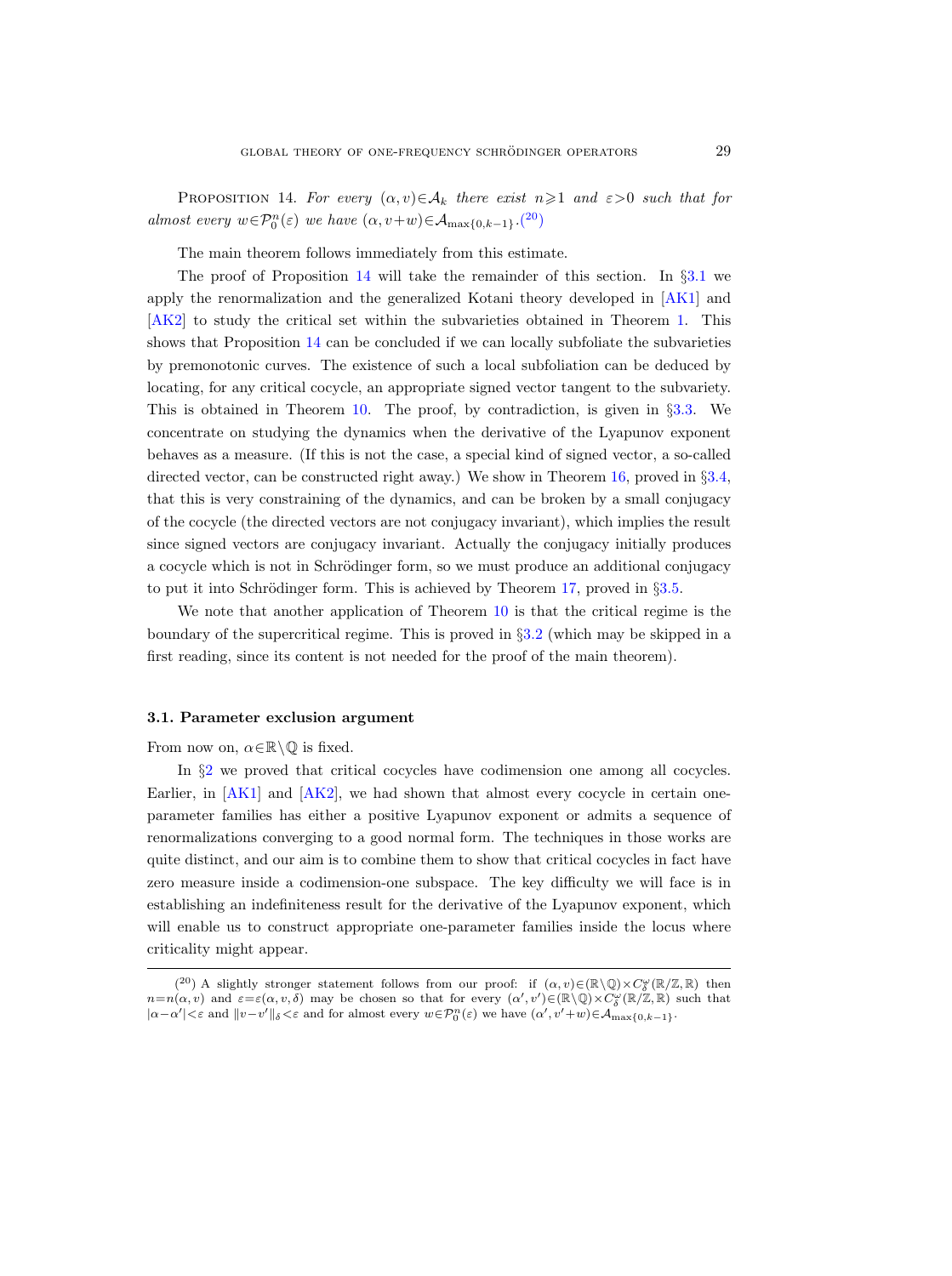In this strategy, Proposition [14](#page-28-1) is obtained as a consequence of the following. For all  $k \geq 1$  let  $\mathcal{C}^k$  be the set of all  $v \in C^{\omega}(\mathbb{R}/\mathbb{Z}, \mathbb{R})$  such that  $L(\alpha, A^{(v)}) = 0$  and  $\omega(\alpha, A^{(v)}) = k$ . Note that  $\bigcup_{j\geqslant k} C_j$  is closed by upper-semicontinuity of the acceleration and continuity of the Lyapunov exponent.

<span id="page-29-0"></span>PROPOSITION 15. For every  $v_0 \in \mathcal{C}^k$ , there exist  $n \geq 1$  and  $\varepsilon > 0$  such that

$$
\{w \in \mathcal{P}^n(\varepsilon): v_0 + w \in \mathcal{C}^k\}
$$

has 2n-dimensional Hausdorff measure zero. Moreover, n and  $\varepsilon$  can be chosen uniformly over compact subsets of  $\mathcal{C}^k$ .

Proposition [15](#page-29-0) implies Theorem [14](#page-28-1) by projecting in the direction of the energy, using that the set of critical points of maximal degree for  $H_{\alpha,v}$  is compact. Indeed, suppose that  $(\alpha, v) \in \mathcal{A}_k$  with  $k \geq 1$  (if  $k=0$  the result follows from the fact that  $\mathcal{A}_0$  is open), and let n and  $\varepsilon$  be obtained by applying Proposition [15](#page-29-0) to the set K of all  $v_0=E-v$  with E being a critical point of degree k for v. Shrinking  $\varepsilon$  if necessary, we may assume it satisfies the extra property that  $(\alpha, v+w) \in \mathcal{A}_k$  for every  $w \in \mathcal{P}_0^n(\varepsilon)$  (since  $\mathcal{A}_k$  is open), and moreover that, if  $E \in \mathbb{R}$  is such that  $E-v-w \in \mathcal{C}^k$ , then there exists E' such that  $E'-v \in \mathcal{C}^k$  and  $|E-E'| $\frac{1}{4}\varepsilon$  (here we use that  $\bigcup_{j\geqslant k}C^j$  is closed). Choose a finite  $\frac{1}{4}\varepsilon$ -dense subset  $\mathcal E$  of the$ set of critical points of degree k for  $H_{\alpha,v}$ . The conclusion of Proposition [15](#page-29-0) gives that, for almost every  $w \in \mathcal{P}_0^n(\frac{1}{2}\varepsilon)$  and every  $E_0 \in \mathcal{E}$ , we have  $E-v-w \notin \mathcal{C}^k$  provided  $|E-E_0| < \frac{1}{2}\varepsilon$ (here we use that the projection from  $\mathcal{P}^n$  to  $\mathcal{P}^n_0$  takes a set of 2n-dimensional Hausdorff measure zero to a set of zero Lebesgue measure). Thus  $(\alpha, v+w) \in \mathcal{A}_{k-1}$  by the extra property above.

Through the remainder of the paper,  $v_0 \in \mathcal{C}^k$  is also fixed.

Fix  $\xi' > \xi > 0$  such that  $v_0 \in C^{\omega}_{\xi'}(\mathbb{R}/\mathbb{Z}, \mathbb{R})$ . The hypothesis  $v_0 \in C^k$  implies that  $v_0 \in \Omega_{\xi,k}$ . Then there exists a neighborhood  $\mathcal{V} \subset C^{\omega}_{\xi}(\mathbb{R}/\mathbb{Z}, \mathbb{R})$  of  $v_0$  and  $0 < \xi_0 < \xi$  such that  $(\alpha, A_{\xi_0}^{(v)}) \in$ UH and  $\omega(\alpha, A_{\xi_0}^{(v)}) = k$  for every  $v \in \mathcal{V}$ . We fix such  $\xi_0$  and note that  $L_{\xi,k}(\alpha, A^{(v)}), v \in \mathcal{V}$ , is given by  $L(\alpha, A_{\xi_0}^{(v)}) - 2\pi k \xi_0$ . For simplicity, we will denote this function by  $L_{\xi,k}$ . As before, for every  $v \in V$  such that  $\omega(\alpha, A^{(v)}) = k$  we have  $L_{\xi,k}(v) = L(\alpha, A^{(v)})$ , and thus  $\mathcal{C}^k\!\cap\!\mathcal{V}\!\subset\! L_{\xi,k}^{-1}(0).$ 

Let  $U \subset \mathbb{R}^n$  be an open neighborhood of 0 and let  $v_{\lambda} \in V$ ,  $\lambda \in U$ , be an analytic deformation of  $v_0$ . For any  $\lambda_0 \in U$ , let  $D_{\lambda_0} v_\lambda : \mathbb{R}^n \to C^{\omega}_{\xi}(\mathbb{R}/\mathbb{Z}, \mathbb{R})$  be the derivative

$$
D_{\lambda_0} v_\lambda \cdot w = \frac{d}{dt} v_{\lambda_0 + tw} \Big|_{t=0}.
$$

The reader should keep in mind the family  $v_{\lambda} = v_0 + P_m \lambda$ ,  $\lambda \in \mathbb{R}^{2m+1}$ , where

$$
P_m: \mathbb{R}^{2m+1} \longrightarrow \mathcal{P}^m
$$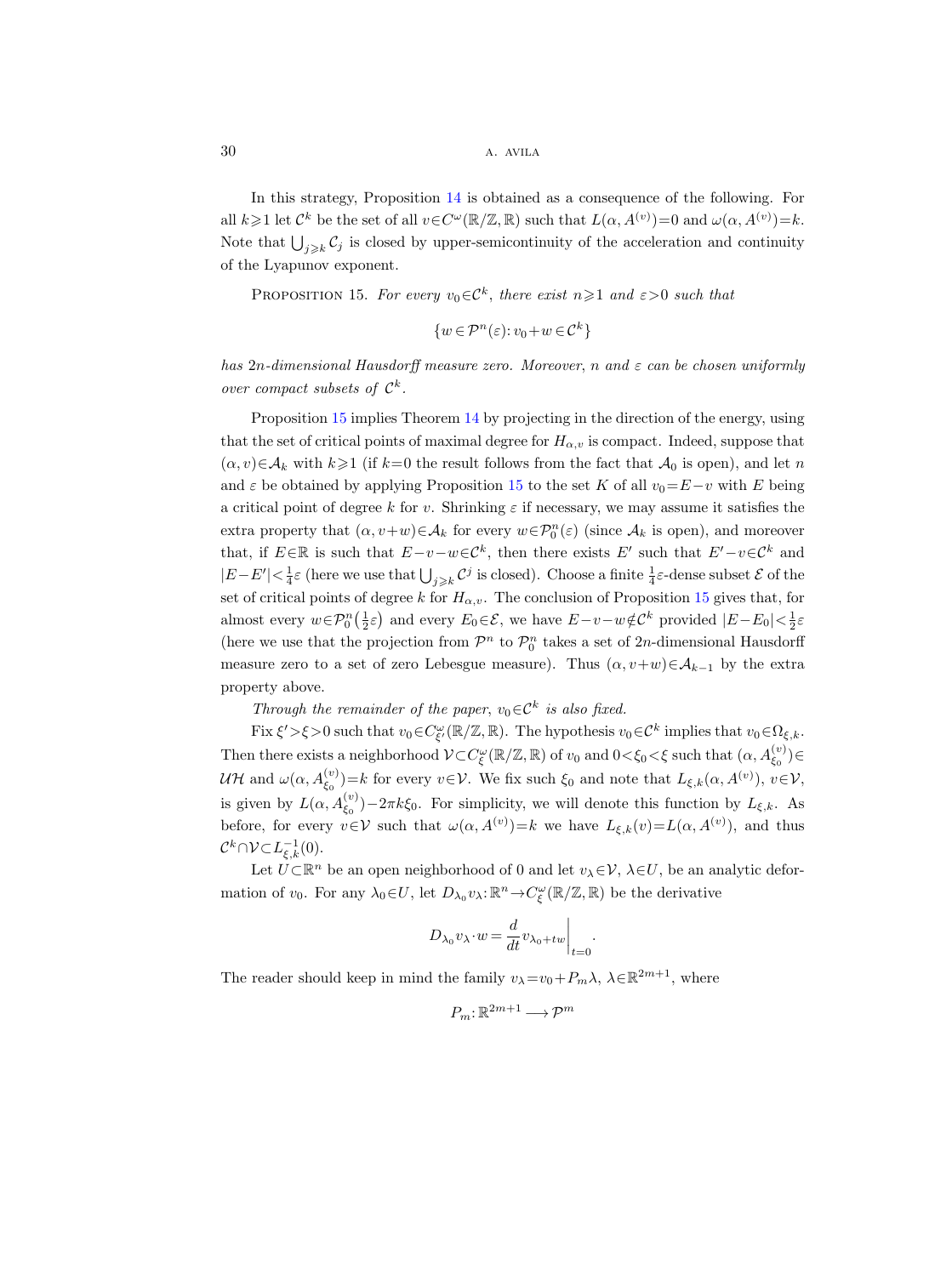is some fixed isomorphism (in this case  $\text{Im } D_0 v_\lambda = \mathcal{P}^m$ ).

We say that  $a \in C^{\omega}(\mathbb{R}/\mathbb{Z}, \mathfrak{sl}(2,\mathbb{R}))$  is signed if  $\det a(x) > 0$  for every  $x \in \mathbb{R}/\mathbb{Z}$ . Given  $A\in C^{\omega}(\mathbb{R}/\mathbb{Z}, \text{SL}(2,\mathbb{R}))$ , we say that  $a\in C^{\omega}(\mathbb{R}/\mathbb{Z}, \text{SL}(2,\mathbb{R}))$  is A-signed if there exists  $b\in$  $C^{\omega}(\mathbb{R}/\mathbb{Z},\mathfrak{sl}(2,\mathbb{R}))$  such that

<span id="page-30-0"></span>
$$
x \longmapsto A(x)^{-1}b(x+\alpha)A(x)-b(x)+a(x) \tag{35}
$$

is signed.

Given  $v_0, w \in C^{\omega}(\mathbb{R}/\mathbb{Z}, \mathbb{R})$ , we say that w is  $v_0$ -signed if

$$
\begin{pmatrix} 0 & 0 \\ -w & 0 \end{pmatrix}
$$

is  $A^{(v_0)}$ -signed. Note that the set of  $(a, A)$  such that a is A-signed is clearly open, so the set of  $(v, w)$  such that w is v-signed is open as well.

<span id="page-30-2"></span>Remark 16. It is easy to see that if  $\pm w(x)>0$  for every  $x\in\mathbb{R}/\mathbb{Z}$  then w is v-signed (independently of  $v$ ), just choose

$$
b = \begin{pmatrix} 0 & 0 \\ \mp \varepsilon & 0 \end{pmatrix}
$$

with sufficiently small  $\varepsilon > 0$  in [\(35\)](#page-30-0).

<span id="page-30-1"></span>Remark 17. (Interpretation of signedness) Recall that an analytic one-parameter family  $A^{\lambda} \in C^{\omega}(\mathbb{R}/\mathbb{Z}, \text{SL}(2, \mathbb{R}))$  is said to be *monotonic* (in the sense of [\[AK2\]](#page-52-13)) if for each  $x \in \mathbb{R}/\mathbb{Z}$  and each unit vector m in  $\mathbb{R}^2$  the derivative, with respect to  $\lambda$ , of the argument of  $A^{\lambda}(x) \cdot m$  is non-zero. It is easy to see that this condition is equivalent to positivity of  $\det a^{\lambda}$ , where

$$
a^{\lambda} = (A^{\lambda})^{-1} \frac{d}{d\lambda} A^{\lambda}.
$$

Monotonicity is a powerful concept that allows one to efficiently use complexification techniques in the analysis of the parameter space (generalizing Kotani theory).

It turns out that monotonicity is not invariant under coordinate changes. Indeed, let us consider a one-parameter analytic family of coordinate changes  $B^{\lambda} \in C^{\omega}(\mathbb{R}/\mathbb{Z}, \text{SL}(2, \mathbb{R}))$ giving rise to the family  $\tilde{A}^{\lambda}(x) = B^{\lambda}(x+\alpha)A^{\lambda}(x)B^{\lambda}(x)^{-1}$ . Also define  $b^{\lambda}$  and  $\tilde{a}^{\lambda}$  analogously to  $a^{\lambda}$ . Then

$$
\tilde{a}^{\lambda}(x) = B^{\lambda}(x) \left( A^{\lambda}(x)^{-1} b^{\lambda}(x+\alpha) A^{\lambda}(x) - b^{\lambda}(x) + a^{\lambda}(x) \right) B^{\lambda}(x)^{-1},\tag{36}
$$

so that the determinant of  $\tilde{a}^{\lambda}(x)$  is the same as that of

$$
A^{\lambda}(x)^{-1}b^{\lambda}(x+\alpha)A^{\lambda}(x)-b^{\lambda}(x)+a^{\lambda}(x).
$$

Thus a family  $A^{\lambda}$  can be made monotonic by a coordinate change near some parameter  $\lambda_0$  if and only if  $a_0^{\lambda}$  is  $A_0^{\lambda}$ -signed.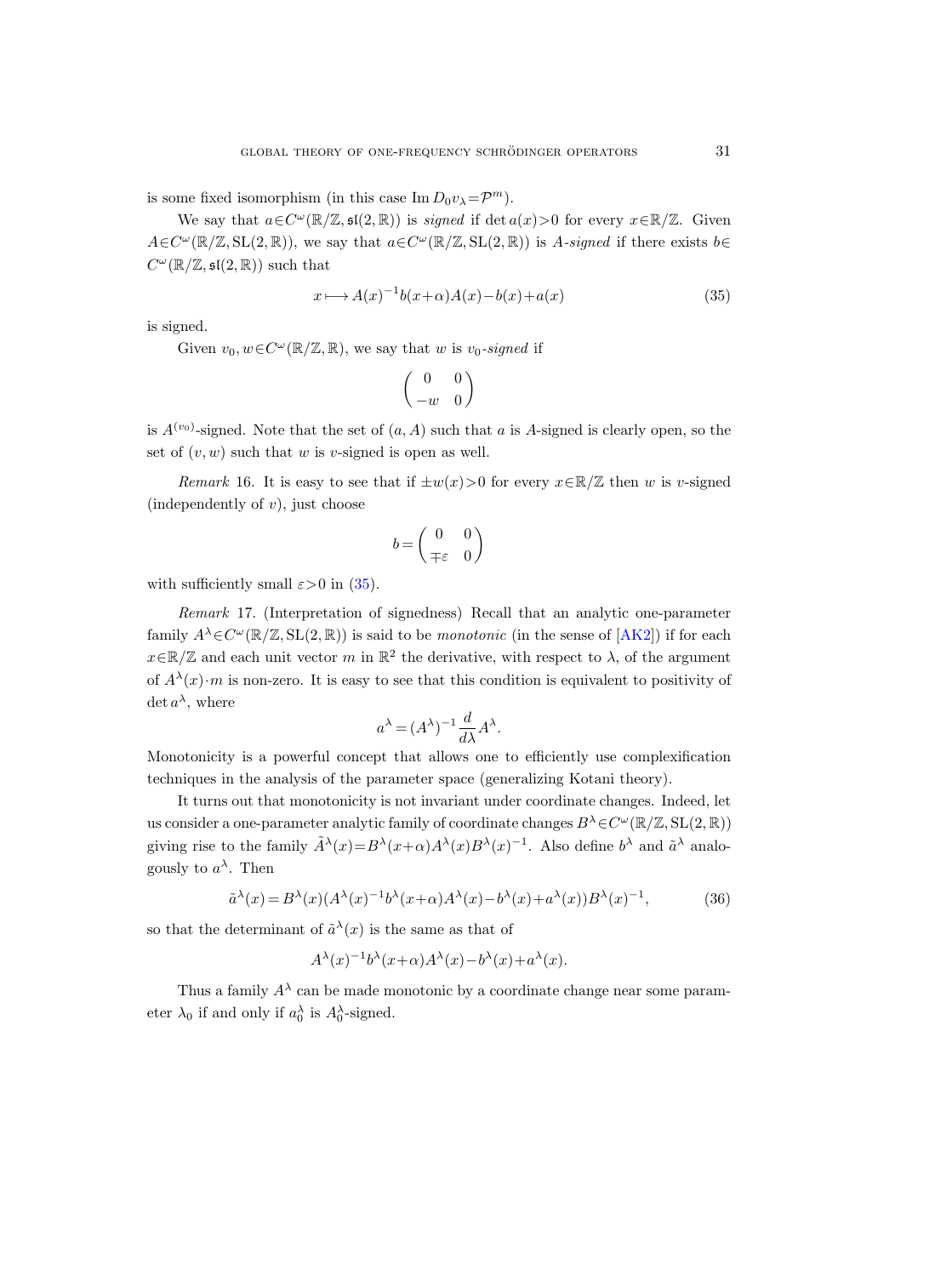<span id="page-31-1"></span>PROPOSITION 18. Let  $v_{\lambda}$ ,  $\lambda \in U$ , be an analytic family as above such that there exists a v<sub>0</sub>-signed vector w in the image of  $D_0v_\lambda$  with  $DL_{\xi,k}(v_0)\cdot w=0$ , but  $DL_{\xi,k}(v_0)$  does not vanish over  $D_0v_\lambda$ . Then there exists  $\varepsilon>0$  such that the set of all  $\lambda$  which are  $\varepsilon$ -close to 0 and such that  $v_{\lambda} \in \mathcal{C}^k$  has  $(n-1)$ -dimensional Hausdorff measure zero.

Theorem [8](#page-15-1) shows that the linear functional  $DL_{\xi,k}(v_0)$  has rank 1 (as  $v_0 \in C^k$ ), so Proposition [18](#page-31-1) reduces (see below) the proof of Proposition [15,](#page-29-0) and hence also the proof of the main theorem, to the following indefiniteness estimate for the derivative of the Lyapunov exponent.

<span id="page-31-0"></span>THEOREM 10. (Indefiniteness of the derivative) There exists a  $v_0$ -signed trigonometrical polynomial w such that  $DL_{\xi,k}(v_0)\cdot w=0$ .

This result is the technical core of this paper, and will be proved in §[3.3.](#page-34-1) In the remainder of this subsection, we will focus on the proof of Proposition [18.](#page-31-1) But first, let us show in more detail how it combines with Proposition [10](#page-31-0) to yield a proof of Proposition [15.](#page-29-0)

*Proof of Proposition [15](#page-29-0) (assuming Propositions [18](#page-31-1) and [10\)](#page-31-0)*. We say that n is good for  $v_0$  if there exist  $w_0 \in \mathcal{P}^n$  such that  $DL_{\xi,k}(v_0) \cdot w_0 \neq 0$  and a  $v_0$ -signed vector  $w_s \in \mathcal{P}^n$ such that  $DL_{\xi,k}(v_0)\cdot w_s=0$ . Using Theorem [8](#page-15-1) and Proposition [10,](#page-31-0) we see that any large n is good for  $v_0$ . For such n, Proposition [18](#page-31-1) yields directly that for  $\varepsilon > 0$  small enough, the set of all  $w \in \mathcal{P}^n(\varepsilon)$  such that  $v_0+w\in\mathcal{C}^k$  has 2n-dimensional Hausdorff measure zero.

It remains to check the uniformity over any compact set  $K\subset \mathcal{C}^k$ . Note that if n is good for  $v_0$ , then it is also good for any v in a neighborhood of  $v_0$ . Indeed  $DL_{\xi,k}(v)\cdot w_0$ depends continuously on v, so it remains non-zero, and hence there exists a unique small t such that  $DL_{\xi,k}(v)\cdot(w_s+tw_0)=0$ . Since signedness is open, we still have that  $w_s+tw_0$ will be *v*-signed.

Thus we can choose n which is good for all v in a neighborhood W of K. Take  $\varepsilon > 0$ small enough so that  $v + \mathcal{P}^n(\varepsilon) \subset \mathcal{W}$  for every  $v \in \mathcal{K}$ . For such v and any  $v' \in v + \mathcal{P}^n(\varepsilon)$ , if  $v' \in \mathcal{C}^k$  then Proposition [18](#page-31-1) provides  $\varepsilon' > 0$  such that  $v' + w' \notin \mathcal{C}^k$  for almost every  $w' \in \mathcal{C}^k$  $\mathcal{P}^n(\varepsilon')$ . This implies that  $v+w \notin \mathcal{C}^k$  for almost every  $w \in \mathcal{P}^n(\varepsilon)$ , as desired.  $\Box$ 

*Proof of Proposition* [18](#page-31-1). Let us say that  $(\alpha, A)$  is  $L^2$ -conjugate to rotations if there exists a measurable  $B: \mathbb{R}/\mathbb{Z} \to SL(2, \mathbb{R})$  such that  $B(x+\alpha)A(x)B(x)^{-1} \in SO(2, \mathbb{R})$  for almost every x and  $\int_{\mathbb{R}/\mathbb{Z}} ||B(x)||^2 dx < \infty$ . It is clear that if  $(\alpha, A)$  is  $L^2$ -conjugate to rotations then  $L(\alpha, A)=0$ .

<span id="page-31-2"></span>The following is a convenient restatement of a result of [\[AK2\]](#page-52-13).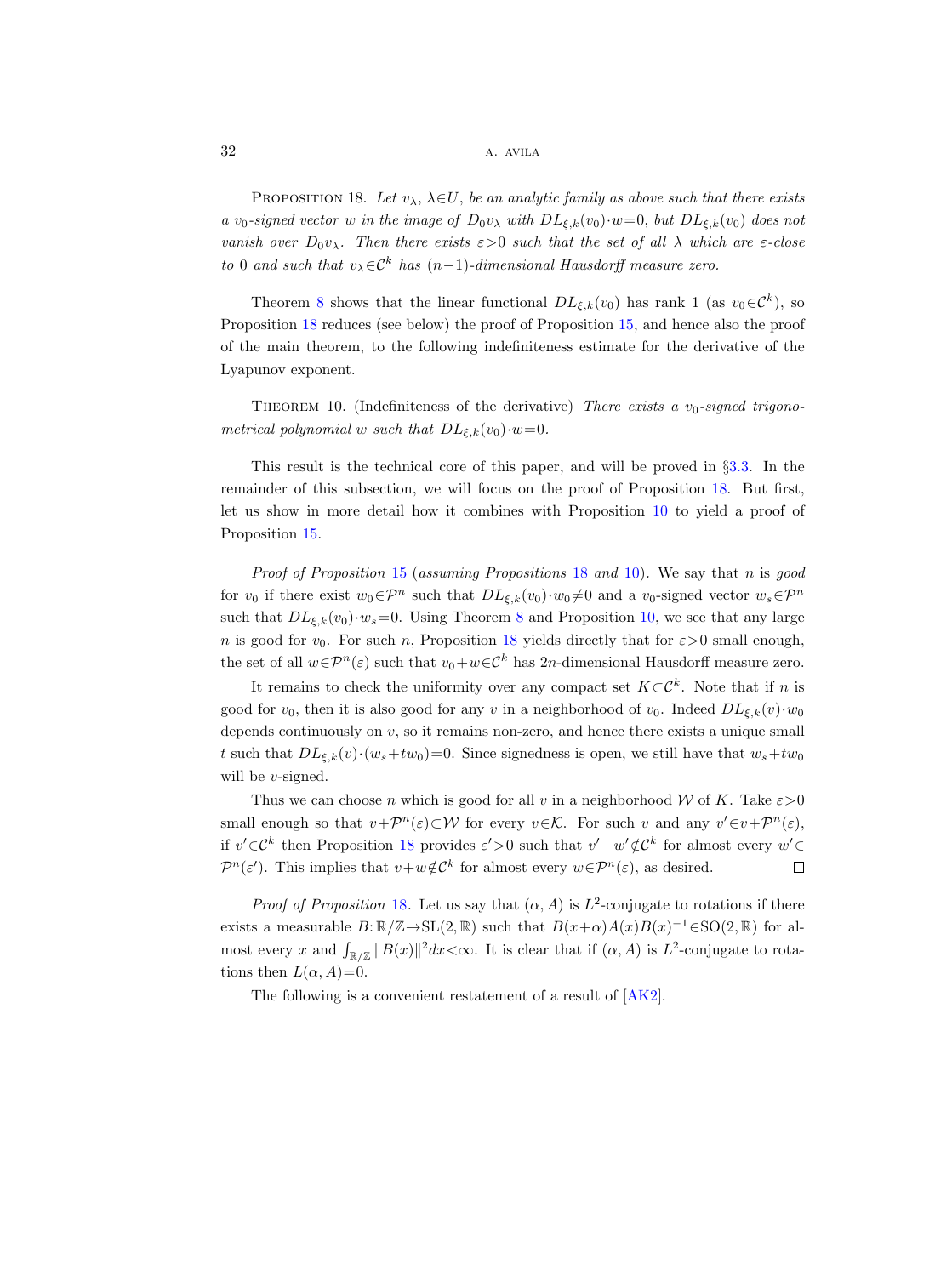THEOREM 11. Let  $v_{\lambda} \in C^{\omega}(\mathbb{R}/\mathbb{Z}, \mathbb{R})$  be an analytic family defined for  $\lambda \in \mathbb{R}$  near 0 such that

$$
w = \frac{d}{d\lambda} v_{\lambda} \bigg|_{\lambda = 0}
$$

is v<sub>0</sub>-signed. Then for almost every  $\lambda$  near 0,  $(\alpha, A^{(v_{\lambda})})$  is  $L^2$ -conjugate to rotations.

*Proof.* Let b be such that [\(35\)](#page-30-0) is signed, and let  $A^{\lambda}(x) = e^{\lambda b(x+\alpha)} A^{(v_{\lambda})}(x) e^{-\lambda b(x)}$ . Then  $\lambda \mapsto A^{\lambda}$  is a monotonic family (in the sense of [\[AK2\]](#page-52-13)), for  $\lambda$  near 0. By the gen-eralized Kotani theory of [\[AK2\]](#page-52-13) (see Theorem 1.7 therein), for almost every  $\lambda$  near 0,  $(\alpha, A^{\lambda})$ , and hence  $(\alpha, A^{(v_{\lambda})})$ , is  $L^2$ -conjugate to rotations.  $\Box$ 

<span id="page-32-3"></span>COROLLARY 12. If 0 is  $v_0$ -signed then  $A^{(v_0)}$  is  $L^2$ -conjugate to rotations.

*Proof.* Apply the previous theorem to the constant family  $v_{\lambda} = v_0$ .

Let  $p_n/q_n$  be the sequence of continued fraction approximations of  $\alpha$ . Let  $\beta_n=$  $(-1)^n(q_n\alpha-p_n)$ >0 and  $\alpha_n=\beta_n/\beta_{n-1}$ . For  $A\in C^{\omega}(\mathbb{R}/\mathbb{Z}, \text{SL}(2,\mathbb{R}))$ , we say that  $(\alpha', A')$ is an *n*th renormalization of  $(\alpha, A)$  if  $\alpha' = \alpha_n$ ,  $A' \in C^{\omega}(\mathbb{R}/\mathbb{Z}, SL(2,\mathbb{R}))$  and there exist  $x_0 \in \mathbb{R}/\mathbb{Z}$  and  $N: \mathbb{R} \rightarrow SL(2, \mathbb{R})$  analytic such that

$$
N(x+1)A_{(-1)^{n-1}q_{n-1}}(x_0+\beta_{n-1}x)N(x)^{-1}=\mathrm{id},\tag{37}
$$

$$
N(x+\alpha_n)A_{(-1)^n q_n}(x_0+\beta_{n-1}x)N(x)^{-1} = A'(x).
$$
\n(38)

Here  $A_{-k}(x) = A_k(x - k\alpha)^{-1}$  for  $k \ge 1$ [.\(](#page-32-0)<sup>21</sup>)

THEOREM 13. ( $[AK2, Theorem 4.3]$  $[AK2, Theorem 4.3]$ ) Let  $A \in C^{\omega}(\mathbb{R}/\mathbb{Z}, SL(2,\mathbb{R}))$  be homotopic to a constant. If  $(\alpha, A)$  is  $L^2$ -conjugate to rotations then for every  $\varepsilon > 0$  there exists n and  $\theta \in \mathbb{R}$  such that  $(\alpha, A)$  has an n-th renormalization  $(\alpha', A')$  with  $||A' - R_{\theta}||_{\varepsilon^{-1}} < \varepsilon$ .

<span id="page-32-4"></span>COROLLARY 14. If  $(\alpha, A)$  is homotopic to a constant and  $L^2$ -conjugate to rotations then  $\omega(\alpha, A) = 0$ .

*Proof.* Recall that  $\beta_{n-1}=1/(q_n+\alpha_nq_{n-1})$ . Let  $(\alpha', A')$  be an nth renormalization of  $(\alpha, A)$  and let  $N: \mathbb{R} \rightarrow SL(2, \mathbb{R})$  be an analytic map satisfying [\(37\)](#page-32-1) and [\(38\)](#page-32-2). It follows that

$$
A_{k(-1)^n q_n + l(-1)^{n-1} q_{n-1}}(x_0 + \beta_{n-1} x) = N(x + k\alpha' + l)^{-1} A'_k(x) N(x)
$$
(39)

for  $k, l \in \mathbb{Z}$  (naturally we define  $A'_k(x) = A'(x + (k-1)\alpha') \dots A'(x)$  using translations by  $\alpha'$ and not by  $\alpha$ ).

<span id="page-32-2"></span><span id="page-32-1"></span> $\Box$ 

<span id="page-32-0"></span> $(2<sup>1</sup>)$  Heuristically, the *n*th renormalization is obtained by inducing to  $[x, x+\beta_{n-1}]$  the cocycle dynamics and then rescaling the interval to unit length. However, this does not output a one-frequency cocycle, since an appropriate gluing must be made  $(37)$ . This gluing is not canonical, so the *n*th renormalization  $(38)$  is only defined up to conjugation. See [\[AK1\]](#page-52-4) and [\[AK2\]](#page-52-13).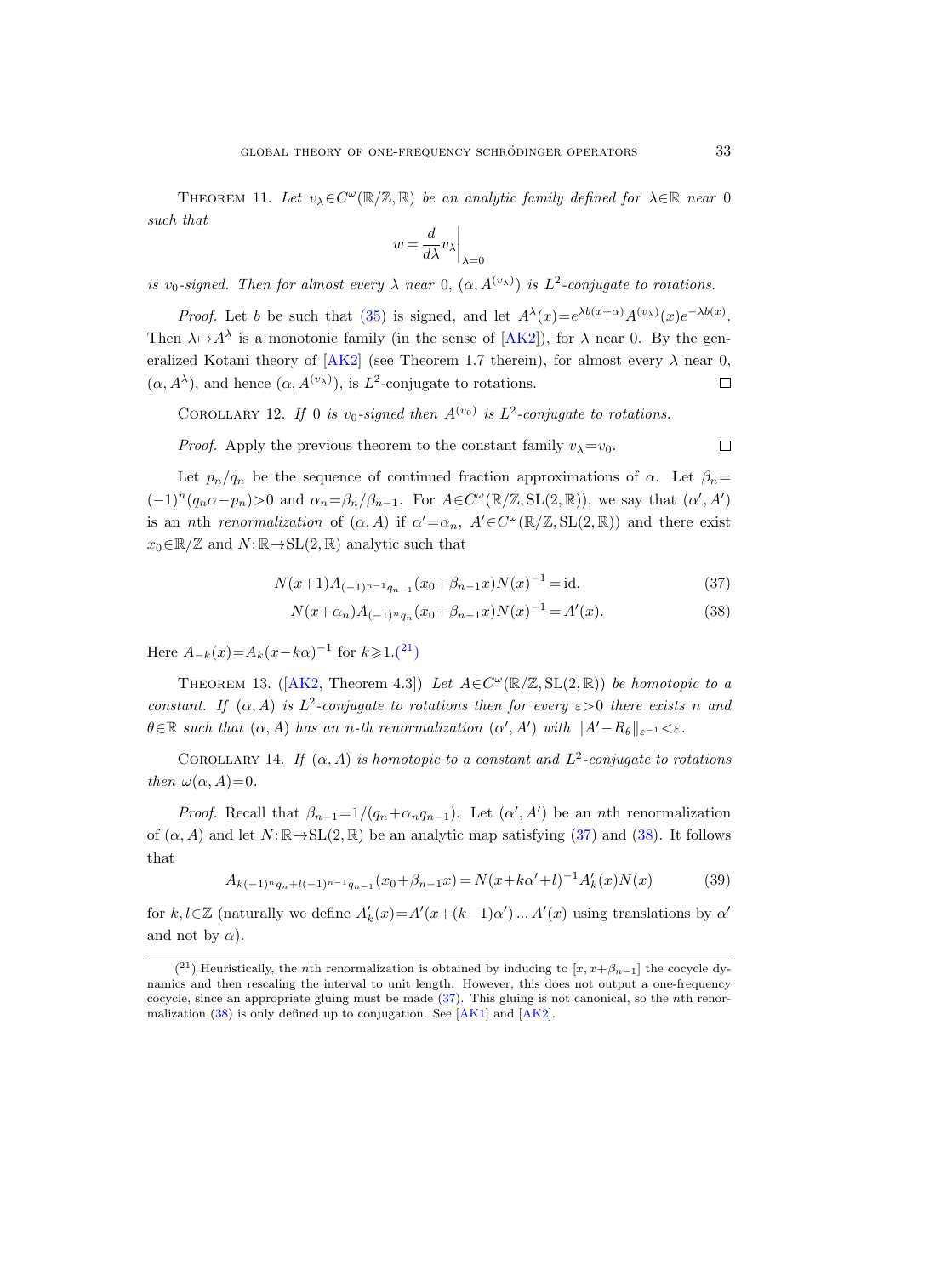Let  $\varepsilon_0 > 0$  be such that  $A' \in C_{\varepsilon_0}^{\omega}(\mathbb{R}/\mathbb{Z}, \mathrm{SL}(2, \mathbb{R}))$  and N admits an analytic extension to an open neighborhood of R containing  $Q=[0,2]\times[-\varepsilon_0,\varepsilon_0]$ . Let  $C_0=\sup_{z\in Q}||N(z)||^2$ . If k is an arbitrary integer,  $l=l(k)$  is the unique integer such that  $0 \le k\alpha'+l<1$  and  $t=t(k)=k(-1)^nq_n+l(-1)^{n-1}q_{n-1}$ , then we have

$$
C_0^{-1} \leq \frac{\|A_t(y + \beta_{n-1}\varepsilon i)\|}{\|A'_k(x + \varepsilon i)\|} \leq C_0,
$$
\n
$$
(40)
$$

where  $x, y \in \mathbb{C}/\mathbb{Z}$  are related by  $y=x_0+\beta_{n-1}x$  and we assume that  $|\text{Im}(x+\varepsilon i)| < \varepsilon_0$ . It follows that

$$
\left| \int_{\mathbb{R}/\mathbb{Z}} \log \| A'_k(x+\varepsilon i) \| \, dx - \int_{\mathbb{R}/\mathbb{Z}} \log \| A_{(-1)^{n}t}(x+\beta_{n-1}\varepsilon i) \| \, dx \right|
$$
\n
$$
= \left| \int_{\mathbb{R}/\mathbb{Z}} \log \| A'_k(x+\varepsilon i) \| \, dx - \int_{\mathbb{R}/\mathbb{Z}} \log \| A_t(x+\beta_{n-1}\varepsilon i) \| \, dx \right| \leq \log C_0.
$$
\n
$$
(41)
$$

Notice that, when  $k$  is large,  $t$  satisfies

$$
(-1)^n \frac{t}{k} = q_n - \frac{l}{k} q_{n-1} = q_n + \alpha_n q_{n-1} + o(1) = \frac{1}{\beta_{n-1}} + o(1).
$$

It follows that, for large  $k$ ,

$$
\frac{1}{k} \int_{\mathbb{R}/\mathbb{Z}} \log \|A'_k(x+\varepsilon i)\| \, dx = \frac{1+o(1)}{\beta_{n-1}} \frac{1}{(-1)^n t} \int_{\mathbb{R}/\mathbb{Z}} \log \|A_{(-1)^n t}(x+\beta_{n-1}\varepsilon i)\| \, dx,\tag{42}
$$

and taking the limit we get

$$
L(\alpha', A'_{\varepsilon}) = \frac{1}{\beta_{n-1}} L(\alpha, A_{\beta_{n-1}\varepsilon}),
$$
\n(43)

from which it follows that  $\omega(\alpha, A) = \omega(\alpha', A')$ .

If  $(\alpha, A)$  is  $L^2$ -conjugate to rotations, then by the previous theorem we can take  $||A' - R_{\theta}||_1$ <1. This easily implies that  $L(\alpha', A'_{\varepsilon})$  < log 2 for 0 <  $\varepsilon$  < 1, so

$$
\omega(\alpha',A')\leqslant\frac{\log 2}{2\pi}<1
$$

by convexity. Hence  $\omega(\alpha', A') = 0$  by quantization.

Now, as  $DL_{\xi,k} \cdot D_0 v_\lambda$  is non-trivial, the implicit function theorem allows us to shrink U and change coordinates near 0 so that  $L_{\xi,k}$  becomes a linear function  $\tilde{L}(z_1, ..., z_n)=z_n$ .

The hypothesis implies that there exists  $t_0 \in \mathbb{R}^n$  such that  $w = D_0 v_\lambda \cdot t_0$  is  $v_0$ -signed and  $DL_{\xi,k}(v_0)\cdot w=0$ . By Corollaries [12](#page-32-3) and [14,](#page-32-4) we have  $t_0\neq 0$ , so we may assume that  $t_0 = (1, 0, ..., 0).$ 

Shrinking U further, we may assume that  $D_{\lambda_0}v_\lambda \cdot t_0$  is  $v_{\lambda_0}$ -signed at every  $\lambda_0$  near 0. For every  $(z_2, ..., z_{n-1})$  and almost every  $z_1$ , if  $(\alpha, A^{(v_{(z_1,...,z_{n-1},0)})})$  has zero Lyapunov exponent then, by Theorem [11,](#page-31-2) it is  $L^2$ -conjugate to rotations, and hence, by Corol-lary [14,](#page-32-4) its acceleration is zero, and thus  $v_{(z_1,...,z_{n-1},0)} \notin \mathcal{C}^k$ . This concludes the proof of  $\Box$ Proposition [18.](#page-31-1)

 $\Box$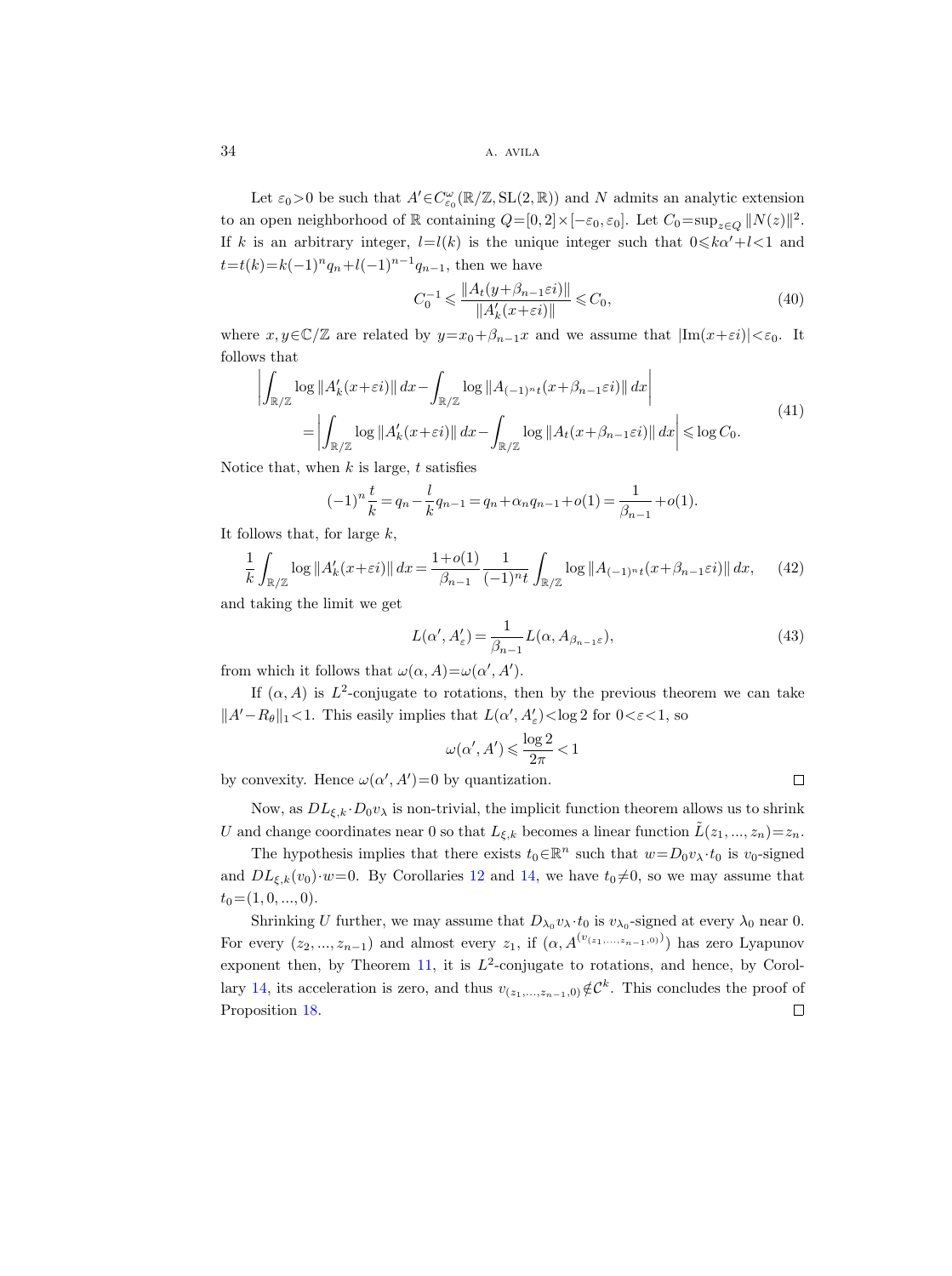### <span id="page-34-2"></span>3.2. The critical regime as the boundary of non-uniform hyperbolicity

The indefiniteness estimate (Theorem [10\)](#page-31-0) also has the following consequence.

<span id="page-34-0"></span>THEOREM 15. Let  $\alpha \in \mathbb{R} \setminus \mathbb{Q}$  and let  $v \in C^{\omega}(\mathbb{R}/\mathbb{Z}, \mathbb{R})$ . If  $E \in \Sigma_{\alpha,v}$  is critical, then there exists a trigonometric polynomial w, and arbitrarily small  $t > 0$ , such that E belongs to the spectrum and is supercritical for  $H_{\alpha,v+tw}$ .

*Proof.* Let  $\omega(\alpha, A^{(E-v)}) = k > 0$ . Define as before a function  $L_{\xi,k}$  on a neighborhood  $\mathcal{V} \subset C^{\omega}_{\xi}(\mathbb{R}/\mathbb{Z}, \mathbb{R})$  of  $E-v$ , for an appropriate choice of  $\xi > 0$ . Choose an  $(E-v)$ -signed trigonometric polynomial w such that the derivative of  $v' \rightarrow L_{\xi,k}(E-v')$  at  $v' = v$  and in the direction of w is zero. Let  $v_{\lambda}$ , with  $v_0=v$ , be an analytic family of trigonometric polynomials which are tangent to w at 0 and satisfy  $L_{\xi,k}(E-v_\lambda)=0$ . Let  $N_{\alpha,v'}\mathbb{R}\to\mathbb{R}$ denote the integrated density of states of  $H_{\alpha,v'}$ .

By the usual monotonicity argument (see, e.g.,  $[AK2, Lemma 2.4]$  $[AK2, Lemma 2.4]$ ), and since w is  $(E-v)$ -signed,  $\lambda \mapsto N_{\alpha,v_\lambda}(E)$  is either non-increasing or non-decreasing for  $\lambda$  small. Moreover, since  $(\alpha, A^{(E-v)})$  is not uniformly hyperbolic, it cannot be constant near  $0.(2^2)$  $0.(2^2)$  $0.(2^2)$ 

It follows that there exists a sequence  $\lambda_n \to 0$  such that  $N_{\alpha,v_{\lambda_n}}(E) \notin \mathbb{Z} \oplus \alpha \mathbb{Z}$ . By the gap labeling theorem, this implies that  $E \in \Sigma_{\alpha,v_{\lambda_n}}$  and it is accumulated from both sides by points in  $\Sigma_{\alpha,v_{\lambda_n}}$ .

Let w' be a trigonometric polynomial such that the derivative of  $v' \mapsto L_{\xi,k}(E-v')$ at  $v' = v$  and in the direction of w' is positive. For every n, there exists a sequence  $0 < \lambda'_{j,n} < 1/j$  such that  $N_{\alpha,v_{j,n}}(E) \notin \mathbb{Z} \oplus \alpha \mathbb{Z}$ , where  $v_{j,n} = v_{\lambda_n} + \lambda'_{j,n} w'$ . Taking *n* and j large then E is supercritical for  $H_{\alpha,v_{j,n}}$ : On one hand, E belongs to the spectrum (by the gap labeling theorem), and on the other hand,  $L_{\xi,k}(E-v_{j,n})>0$  by the choice of w', so by convexity we have  $L(\alpha, A^{(E-v_{j,n})}) \geqslant L_{\xi,k}(E-v_{j,n}).$ 

Note that in the generic case  $N_{\alpha,v}(E)\notin\mathbb{Z}\oplus\alpha\mathbb{Z}$ , the result can be obtained in a much simpler way (using only Theorem [8\)](#page-15-1), since we do not need to assume that w is  $(E-v)$ signed in order to find a sequence  $0 < \lambda_n < 1/n$  such that  $N_{\alpha, v_{\lambda_n}}(E) \notin \mathbb{Z} \oplus \alpha \mathbb{Z}$ .  $\Box$ 

### <span id="page-34-1"></span>3.3. Indefiniteness

Recall the setting of Theorem [10.](#page-31-0) We will need the expression for the derivative of  $L_{\xi,k}: \mathcal{V} \to \mathbb{R}$  at  $v \in \mathcal{V}$  that we previously derived. For each such v, there exists a maximal

<span id="page-34-3"></span><sup>(&</sup>lt;sup>22</sup>) Indeed, there exists  $\varepsilon \in \{-1,1\}$  and  $C>1$  such that, for all  $\lambda$  small,  $N_{\alpha,v_\lambda}(E)$  belongs to the closed interval bounded by  $N_{\alpha,v}(E+\varepsilon C^{-1}\lambda)$  and  $N_{\alpha,v}(E+\varepsilon C\lambda)$ . This, or rather the correspondig estimate for the *fibered rotation number*  $\rho = \frac{1}{2}(1-N)$ , comes from a comparison of the  $\rho$ -dependence in two monotonic families of cocycles (constructed by suitable coordinate change, see Remark [17\)](#page-30-1). (A related argument appears in the proof of  $[AK2, Lemma 3.6]$  $[AK2, Lemma 3.6]$ .) So  $\lambda \mapsto N_{\alpha,\nu}(\mathbf{E})$  is non-constant (near  $\lambda=0$ ) if and only if  $\lambda \mapsto N_{\alpha,\nu}(E+\lambda)$  is, and this happens if and only if E is in the spectrum of  $H_{\alpha,\nu}$ , that is,  $(\alpha, A^{(E-v)})$  is not uniformly hyperbolic.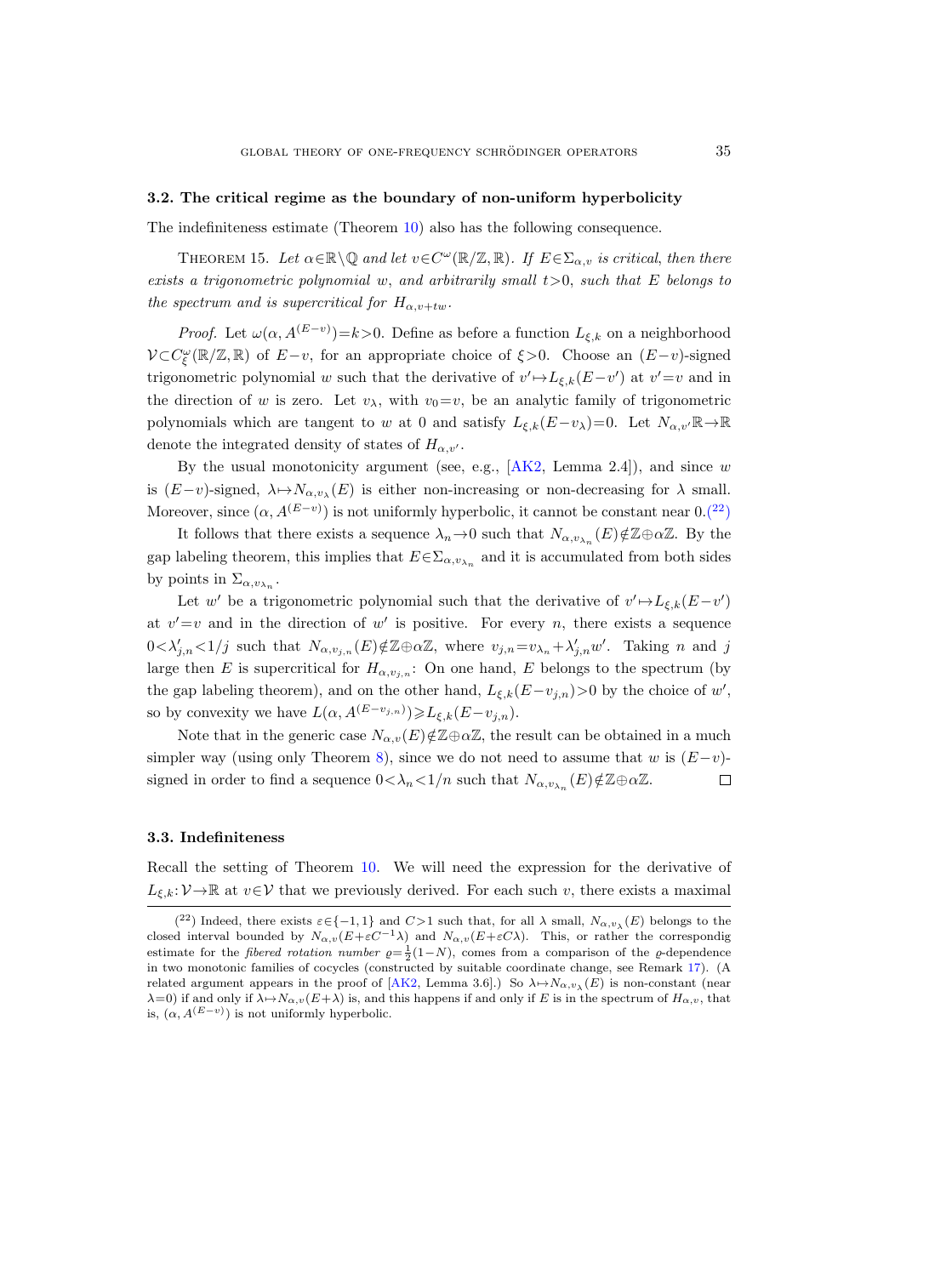$36$  a. avila

interval  $(\xi_-(v), \xi_+(v)) \subset (0, \xi)$  containing  $\xi_0$  such that the cocycle  $(\alpha, A^{(v)})$  is uniformly hyperbolic through  $\{z:\xi_-(v) < \text{Im } z < \xi_+(v)\}$  (note in particular that  $\xi_-(v_0)=0$ ). Let  $q_1$ ,  $q_2$  and  $q_3$  be holomorphic functions in the band  $\{x:\xi-\leq\text{Im }x\leq\xi_+\}$  given by the formulas for the coefficients of the derivative of the Lyapunov exponent for uniformly hyperbolic cocycles obtained in §[2.3.3.](#page-22-4) Let  $u$  and  $s$  be the unstable and stable directions and let

$$
B = \begin{pmatrix} a & b \\ c & d \end{pmatrix} \in SL(2, \mathbb{C})
$$

be such that the first column of  $B$  lies in  $u$  and the second column of  $B$  lies in the  $s$ . Then we have  $q_1=ad+bc$ ,  $q_2=cd$  and  $q_3=-ab$ . We let  $q(z)=-q_3(z)$ . Note that  $q(z-\alpha)=q_2(z)$ .

The expression for  $DL_{\xi,k}(v)$  in a direction  $w \in C_{\xi}^{\omega}(\mathbb{R}/\mathbb{Z}, \mathbb{R})$  is

<span id="page-35-3"></span>
$$
DL_{\xi,k}(v)\cdot w = \text{Re}\int_{\mathbb{R}/\mathbb{Z}} q(x+\varepsilon i)w(x+\varepsilon i) dx, \quad \xi_{-}(v) < \varepsilon < \xi_{+}(v),\tag{44}
$$

see [\(33\)](#page-24-1).

We say that v is directed if  $DL_{\xi,k}(v) \cdot w \neq 0$  for every real-symmetric trigonometric polynomial w with  $w(x) > 0$  for every  $x \in \mathbb{R}/\mathbb{Z}$ .

<span id="page-35-0"></span>The main step in the proof of Theorem [10](#page-31-0) is the following.

THEOREM 16. Assume that  $v_0$  is directed. Then

(1) the non-tangential limits of  $u$  and  $s$  exist almost everywhere;

(2) Im  $u(x)$  and Im  $s(x)$  are non-zero and have the same sign almost everywhere;

(3) Re[ $u(x) - s(x)$ ]>0 almost everywhere;

(4) if  $D(x)$  is the open real-symmetric disk with  $u(x), s(x) \in \partial \mathbb{D}$ , then  $0 \notin D(x) \cap \mathbb{R}$ , but for every  $\varepsilon > 0$  there exists a positive measure set of x with  $D(x) \cap (-\varepsilon, \varepsilon) > 0$ .

We delay the proof to the next subsection. We will also need the following result, proved in §[3.5.](#page-45-0)

<span id="page-35-1"></span>THEOREM 17. Let  $v \in C^{\omega}_{\delta}(\mathbb{R}/\mathbb{Z}, \mathbb{R})$  be non-identically zero. Then there exist a neighborhood U of  $A^{(v)}$  in  $C^{\omega}_{\delta}(\mathbb{R}/\mathbb{Z}, \text{SL}(2, \mathbb{R}))$  and analytic functions  $\Phi: \mathcal{U} \to C^{\omega}_{\delta}(\mathbb{R}/\mathbb{Z}, \mathbb{R})$  and  $\Psi: \mathcal{U} \to C^{\omega}_{\delta}(\mathbb{R}/\mathbb{Z}, \mathrm{SL}(2, \mathbb{R}))$  such that

(1)  $\Psi(\tilde{A})(x+\alpha)\tilde{A}(x)\Psi(\tilde{A})(x)^{-1} = A^{(\Phi(\tilde{A}))}(x);$ 

(2) if  $\tilde{A} = A^{(\tilde{v})}$  for some  $\tilde{v}$ , then  $\Phi(\tilde{A}) = \tilde{v}$  and  $\Psi(\tilde{A}) = id$ .

Proof of Theorem [10](#page-31-0). We start with the following simple consequence of Theorem [17.](#page-35-1)

<span id="page-35-2"></span>LEMMA 19. There exist, for  $t$  near  $0$ , analytic families

 $v_t \in \mathcal{V}$  and  $B_t \in C^{\omega}(\mathbb{R}/\mathbb{Z}, \text{SL}(2, \mathbb{R})),$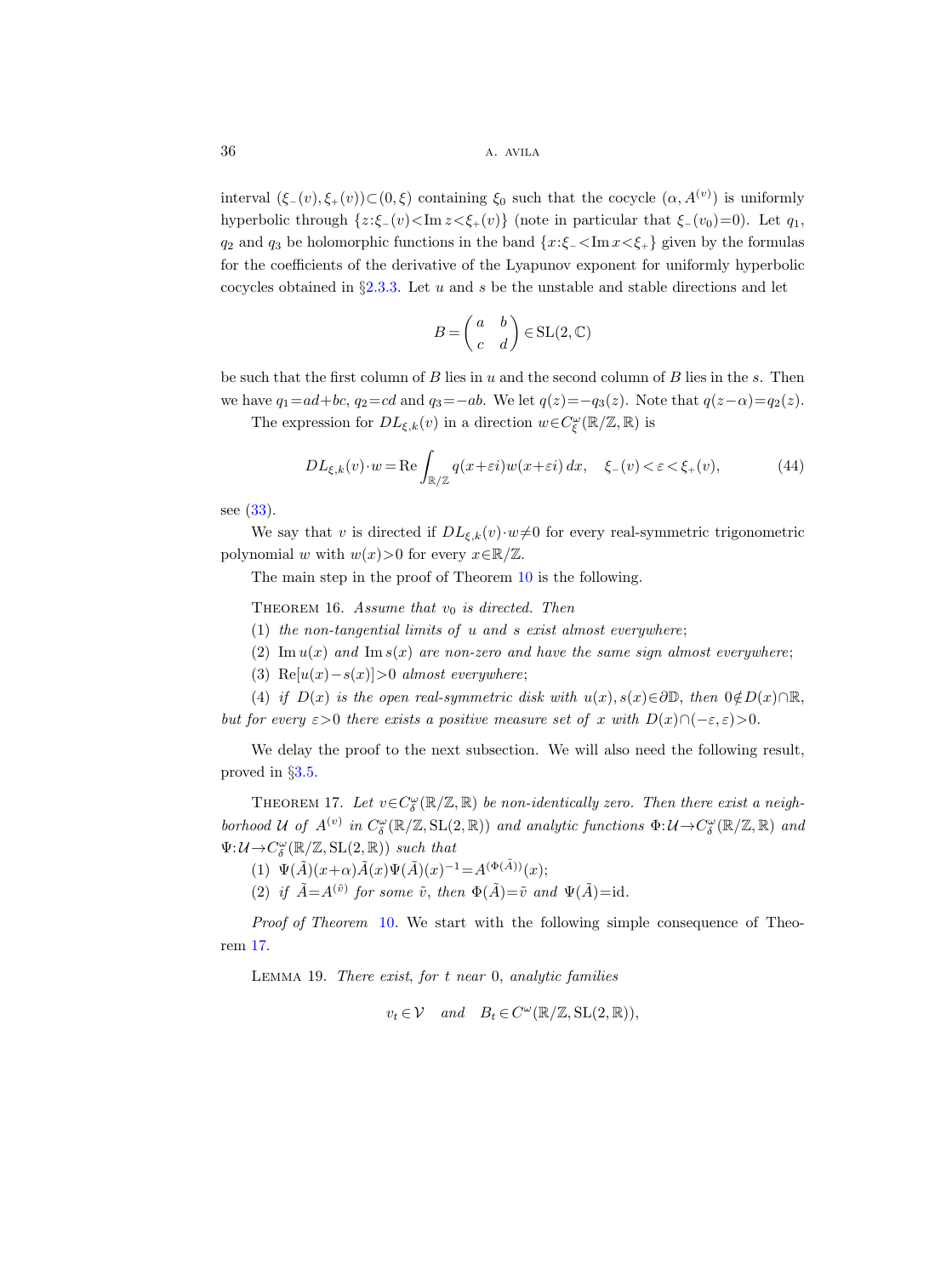with  $B_0 = id$ , such that, for every  $x \in \mathbb{R}/\mathbb{Z}$ ,  $B_t(x+\alpha)A^{(v)}(x)B_t(x)^{-1} = A^{(v_t)}(x)$  and

$$
\frac{d}{dt}[B_t(x)\cdot 0] > 0
$$

at  $t=0$ .

*Proof.* Recall that  $v_0 \in C^{\omega}_{\xi'}(\mathbb{R}/\mathbb{Z}, \mathbb{R})$  for some  $\xi' > \xi$ . Let  $b \in C^{\omega}_{\xi}(\mathbb{R}/\mathbb{Z}, \mathbb{R})$  be a positive analytic funtion such that  $bv_0$  is a trigonometric polynomial. Then there exists a unique trigonometric polynomial a such that  $a(x)+a(x+\alpha)=-b(x)v_0(x)$ . Set  $c(x)=-b(x-\alpha)$ and let

$$
\eta = \begin{pmatrix} a & b \\ c & -a \end{pmatrix}.
$$

Then, for small s,

$$
e^{s\eta}(x+\alpha)A^{(v_0)}(x)e^{-s\eta}(x) = A^{(v_0+s\gamma)}(x) + O(s^2),\tag{45}
$$

with  $\gamma(x)=(a(x+\alpha)-a(x))v_0(x)+b(x+\alpha)-b(x-\alpha)$ . Notice that  $v_0$  is not identically zero, since  $\omega(\alpha, A^{(v_0)}) \neq 0$ . Thus, by Theorem [17,](#page-35-1) there exist  $\eta_s$  and  $\gamma_s$  with  $\|\eta_s\|_{\xi} = O(s^2)$ and  $\|\gamma_s\|_{\xi} = O(s^2)$  such that

$$
e^{\eta_s}(x+\alpha)e^{s\eta}(x+\alpha)A^{(v_0)}(x)e^{-s\eta}(x)e^{-\eta_s}(x) = A^{(v_0+s\gamma+\gamma_s)}(x).
$$
 (46)

Set  $B_t = e^{\eta_t} e^{t\eta}$ . Then

$$
\frac{d}{dt}[B_t(x)\cdot 0] = b(x) \tag{47}
$$

at  $t=0$ .

<span id="page-36-0"></span>LEMMA 20. Let  $v_t$  be as in Lemma [19](#page-35-2). There exists arbitrarily small  $t \in \mathbb{R}$  such that  $v_t$  is not directed.

*Proof.* We may assume that  $v_0$  is directed, so there are disks  $D(x)$  defined for almost every  $x \in \mathbb{R}/\mathbb{Z}$  as in Theorem [16.](#page-35-0) Let  $B_t$  be as in Lemma [19,](#page-35-2) and let  $u_t$  and  $s_t$  be the unstable and stable directions for  $v_t$ . Note that  $B_t(z) \cdot u(z) = u_t(z)$  and  $B_t(z) \cdot s(z) = s_t(z)$ . By Theorem [16,](#page-35-0) if  $v_t$  is directed for every  $|t| < \varepsilon$ , then for every measurable continuity point  $x_0$  of  $x \mapsto D(x)$ ,  $B_t(x_0) \cdot D(x_0)$  must be a disk not containing 0. In particular, we must have  $D(x_0) \cap M(x_0) = \emptyset$ , where  $M(x)$  is the set of all  $B_t(x)^{-1} \cdot 0$ , for  $|t| < \varepsilon$ .

Since there exists  $\delta > 0$  such that  $(-\delta, \delta) \subset M(x)$  for every x, this contradicts Theo- $\Box$ rem [16.](#page-35-0)

Let  $v_t$  be as in the conclusion of Lemma [20.](#page-36-0) Since  $v_t$  is not directed, there exists a trigonometric polynomial w with  $DL_{\xi,k}(v_t)\cdot w=0$  and  $\inf_{x\in\mathbb{R}/\mathbb{Z}} w(x)>0$ . Define an

 $\Box$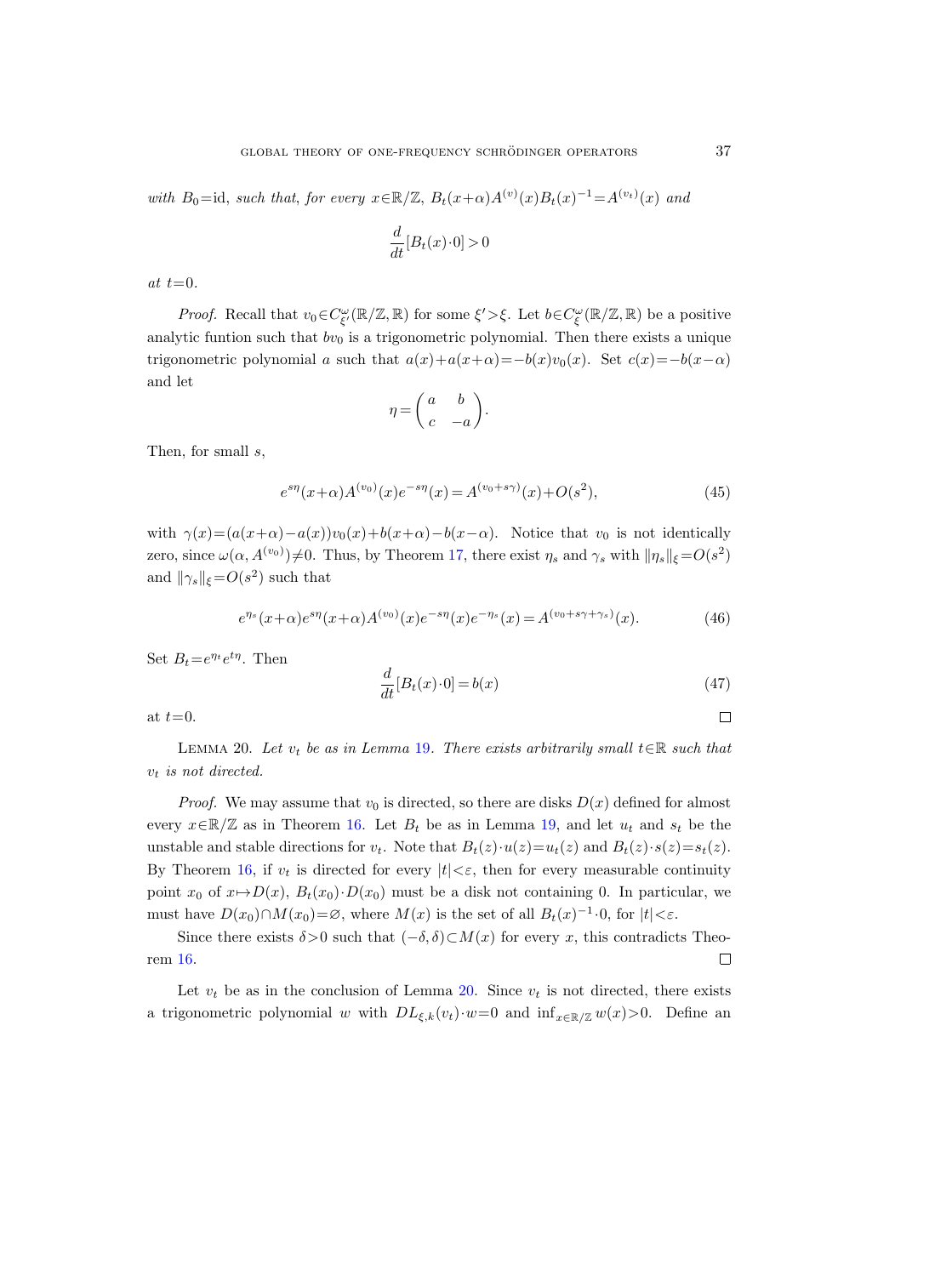38 a. avila

analytic family  $A^{\lambda} \in C^{\omega}_{\xi}(\mathbb{R}/\mathbb{Z}, \text{SL}(2, \mathbb{R}))$ ,  $\lambda \in \mathbb{R}$ , by  $A^{\lambda}(x) = B_t(x+\alpha)^{-1} A^{(v_t+\lambda w)}(x) B_t(x)$ , so that  $A^0 = A^{(v_0)}$ . Let  $\Phi$  and  $\Psi$  be as in Theorem [17](#page-35-1) with  $v=v_0$  and  $\delta = \xi$ , and let  $\tilde{v}_{\lambda} = \Phi(A^{\lambda})$  and  $\tilde{B}_{\lambda} = \Psi(A^{\lambda})B_t^{-1}$  for  $\lambda \in \mathbb{R}$  small, so that  $\tilde{v}_0 = v_0$ . Let

$$
\widetilde{w} = \frac{d}{d\lambda} \widetilde{v}_{\lambda} \bigg|_{\lambda=0}
$$
 and  $d = \frac{d}{d\lambda} \widetilde{B}_{\lambda} \bigg|_{\lambda=0} \widetilde{B}_{0}^{-1}.$ 

By construction, we have

<span id="page-37-0"></span>
$$
A^{(\tilde{v}_{\lambda})}(x) = \widetilde{B}_{\lambda}(x+\alpha)A^{(v_t+\lambda w)}(x)\widetilde{B}_{\lambda}(x)^{-1}, \quad |\text{Im}\,x| < \xi. \tag{48}
$$

Differentiating [\(48\)](#page-37-0) and then multiplying on the left by  $A^{(v_0)}(x)^{-1}$ , we get

<span id="page-37-2"></span>
$$
\begin{pmatrix} p0 & 0 \ -\widetilde{w}(x) & 0 \end{pmatrix} = A^{(v_0)}(x)^{-1}d(x+\alpha)A^{(v_0)}(x) - d(x) + B_t^{-1}(x)\begin{pmatrix} 0 & 0 \ -w & 0 \end{pmatrix}B_t(x). \tag{49}
$$

From the definition of  $L_{\xi,k}$ , [\(48\)](#page-37-0) implies that  $L_{\xi,k}(\tilde{v}_{\lambda})=L(v_t+\lambda w)$ , and so

$$
DL_{\xi,k}(v_0)\cdot \widetilde{w}=0.
$$

Let us now show that

$$
\begin{pmatrix} 0 & 0 \\ -\widetilde{w} & 0 \end{pmatrix}
$$

is v<sub>0</sub>-signed. Since  $\inf_{x \in \mathbb{R}/\mathbb{Z}} w(x) > 0$ , we have that

$$
\begin{pmatrix} 0 & 0 \\ -w & 0 \end{pmatrix}
$$

is  $v_t$ -signed (see Remark [16\)](#page-30-2), so there exists  $b \in C^{\omega}(\mathbb{R}/\mathbb{Z}, \mathfrak{sl}(2,\mathbb{R}))$  such that

<span id="page-37-1"></span>
$$
a(x) = A^{(v_t)}(x)^{-1}b(x+\alpha)A^{(v_t)}(x) - b(x) + \begin{pmatrix} 0 & 0\\ -w & 0 \end{pmatrix}
$$
 (50)

is signed, i.e.,  $\det a(x) > 0$ . Notice that [\(50\)](#page-37-1) gives

<span id="page-37-3"></span>
$$
B_t(x)^{-1}a(x)B_t(x) = A^{(v_0)}(x)^{-1}B_t(x+\alpha)^{-1}b(x+\alpha)B_t(x+\alpha)A^{(v_0)}(x)
$$

$$
-B_t(x)^{-1}b(x)B_t(x) + B_t(x)^{-1}\begin{pmatrix} 0 & 0 \ -w(x) & 0 \end{pmatrix}B_t(x).
$$

$$
f_{\rm{max}}
$$

Let

<span id="page-37-4"></span>
$$
\tilde{b} = B_t^{-1} b B_t - d \tag{52}
$$

(51)

and let

<span id="page-37-5"></span>
$$
\tilde{a}(x) = A^{(v_0)}(x)^{-1} \tilde{b}(x+\alpha) A^{(v_0)}(x) - \tilde{b}(x) + \begin{pmatrix} 0 & 0 \\ -\tilde{w} & 0 \end{pmatrix}.
$$
 (53)

Putting together [\(49\)](#page-37-2), [\(51\)](#page-37-3), [\(52\)](#page-37-4) and [\(53\)](#page-37-5), we get that  $\tilde{a} = B_t^{-1} a B_t$ , and thus det  $\tilde{a} = \det a$ . In particular, since  $\tilde{a}$  is signed, [\(53\)](#page-37-5) gives that  $\tilde{w}$  is  $v_0$ -signed, as desired.

While  $\tilde{w}$  is not necessarily a trigonometric polynomial, it can be approximated by a trigonometric polynomial in the kernel of  $DL_{\xi,k}(v_0)$ , which will be  $v_0$ -signed as well (since  $v_0$ -signedness is an open condition).  $\Box$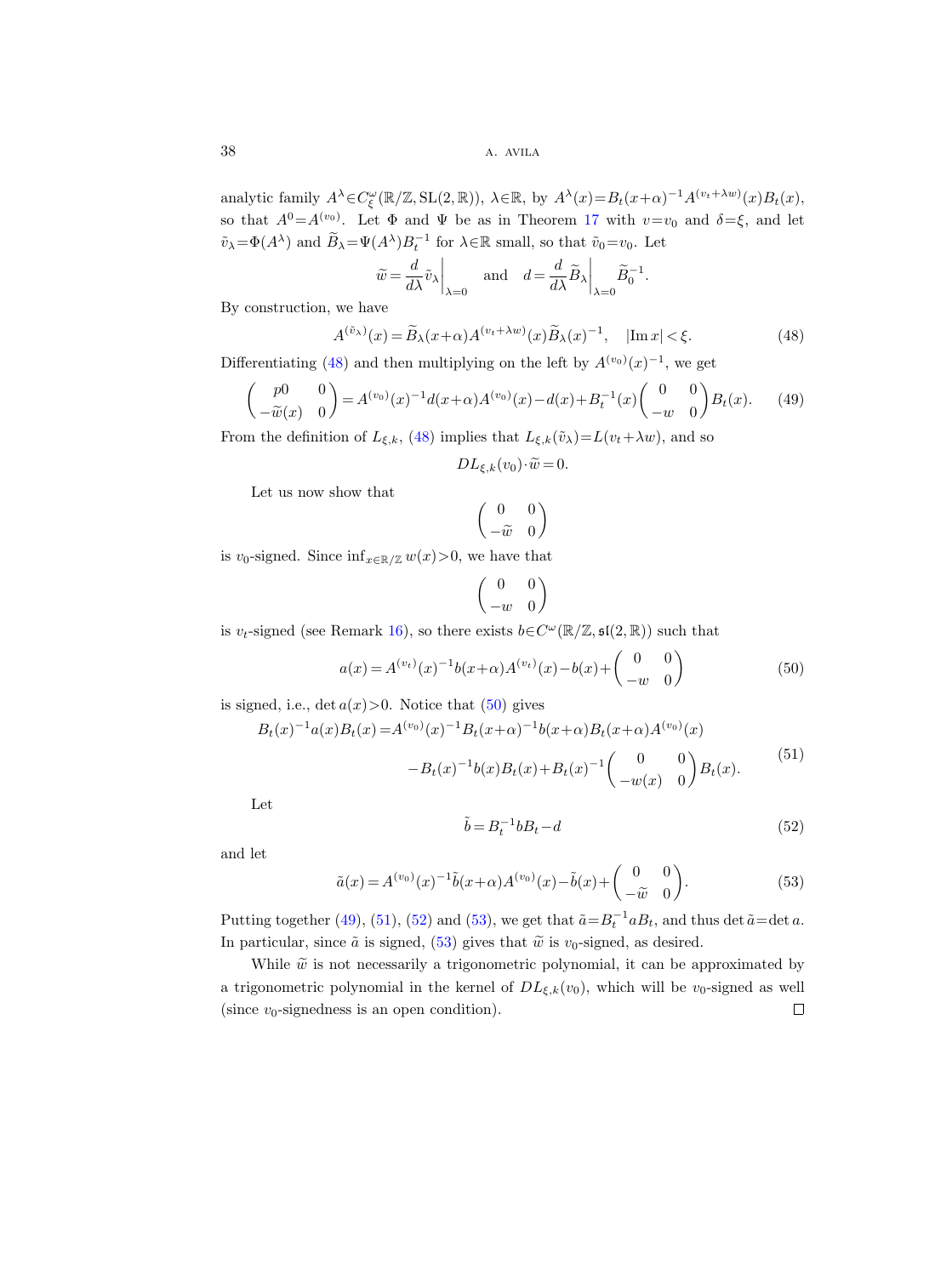### <span id="page-38-0"></span>3.4. When the derivative of the Lyapunov exponent is a measure

In this subsection we prove Theorem [16.](#page-35-0) We let  $v=v_0$  and  $A=A^{(v)}$  for simplicity of notation.

The starting observation is that if v is directed then  $DL_{\xi,k}(v)$  extends to a functional on  $C^0(\mathbb{R}/\mathbb{Z}, \mathbb{R})$  with norm  $|DL_{\xi,k}(v)\cdot 1|$ , which is either non-negative or non-positive on positive functions. By the Riesz representation theorem, it is given by a measure with finite mass  $\mu$  on  $\mathbb{R}/\mathbb{Z}$ . By [\(44\)](#page-35-3), this means that for any  $w \in C^{\omega}_{\xi}(\mathbb{R}/\mathbb{Z}, \mathbb{R})$  we have

<span id="page-38-1"></span>
$$
\operatorname{Re}\int_{\mathbb{R}/\mathbb{Z}} q(x+\varepsilon i)w(x+\varepsilon i) dx = \int_{\mathbb{R}/\mathbb{Z}} w(x) d\mu(x), \quad 0 < \varepsilon < \xi_0.
$$
 (54)

We will assume from now on that  $\mu$  is non-negative, the other case being analogous.

Our plan is to show that the non-negativity of  $\mu$  leads to good estimates for q which imply one of two conclusions:

(C1) either u or s extend analytically through  $\mathbb{R}/\mathbb{Z}$ ;

(C2) the conclusion of Theorem [16](#page-35-0) holds.

Let us first show that (C1) implies that  $\omega(\alpha, A) = 0$ , which contradicts the standing hypothesis that  $v \in \mathcal{C}^k$ .

Assume for simplicity that u extends analytically. Then, either  $u(x) \in \mathbb{R}$  for every  $x\in\mathbb{R}/\mathbb{Z}$ , or  $u(x)\notin\mathbb{\bar{R}}$  for every  $x\in\mathbb{R}/\mathbb{Z}$  (since the SL(2, R) action preserves  $\mathbb{\bar{R}}$  and  $x\mapsto x+\alpha$ is minimal).

If  $u(x) \notin \mathbb{R}$  for  $x \in \mathbb{R}/\mathbb{Z}$ , this extends to Im  $x > 0$  small. In this case we can select  $a = u$ and  $c=1$  when defining  $B(x)$ , and it follows that  $\lambda=u$ , so

$$
L(\alpha, A_{\varepsilon}) = \int_{\mathbb{R}/\mathbb{Z}} \log |u(x + \varepsilon i)| dx
$$

is independent of  $\varepsilon$  small (the argument of u is always different from  $k\pi$ ,  $k\in\mathbb{Z}$ ), thus  $\omega(\alpha, A)=0.$ 

If  $u(x) \in \mathbb{R}$ , we can use u to define analytic functions

$$
A' : \mathbb{R}/\mathbb{Z} \longrightarrow \mathrm{SL}(2, \mathbb{R}) \quad \text{and} \quad B' : \mathbb{R}/\mathbb{Z} \longrightarrow \mathrm{PSL}(2, \mathbb{R})
$$

such that  $A'(x)$  is upper triangular and  $B'(x+\alpha)^{-1}A(x)B'(x)=A'(x)$ : take the first column of B' parallel to  $\binom{u}{1}$ . We have  $\omega(\alpha, A') = \omega(\alpha, A)$ , and we just need to show that the  $\omega(\alpha, A') = 0$ . But if

$$
A' = \begin{pmatrix} a' & b' \\ 0 & d' \end{pmatrix},
$$

then  $L(\alpha, A'_\varepsilon) = \int_{\mathbb{R}/\mathbb{Z}} \log |a'(x+\varepsilon i)| dx$  for  $\varepsilon > 0$  small. This is independent of  $\varepsilon$ , since near  $\mathbb{R}/\mathbb{Z}$  the argument of a' is always different from  $(k+\frac{1}{2})\pi$ ,  $k\in\mathbb{Z}$ . We conclude that  $\omega(\alpha, A') = 0.$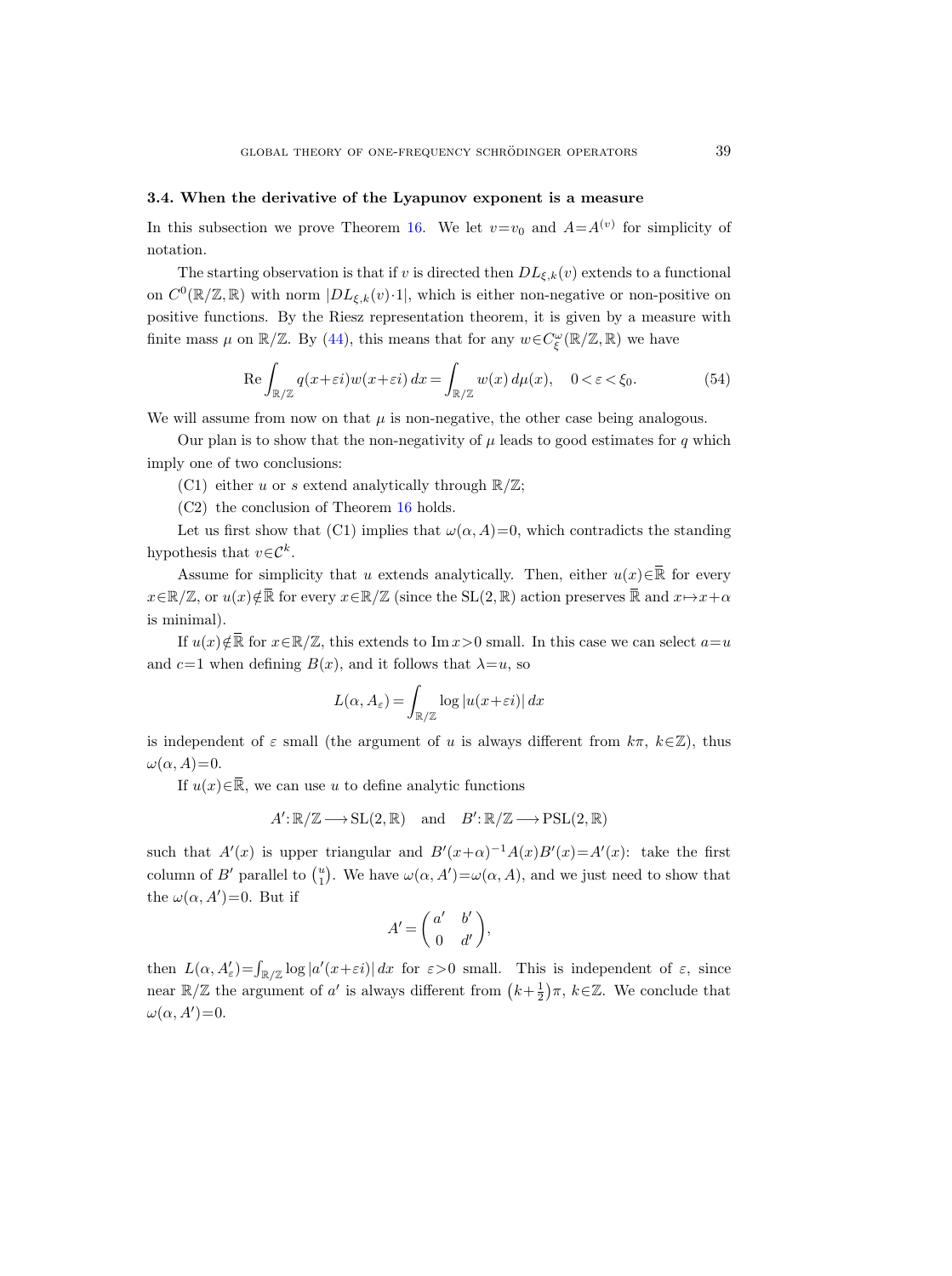The remainder of this subsection is dedicated to showing that one of  $(C1)$  or  $(C2)$ always holds.

### 3.4.1. Non-tangential limits and analytic continuation

Recall that for any bounded holomorphic function  $f: \mathbb{D} \to \mathbb{C}$ , the non-tangential limits  $f(z)=\lim_{r\to 1^-} f(rz)$  exist for almost every  $z\in \partial \mathbb{D}$  (see, e.g., [\[G\]](#page-53-11)), and the Poisson formula holds, i.e.  $f(0) = \int_0^1 f(e^{2\pi i\theta}) d\theta$ . Applying appropriate conformal maps, we see that, if  $U\subset\mathbb{C}$  is any real-symmetric domain and  $f:U\cap\mathbb{H}\to\mathbb{C}$  is a holomorphic function which is either bounded, or takes values in H, or takes values in  $\mathbb{C}\setminus(-\infty,0]$ , then the nontangential limits  $f(x)=\lim_{\varepsilon\to 0+} f(x+\varepsilon i)$  also exist for almost every  $x\in U\cap\mathbb{R}$ .

We will use the following simple version of the Schwarz reflection principle.

<span id="page-39-1"></span>PROPOSITION 21. Let U be a real-symmetric domain and let  $f:U\cap\mathbb{H}\to\mathbb{C}$  be holomorphic. Then, the following statements hold:

(1) if f takes values in  $\mathbb H$  and the non-tangential limits at  $U\cap\mathbb R$  are almost surely imaginary, then f extends analytically to a function on U such that  $f(\bar{z})=-\overline{f(z)}$ ;

(2) if  $f:U\cap\mathbb{H}\to\mathbb{C}\setminus(-\infty,0]$  is holomorphic and its non-tangential limits at  $U\cap\mathbb{R}$  are almost surely real, then f extends analytically to a function on U such that  $f(\overline{z})=\overline{f(z)}$ .

*Proof.* Assume that Re  $f(x)=0$  (resp. Im  $f(x)=0$  and Re  $f(x)>0$ ) for almost every  $x\in U\cap\mathbb{R}$ . Let  $\phi:\mathbb{H}\to\mathbb{D}$  (resp.  $\phi:\mathbb{C}\setminus(-\infty,0]\to\mathbb{D}$ ) be a conformal map commuting with the symmetry about the imaginary axis (resp. real axis). Then  $\phi \circ f$  is bounded and its non-tangential limits are imaginary (real). Thus the usual Schwarz reflection principle applies.<sup>(23)</sup> Since  $\phi \circ f$  extends, the same holds for f.  $\Box$ 

### 3.4.2. Initial estimates on  $q$

Let us write  $q(z)=if(z)+g(z)$ , where f is analytic and real-symmetric on  $\mathbb{R}/\mathbb{Z}$  and g is a holomorphic function with  $\hat{g}_k=0$  for  $k\leq -1$ . Thus g is defined on Im  $z>0$  and is bounded at  $\infty$ .

LEMMA 22. We have  $\text{Re } g(z) \geq 0$  for every z such that  $\text{Im } z > 0$ .

<span id="page-39-0"></span><sup>(</sup> <sup>23</sup>) The Schwarz reflection principle is usually stated assuming continuity at the boundary, the version for bounded holomorphic functions following immediately (as we can consider convolution approximations satisfying the continuity requirement). See also [\[G,](#page-53-11) Exercise 12, p. 95].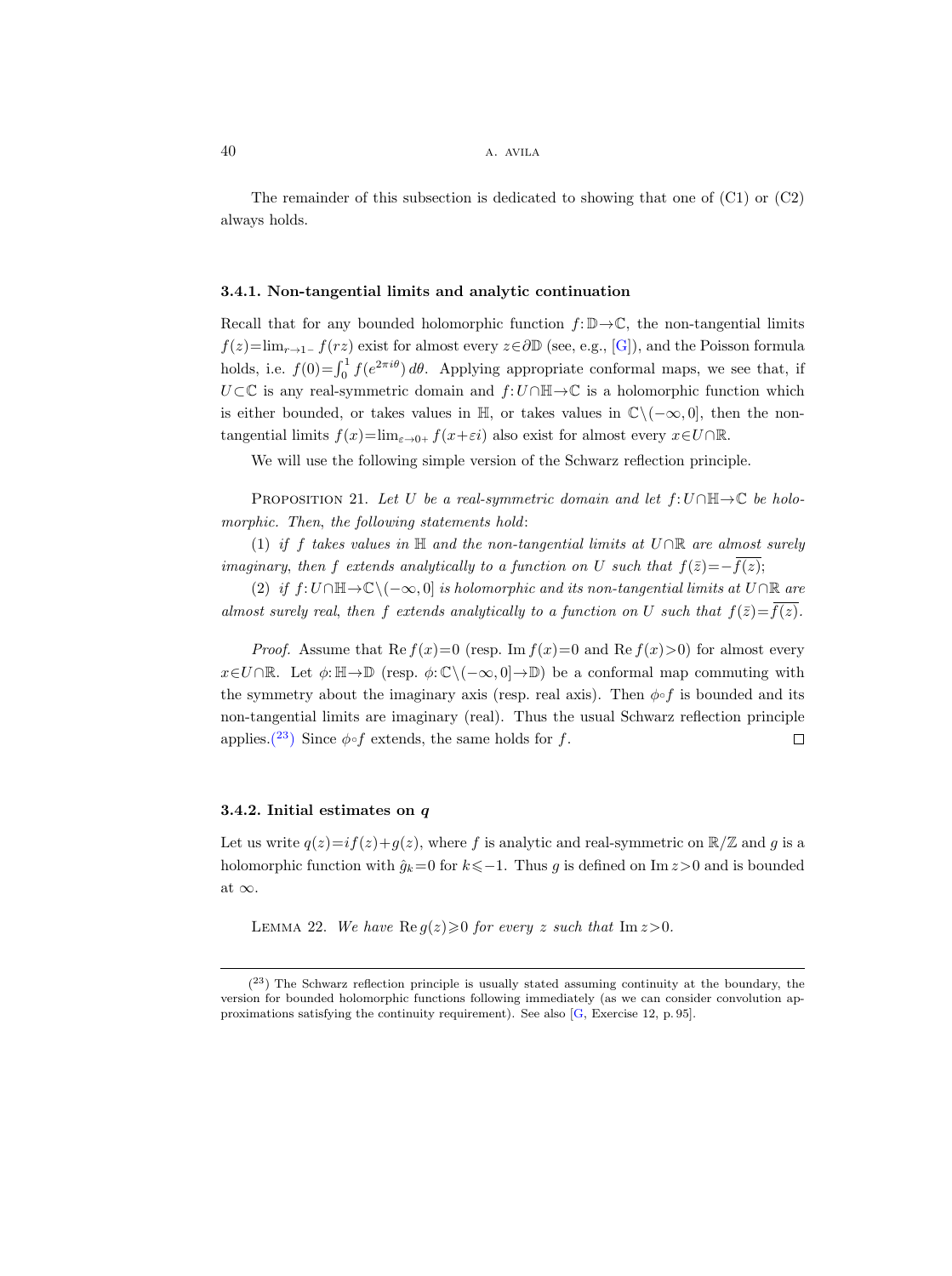*Proof.* (All integrals in this proof are supposed to be over  $\mathbb{R}/\mathbb{Z}$ .) Let  $\phi: \mathbb{R}/\mathbb{Z} \to \mathbb{R}$  be a positive  $C^{\infty}$  function with  $\hat{\phi}_0 = 1$ , and let

$$
g^{\phi}(z) = \int g(z+x)\phi(x) \, dx.
$$

It suffices to show that  $\text{Re } g^{\phi}(z) \geq 0$  for every such  $\phi$ . Let

$$
h^{\phi}(x) = \int \phi(y - x) \, d\mu(y),
$$

which is a non-negative  $C^{\infty}$  function. Then, for any real-symmetric trigonometric polynomial w and any  $\varepsilon > 0$ , we have

$$
\int \text{Re}[g^{\phi}(x+\varepsilon i)w(x+\varepsilon i)] dx = \iint \text{Re}[g(x+y+\varepsilon i)\phi(y)w(x+\varepsilon i)] dy dx
$$
  
\n
$$
= \int \phi(y) \int \text{Re}[g(x+y+\varepsilon i)w(x+\varepsilon i)] dx dy
$$
  
\n
$$
= \int \phi(y) \int \text{Re}[g(x'+\varepsilon i)w(x'-y+\varepsilon i)] dx' dy
$$
  
\n
$$
= \int \phi(y) \int w(x'-y) d\mu(x') dy
$$
  
\n
$$
= \iint \phi(y)w(x'-y) dy d\mu(x')
$$
  
\n
$$
= \iint \phi(x'-y)w(y) dy d\mu(x')
$$
  
\n
$$
= \iint \phi(x'-y) d\mu(x')w(y) dy
$$
  
\n
$$
= \int h^{\phi}(y)w(y) dy,
$$

where the first identity uses the definition of  $g^{\phi}$ , the fourth one is [\(54\)](#page-38-1) and the last one is the definition of  $h^{\phi}$ . There exists a bounded holomorphic function  $H^{\phi}$  on Im  $z>0$ which extends smoothly to Im  $z \ge 0$  and satisfies Re  $H^{\phi}(x) = h^{\phi}(x)$  (it can be constructed with the help of the Hilbert transform). Obviously  $H^{\phi}(z) > 0$  on Im  $z > 0$  by the Poisson formula. If  $w$  is a real-symmetric trigonometric polynomial, we have

$$
\int \text{Re}[H^{\phi}(x+\varepsilon i)w(x+\varepsilon i)] dx = \int h^{\phi}(x)w(x) dx \tag{56}
$$

for every  $\varepsilon > 0$ . Since both  $\widehat{H}_k^{\phi} = 0$  and  $\widehat{g}_k^{\phi} = 0$  for every  $k \le -1$ , this implies that  $\widehat{H}_k^{\phi} = \widehat{g}_k^{\phi}$  for every  $k \ge 1$  and  $\text{Re } \widehat{H}_0^{\phi} = \text{Re } \widehat{g}_0^{\phi}$ . Thus  $g^{\phi} - H^{\phi}$  is a purely  $\operatorname{Re} g^{\phi}(z) = \operatorname{Re} H^{\phi}(z) > 0$  when  $\operatorname{Im} z > 0$ .  $\Box$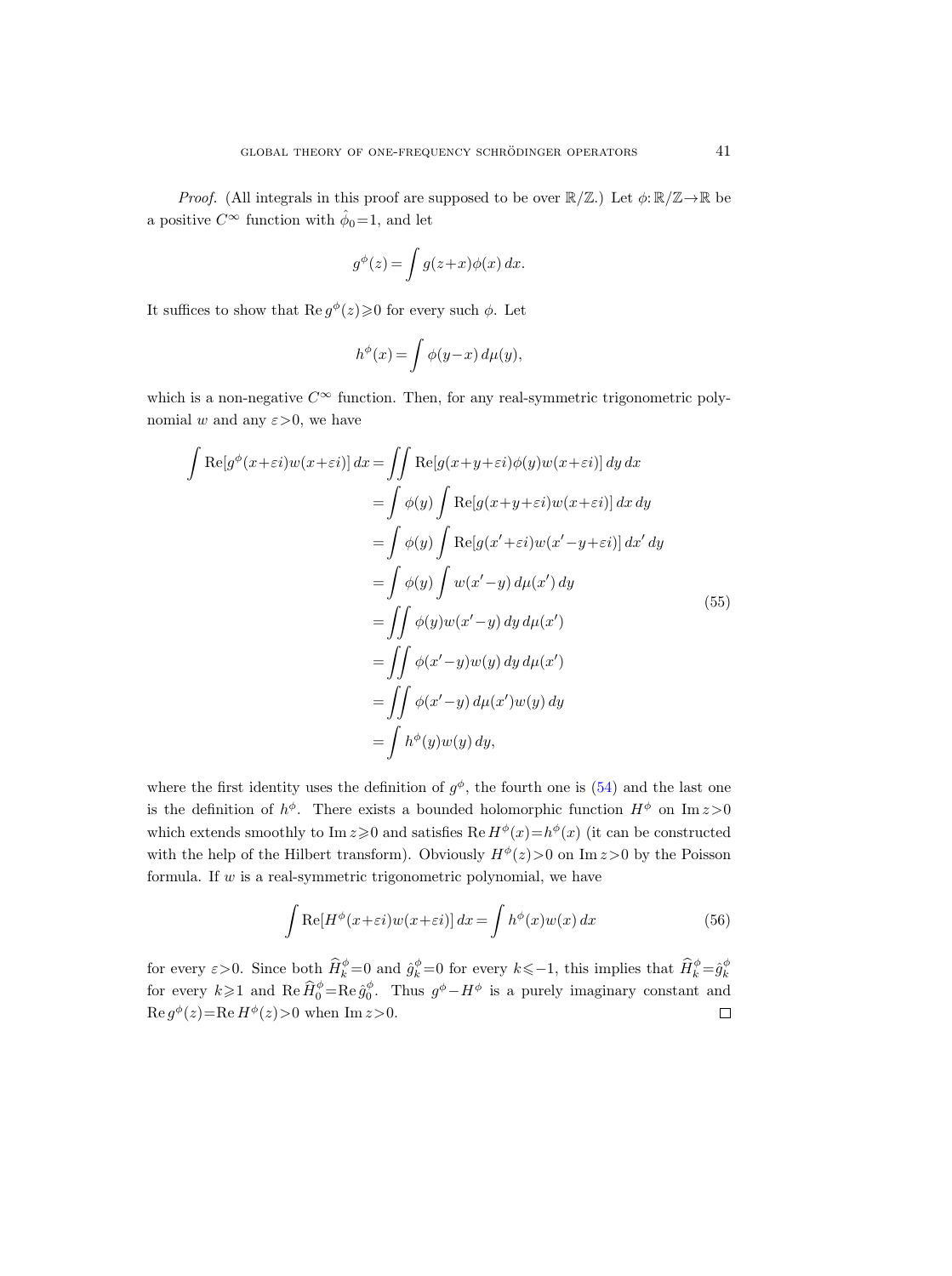Since  $g$  takes values in a half-plane, it admits non-tangential limits. This allows us to make conclusions for q as well, and thus for almost every  $x \in \mathbb{R}/\mathbb{Z}$  the non-tangential limits  $q(x)=\lim_{\varepsilon\to 0}q(x+\varepsilon i)$  exist and satisfy Re  $q(x)\geq 0$ . Notice that Re  $g(x)\in L^1$  (since  $\text{Re } g(z) > 0,$ , $\binom{24}{1}$  and hence  $\text{Re } q(x) \in L^1$ .

### <span id="page-41-1"></span>3.4.3. The generic case

By a quick computation, we conclude that limits also exist, almost everywhere, for the unstable and the stable directions. Indeed, from  $q(x)=a(x)b(x)$  and

$$
q(x - \alpha) = a(x - \alpha)b(x - \alpha) = c(x)d(x),
$$

we get

$$
q(x) = \frac{u(x)s(x)}{u(x) - s(x)}
$$
 and  $q(x-\alpha) = \frac{1}{u(x) - s(x)}$ , (57)

from which we conclude that

$$
1 + 4q(x)q(x - \alpha) = \left(\frac{u(x) + s(x)}{u(x) - s(x)}\right)^2.
$$
 (58)

Assume the non-tangential limits of q at x and  $x-\alpha$  exist and are finite. If  $q(x-\alpha) \neq 0$ then

$$
u(x)-s(x) = \frac{1}{q(x-\alpha)}
$$
 and  $u(x)s(x) = \frac{q(x)}{q(x-\alpha)}$ 

define u and s uniquely up to a choice of sign for  $\sqrt{1+4q(x)q(x-\alpha)}$ . So the set of nontangential accumulation values for each of  $u$  and  $s$  is made of one or two points, and since it must be connected, the non-tangential limits must be well defined. If  $q(x-\alpha)=0$ , then as z approaches x non-tangentially, either  $u(z)$  is close to  $\infty$  and  $s(z)$  is close to  $q(x)$ , or  $s(z)$  is close to  $\infty$  and  $u(z)$  is close to  $-q(x)$ . By the same argument as before, the non-tangential limits of u and s also exist in this case. In either case, we also conclude that the existence and finiteness of the non-tangential limits of  $q(x)$  at x and  $x-\alpha$  imply that  $s(x) \neq u(x)$ . Also, by the following lemma, u and s must be finite almost everywhere.

LEMMA 23. Let  $w: \mathbb{R}/\mathbb{Z} \to \mathbb{C}$  be measurable and satisfy  $A(x) \cdot w(x) = w(x+\alpha)$ . Then  $w(x) \neq \infty$  almost everywhere.

*Proof.* Otherwise, there would exist  $k, l>0$  and a positive measure set  $X\subset \mathbb{R}/\mathbb{Z}$  such that  $w(x)=w(x+k\alpha)=w(x+(kl+1)\alpha)=\infty$  for every  $x\in X$ . It follows from analyticity that  $A_k(x) \cdot \infty = \infty$  and  $A_{kl+1}(x) \cdot \infty = \infty$  for every x. Thus  $A(x) \cdot \infty = \infty$  for every x, which is impossible since  $A(x) \cdot \infty = v(x)$ .

<span id="page-41-0"></span> $(24)$  Indeed, by pointwise convergence,  $\int_{\mathbb{R}/\mathbb{Z}}|\text{Re }g(x)| dx$  is at most  $\lim_{\varepsilon\to 0} \int_{\mathbb{R}/\mathbb{Z}}|\text{Re }g(x+\varepsilon i)| dx$ . Since  $\text{Re } g(z) > 0$ , we have that  $\int_{\mathbb{R}/\mathbb{Z}} |\text{Re } g(x+\varepsilon i)| dx$  is constant and equal to  $\text{Re } \hat{g}_0$ .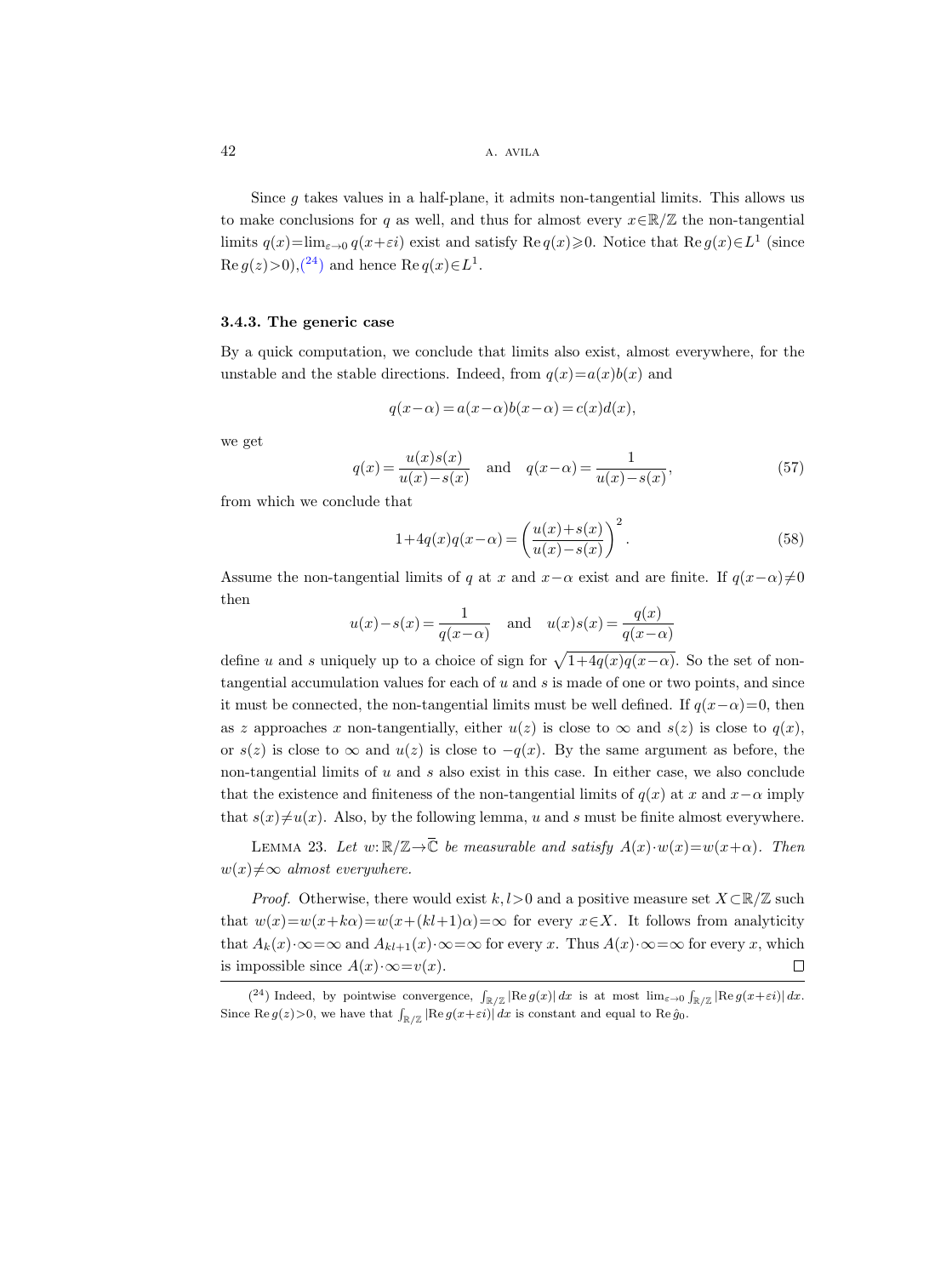Consider now the following possibilities:

(1)  $s(x)=\bar{u}(x)\notin\mathbb{R}$  for almost every  $x\in\mathbb{R}/\mathbb{Z}$ ;

(2)  $s(x), u(x) \in \mathbb{R}$  for almost every  $x \in \mathbb{R}/\mathbb{Z}$ ;

(3)  $\bar{s}(x) \neq u(x)$  and  $m(x) \in \mathbb{H}$  for almost every  $x \in \mathbb{R}/\mathbb{Z}$ , and for some choice of  $m \in \mathbb{Z}$  $\{u, s, \bar{u}, \bar{s}\}$  (independent of x).

Those possibilities exhaust all cases since  $x \mapsto x+\alpha$  is ergodic and  $A(x)$  preserves H, for  $x \in \mathbb{R}/\mathbb{Z}$ . We will now deal with the first two cases (which we call *generic* because the existence of three invariant sections is very constraining for an  $SL(2,\mathbb{R})$  cocycle) and leave the third, and hardest, case for §[3.4.4.](#page-42-0)

In the first case, assuming, say, that  $s(x) \in \mathbb{H}$ , we have Re  $q(x)=0$  and Im  $q(x)>0$ for almost every  $x \in \mathbb{R}/\mathbb{Z}$ . Consider a decomposition  $q=i f+g$ , where f is real-symmetric and g is holomorphic in H and bounded at  $\infty$ . We may also assume that  $f(x) < 0$  for  $x \in \mathbb{R}/\mathbb{Z}$ . As we saw, Re  $g \geq 0$  when Im  $x > 0$  and now we also get that the non-tangential limits satisfy Re  $q(x)=0$  and Im  $q(x)>0$  for almost every  $x\in\mathbb{R}/\mathbb{Z}$ . By Proposition [21,](#page-39-1)  $-iq$ admits an analytic continuation. This implies successively that  $q$ ,  $u$  and  $s$  also admit analytic continuations, so we have reached conclusion (C1).

In the second case, Im  $q(x)=0$  for  $x \in \mathbb{R}/\mathbb{Z}$ . Consider a decomposition  $q=f+g$ , where f is analytic real-symmetric, with  $f(x) < 0$  for  $x \in \mathbb{R}/\mathbb{Z}$ , and g is holomorphic on Im  $x > 0$ and bounded at  $\infty$ . By comparison with the decomposition considered before, Re g>0 on  $0<\text{Im }x<\varepsilon$ . Since  $\text{Im }q(x)=0$  and  $\text{Im }g(x)=0$  for almost every  $x\in\mathbb{R}/\mathbb{Z}$ , Corollary [21](#page-39-1) implies that ig admits an analytic continuation. Hence  $q$ ,  $u$  and  $s$  also admit analytic continuations, so we have reached conclusion (C1).

### <span id="page-42-0"></span>3.4.4. Many sections

We now consider the third case. We will assume that we can take  $m=u$ , the other possibilities being analogous. Notice that  $(\alpha, A)$  admits at least three invariant sections  $u, s \text{ and } \bar{u}.$ <sup>(25</sup>)

LEMMA 24. We have  $\text{Re } q(x) > 0$  for almost every x.

*Proof.* Notice that  $\text{Re } q(x)=0$  implies that either  $s(x+\alpha)=\infty$  or  $u(x+\alpha)-s(x+\alpha)$ is purely imaginary and hence  $\text{Im } u \neq |\text{Im } s|$ . Let us show that the sets

 $X_{\pm} = \{x \in \mathbb{R}/\mathbb{Z} : \text{Re } q(x) = 0 \text{ and } \pm \text{Im } u(x) > \pm |\text{Im } s(x)|\}$ 

<span id="page-42-1"></span>(<sup>25</sup>) This implies that there exists a measurable function  $B: \mathbb{R}/\mathbb{Z} \rightarrow$  SL(2,  $\mathbb{R}$ ) such that

 $B(x+\alpha)A(x)B(x)^{-1} = \pm id.$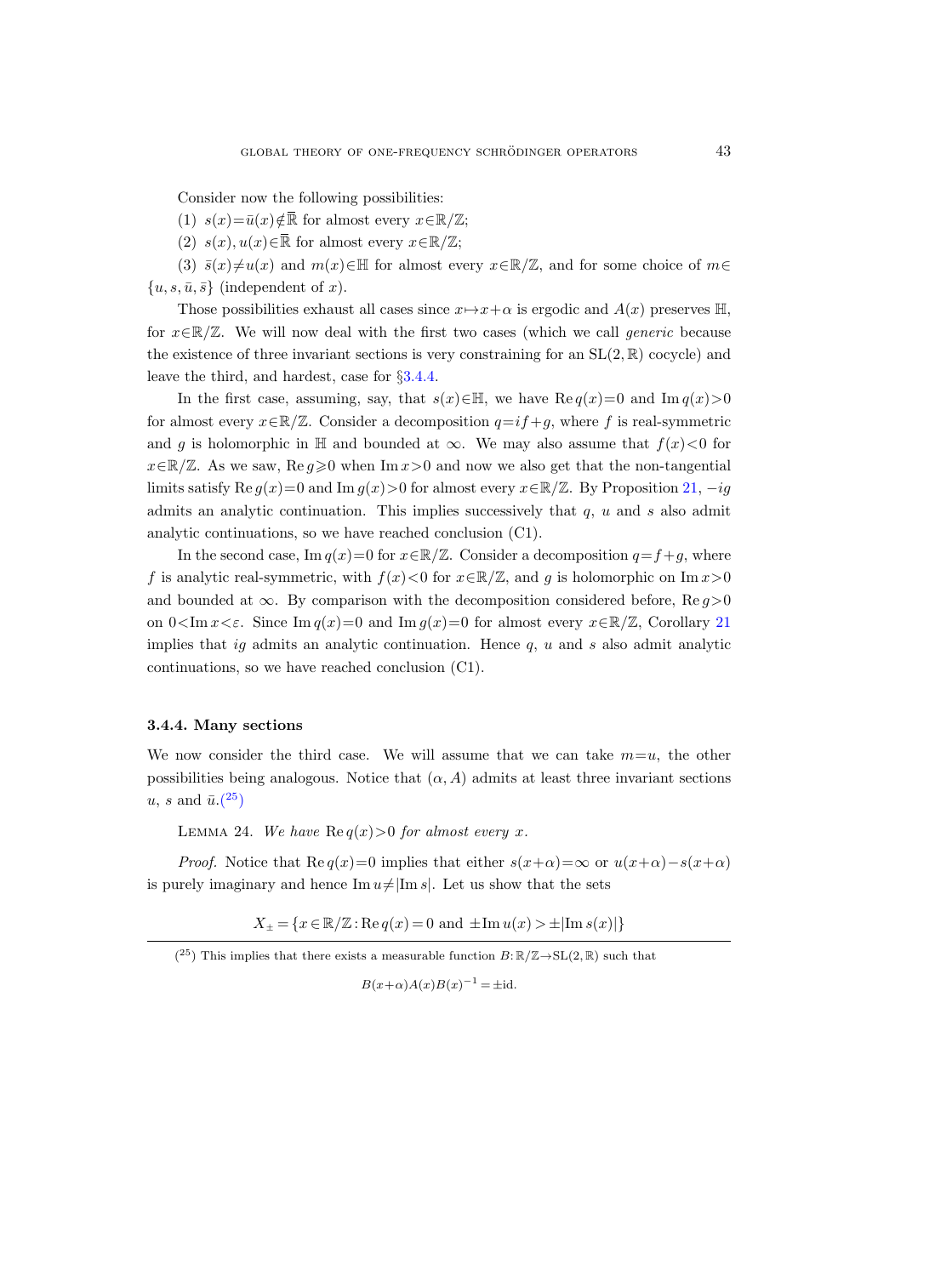have zero Lebesgue measure.

If  $X_{\pm}$  has positive measure then there exist  $k, l>0$  and a positive measure set of  $x \in \mathbb{R}/\mathbb{Z}$  such that  $x, x+k\alpha, x+(kl+1)\alpha \in X_{\pm}$ . It follows that  $A_k(x+\alpha) \cdot \infty = \infty$  and  $A_{kl+1}(x+\alpha) \cdot \infty = \infty$ [.\(](#page-43-0)<sup>26</sup>) Since this happens for a positive measure set of x, this implies that  $A_k(x) \cdot \infty = \infty$ ,  $A_{kl+1}(x) \cdot \infty = \infty$ , and hence  $A(x) \cdot \infty = \infty$ , hold for every  $x \in \mathbb{R}/\mathbb{Z}$ . But  $A(x) \cdot \infty = v(x) \neq \infty$ , yielding a contradiction.  $\Box$ 

For real x, consider the real-symmetric open disk  $D(x)$  with u and s on the boundary. If  $0\in D$ , then Re[ $u(x)-s(x)|>0$  implies that Re[ $u(x+\alpha)-s(x+\alpha)|<0$ , which yields a contradiction. So  $0 \notin D$  for almost every x.

In order to show that (C2) holds, it remains to check that for every  $\varepsilon > 0$  there exists a positive measure set of  $x \in \mathbb{R}/\mathbb{Z}$  such that  $D(x)$  intersects  $(-\varepsilon, \varepsilon)$ .

Assume that this is not the case. Then  $D(x) \cap \mathbb{R} \subset [-C, C]$ , where  $C=1/\varepsilon+\|v\|_0$ . We claim that there exists  $\varepsilon' > 0$  such that  $\text{Re } q(x-\alpha) > \varepsilon'$  for almost every  $x \in \mathbb{R}/\mathbb{Z}$ . There are three cases to consider:

(1) Im  $s(x)=0$ . Then Re  $q(x-\alpha)$  is the inverse of the diameter of D, so

$$
\operatorname{Re} q(x - \alpha) = \frac{1}{2C}.
$$

(2) Im  $s(x) > 0$ . Then Re  $q(x-α)$  is the inverse of the diameter of the real-symmetric disk through  $u(x)$ −Im s(x) and s(x)−Im s(x), which is bigger than the diameter of D, so we get

$$
\operatorname{Re} q(x - \alpha) > \frac{1}{2C}
$$

(3) Im  $s(x)$  < 0. Then

$$
\operatorname{Re} q(x - \alpha) = \frac{1}{u(x) - \overline{s(x)}} \frac{|u(x) - \overline{s(x)}|^2}{|u(x) - s(x)|^2}.
$$
\n(59)

.

We have

$$
\frac{1}{u(x) - \overline{s(x)}} > \frac{1}{2C}
$$
\n
$$
(60)
$$

as in the previous case, so we just have to show that there is a lower bound for

$$
\frac{|u(x)-\overline{s(x)}|}{|u(x)-s(x)|}.\tag{61}
$$

<span id="page-43-0"></span> $(2^6)$  If  $z_1, z_2 \in \mathbb{C}$  and  $B \in SL(2, \mathbb{R})$  are such that  $\text{Re } z_1 = \text{Re } z_2$ ,  $\text{Re}[B \cdot z_1] = \text{Re}[B \cdot z_2]$ ,  $\pm |\text{Im } z_2| < \pm \text{Im } z_1$ and  $\pm |\text{Im } B \cdot z_2| < \pm \text{Im } B \cdot z_1$ , then  $B \cdot \infty = \infty$ .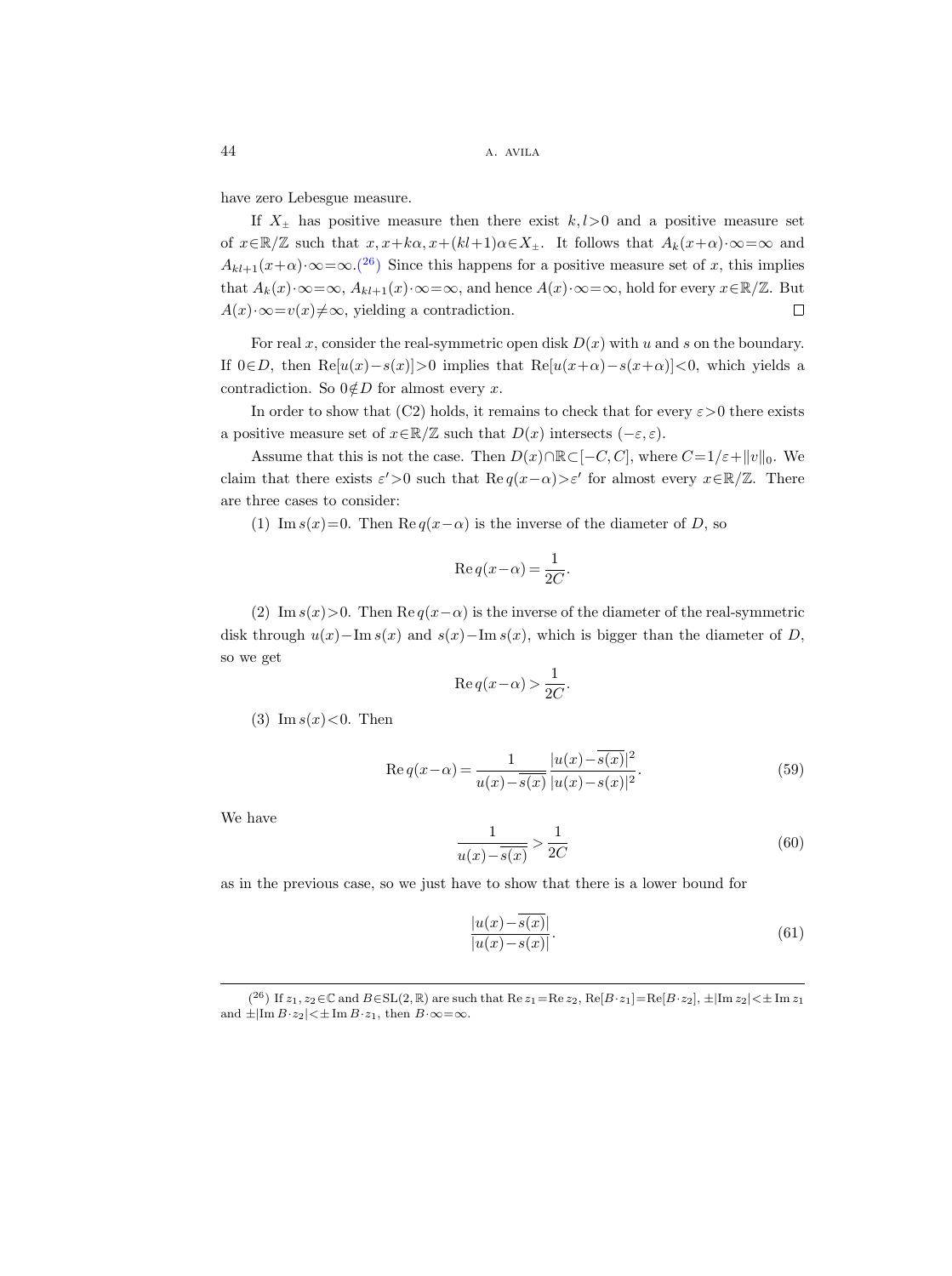This is equivalent to showing that there is a lower bound for

$$
\frac{|u(x) - \bar{s}(x)|}{2 \operatorname{Im} u(x)},\tag{62}
$$

which is equivalent to showing that the hyperbolic distance in  $\mathbb{H}$  between  $u(x)$  and  $\overline{s(x)}$ ,  $d(x)$ >0, is bounded from below. Since the hyperbolic metric is invariant by the SL(2, R) action,  $d(x)=d(x+\alpha)$  for almost every  $x\in\mathbb{R}/\mathbb{Z}$ , and so, by ergodicity,  $d(x)$  is constant.

It follows that  $\text{Re } q(z)$  is bounded away from 0 for every z with  $0 \leq \text{Im } z \leq \delta$ , for some small  $\delta$ . Thus we can define  $t(z) = \sqrt{1+4q(z)q(z-\alpha)}$ , such that Re  $t(z) > 0$  for every z with  $0<\text{Im } z<\delta.$  (<sup>27</sup>) Thus

$$
u(x) = \frac{\pm t(x) + 1}{2q(x - \alpha)}
$$
 and  $s(x) = \frac{\pm t(x) - 1}{2q(x - \alpha)}$ . (63)

Also, we have

$$
t(x) = \pm \frac{u(x) + s(x)}{u(x) - s(x)}.
$$

Notice that

$$
\text{Re}\,t = \pm \frac{|u|^2 - |s|^2}{|u - s|^2},
$$

so Re t>0 (by the choice of t) implies that  $\pm |u| > \pm |s|$ . Further, Re $[u(x)-s(x)] > 0$  and  $\pm |u| > \pm |s|$  imply that  $\pm \operatorname{Re} u(x)$  and  $\pm \operatorname{Re} s(x)$  are positive.<sup>(28)</sup>

Thus, for almost every  $x \in \mathbb{R}/\mathbb{Z}$ ,  $\pm D(x)$  is contained in the right half-plane.

Let us assume that  $D(x)$  is contained in the right half-plane, so that  $D(x) \cap \mathbb{R} \subset$  $(\varepsilon', C).$ 

Let  $\varepsilon' \leqslant z^-(x) \leqslant z^+(x) \leqslant C$  be the extremes of  $D(x) \cap \mathbb{R}$ . Notice that

$$
\log \left\| A_n(x) \cdot \binom{z^{\pm}(x)}{1} \right\| \geqslant c \sum_{k=0}^{n-1} \log z^{\pm}(x+k\alpha),\tag{64}
$$

where  $c>0$  depends only on  $\varepsilon'$  and C. Since the Lyapunov exponent is 0, we must have

$$
\lim_{k \to \infty} \frac{1}{k} \sum_{n=0}^{k-1} \log z^{\pm} (x + n\alpha) = 0,
$$
\n(65)

(<sup>27</sup>) Notice that the arguments of  $q(z)$  and  $q(z-\alpha)$  can be taken in  $\left(-\frac{1}{2}\pi,\frac{1}{2}\pi\right)$ , and hence the argument of  $q(z)q(z-\alpha)$  can be taken in  $(-\pi, \pi)$ , so that  $1+4q(z)q(z-\alpha) \notin (-\infty, 1]$ .

<span id="page-44-1"></span><span id="page-44-0"></span> $(28)$  If  $\pm D(x) \subset \{z:\text{Re } z > 0\}$ , then

$$
s(x) \in \partial D(x) \cap \{z : \text{Re } z < u(x)\} \subset \partial D(x) \cap \{z : \pm |z| < \pm u(x)\},
$$

so  $\pm |u(x)| > \pm |s(x)|$ .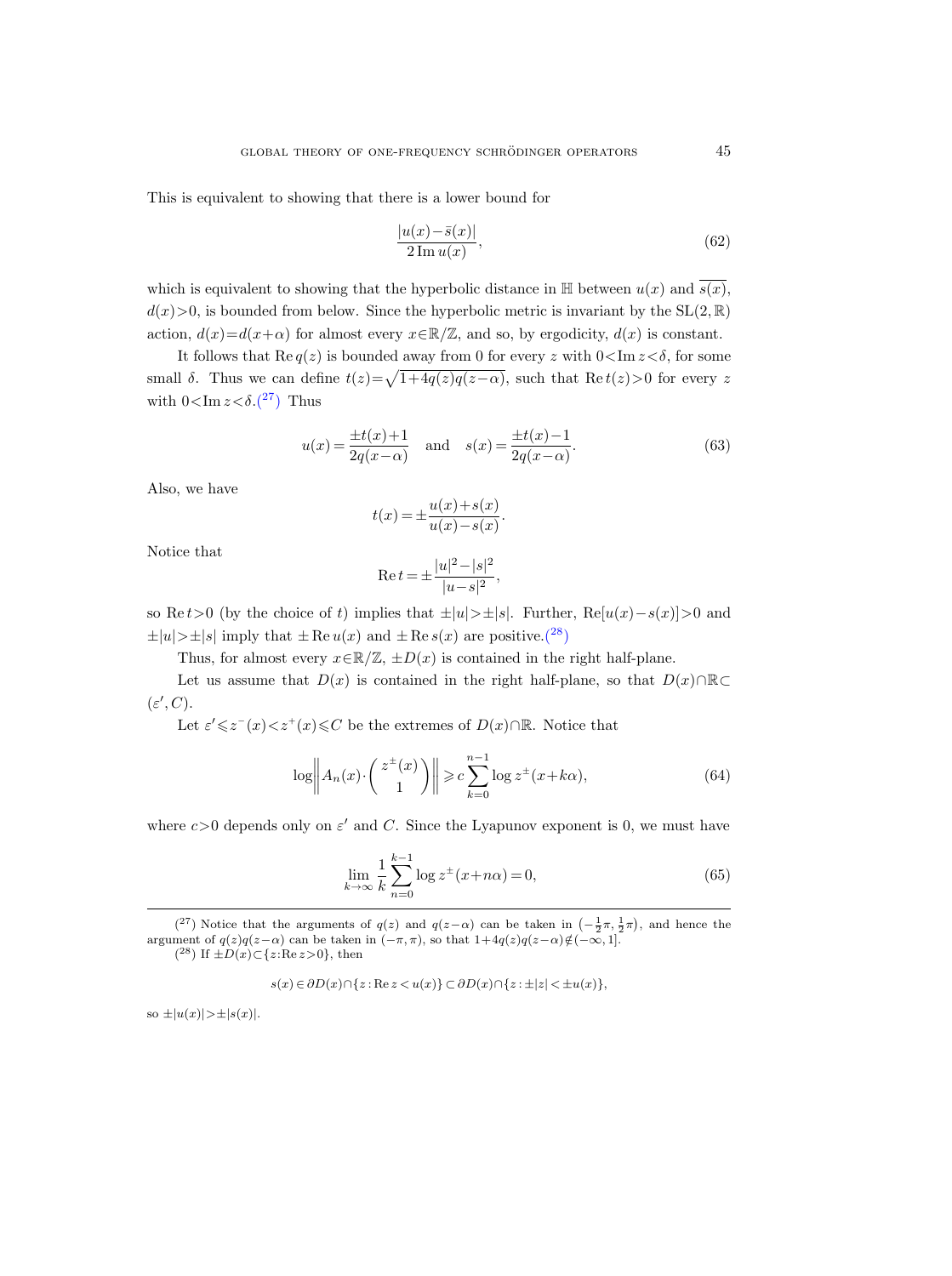$$
46 \t\t A. AVILA
$$

so that

$$
\int_{\mathbb{R}/\mathbb{Z}} \log z^{\pm}(x) dx = 0,
$$
\n(66)

which is impossible since  $z^+(x) > z^-(x)$  almost everywhere.

The case where  $-D(x)$  is contained in the right half-plane is analogous. Thus the proof of Theorem [16](#page-35-0) is complete.

### <span id="page-45-0"></span>3.5. Conjugating  $SL(2, \mathbb{R})$  perturbations to Schrödinger form

Let  $d \ge 1$  be an integer and  $\delta \in \mathbb{R}^d_+$ . Let  $\Omega_{\delta} = \{z \in \mathbb{C}^d/\mathbb{Z}^d : |\text{Im } z_k| < \delta_k \}$  and  $C^{\omega}_{\delta}(\mathbb{R}^d/\mathbb{Z}^d, \cdot)$ stand for spaces of analytic functions on  $\mathbb{R}^d/\mathbb{Z}^d$  with continuous extensions to  $\overline{\Omega}_{\delta}$  which are holomorphic on  $\Omega_{\delta}$ .

We will prove the following generalization of Theorem [17](#page-35-1) to arbitrary dimensions.

THEOREM 18. Assume that  $v \in C^{\omega}_{\delta}(\mathbb{R}^d/\mathbb{Z}^d, \mathbb{R})$  is not identically zero. There exists  $\varepsilon > 0$  such that, if  $A' \in C^{\omega}_{\delta}(\mathbb{R}^d/\mathbb{Z}^d, SL(2, \mathbb{R}))$  satisfies  $||A' - A^{(v)}||_{C^{\omega}_{\delta}} < \varepsilon$ , then there exist  $v' \in C^{\omega}_{\delta}(\mathbb{R}^d/\mathbb{Z}^d, \mathbb{R})$  and  $B' \in C^{\omega}_{\delta}(\mathbb{R}^d/\mathbb{Z}^d, SL(2, \mathbb{R}))$ , depending analytically on A', such that  $B'(x+\alpha)A'(x)B'(x)^{-1} = A^{(v')}(x)$ . Moreover, if A' is already of the form  $A^{(\tilde{v})}$ , then  $v' = \tilde{v}$ and  $B=id$ .

A version of this result, for smooth cocycles over more general dynamical systems, was obtained in [\[ABD\]](#page-52-18). The proof of [ABD] makes use of partitions of unity to localize perturbations to some small region with disjoint first few iterates, one then tries to define functions in disjoint closed regions of space without worrying about interaction. The only additional care is to select the localizing region away from the critical locus  $v(x+\alpha)=0$ , where the relevant equations develop singularities. Our approach is different: We take a disconnected finite cover of the dynamical system to realize the non-interacting condition, and concentrate on the linearized version of the problem, which can be broken up into several subproblems each of which involves a perturbation dominated by  $v(x+\alpha)$  in such a way that it compensates the singularity.

*Proof.* Let  $A = A^{(v)}$ . Writing  $A' = Ae^{s'}$ ,  $B = e^w$  and  $v' = v + t'$ , we see that the linearized form of the problem is: For  $s' \in C^{\omega}_{\delta}(\mathbb{R}^d/\mathbb{Z}^d, \mathfrak{sl}(2,\mathbb{R}))$ , solve the equation

<span id="page-45-1"></span>
$$
A(x)^{-1}w(x+\alpha)A(x)+s'(x)-w(x)=t'(x)L,
$$
\n(67)

where

$$
L = \begin{pmatrix} 0 & 0 \\ -1 & 0 \end{pmatrix}.
$$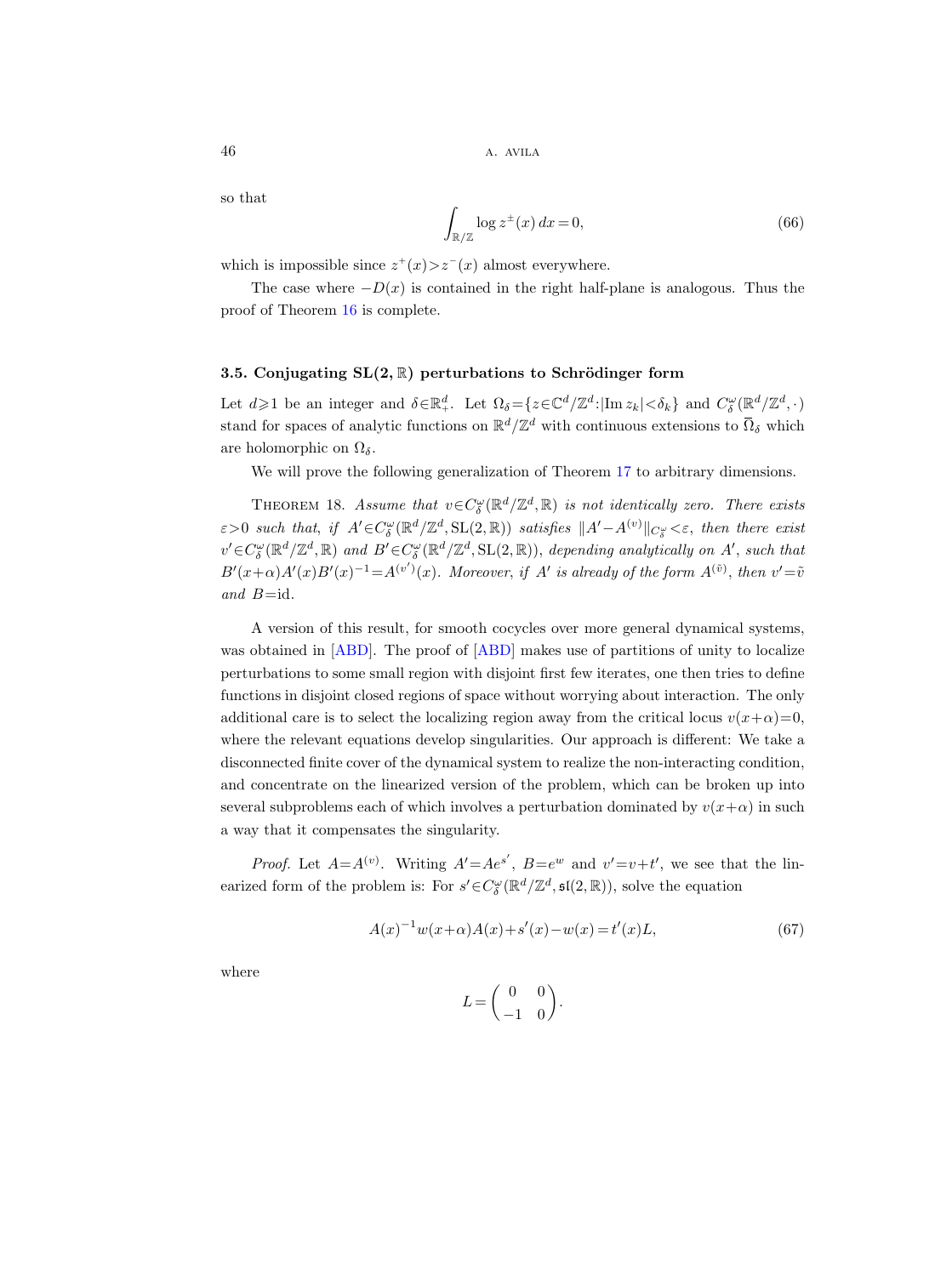We will show below how to obtain a solution  $(w, t')$  of  $(67)$  which is linear in s' and satisfies  $||w||_{C^{\omega}_{\delta}} \leq C||s'||_{C^{\omega}_{\delta}}$  for some  $C = C(v) > 0$ . Moreover,  $C(v')$  will be uniformly bounded in a neighborhood of v. This allows one to construct the solution of the non-linear problem by, say, Newton's method.

Let

$$
s' = \begin{pmatrix} s'_1 & s'_2 \\ s'_3 & -s'_1 \end{pmatrix}
$$
,  $s = s' + s'_3L$  and  $t = t' + s'_3$ .

Then [\(67\)](#page-45-1) is equivalent to

<span id="page-46-0"></span>
$$
A(x)^{-1}w(x+\alpha)A(x) + s(x) - w(x) = t(x)L.
$$
\n(68)

We will in fact construct a solution  $(w, t)$  to [\(68\)](#page-46-0) which is linear in s and satisfies the required bounds. Notice that when A' is already of the form  $A^{(\tilde{v})}$ , then  $s=0$ , so  $w=0$ and the iterative procedure yields  $v' = \tilde{v}$  and  $B = id$ .

Choose  $N \ge 4$  such that  $\left| \sum_{k=2}^{N-2} v(x+k\alpha)^2 \right| > 1$  for every  $x \in \Omega_{\delta}$ .(<sup>[29](#page-46-1)</sup>)

Note that  $N$  is constant in a neighborhood of  $v$ . Write

<span id="page-46-2"></span>
$$
s_k(x) = \frac{v(x+k\alpha)^2}{\sum_{j=2}^{N-2} v(x+j\alpha)^2} s(x), \quad 2 \le k \le N-2.
$$
 (69)

Let us show that there are, for  $2 \le k \le N-2$ , functions  $w_{k,l}$ , with  $l \in \mathbb{Z}_N$ , and  $t_{k,l}(x)$ , with  $l \in \{k-1, k, k+1\}$ , such that

- $(1)$   $w_{k,0}=0;$
- (2)  $A(x)^{-1}w_{k,1}(x+\alpha)A(x)+s_k(x)-w_{k,0}(x)=0;$
- (3)  $A(x)^{-1}w_{k,l+1}(x+\alpha)A(x)-w_{k,l}(x)=t_{k,l}(x)L, l\in\{k-1,k,k+1\};$
- (4)  $A(x)^{-1}w_{k,l+1}(x+\alpha)A(x)-w_{k,l}(x)=0, l \notin \{0, k-1, k, k+1\}.$

If we then set  $w(x) = \sum_{k=2}^{N-2} \sum_{l=0}^{N-1} w_{k,l}(x)$  and  $t(x) = \sum_{k=2}^{N-2} \sum_{l=k-1}^{k+1} t_{k,l}(x)$ , we will have  $A(x)^{-1}w(x+\alpha)A(x)+s(x)-w(x)=t(x)L.$ 

Conditions (1), (2) and (4) clearly define all  $w_{k,l}$  except  $w_{k,k}$  and  $w_{k,k+1}$ , in particular

$$
w_{k,k-1}(x) = -A_{k-1}(x - (k-1)\alpha)s_k(x - (k-1)\alpha)A_{k-1}(x - (k-1)\alpha)^{-1}.
$$
 (70)

Using [\(69\)](#page-46-2), we see that

<span id="page-46-3"></span>
$$
||w_{k,k-1}(x)|| \leq C|v(x+\alpha)|^2||s(x-(k-1)\alpha)||. \tag{71}
$$

<span id="page-46-1"></span>(<sup>29</sup>) By unique ergodicity of  $x \mapsto x+\alpha$  on  $\mathbb{R}^d/\mathbb{Z}^d$ , the Birkhoff averages of  $v(z)^2$  converge uniformly to  $\int_{\mathbb{R}^d/\mathbb{Z}^d} v(z+x)^2 dx$ , which equals  $\int_{\mathbb{R}^d/\mathbb{Z}^d} v(x)^2 dx>0$  by holomorphicity.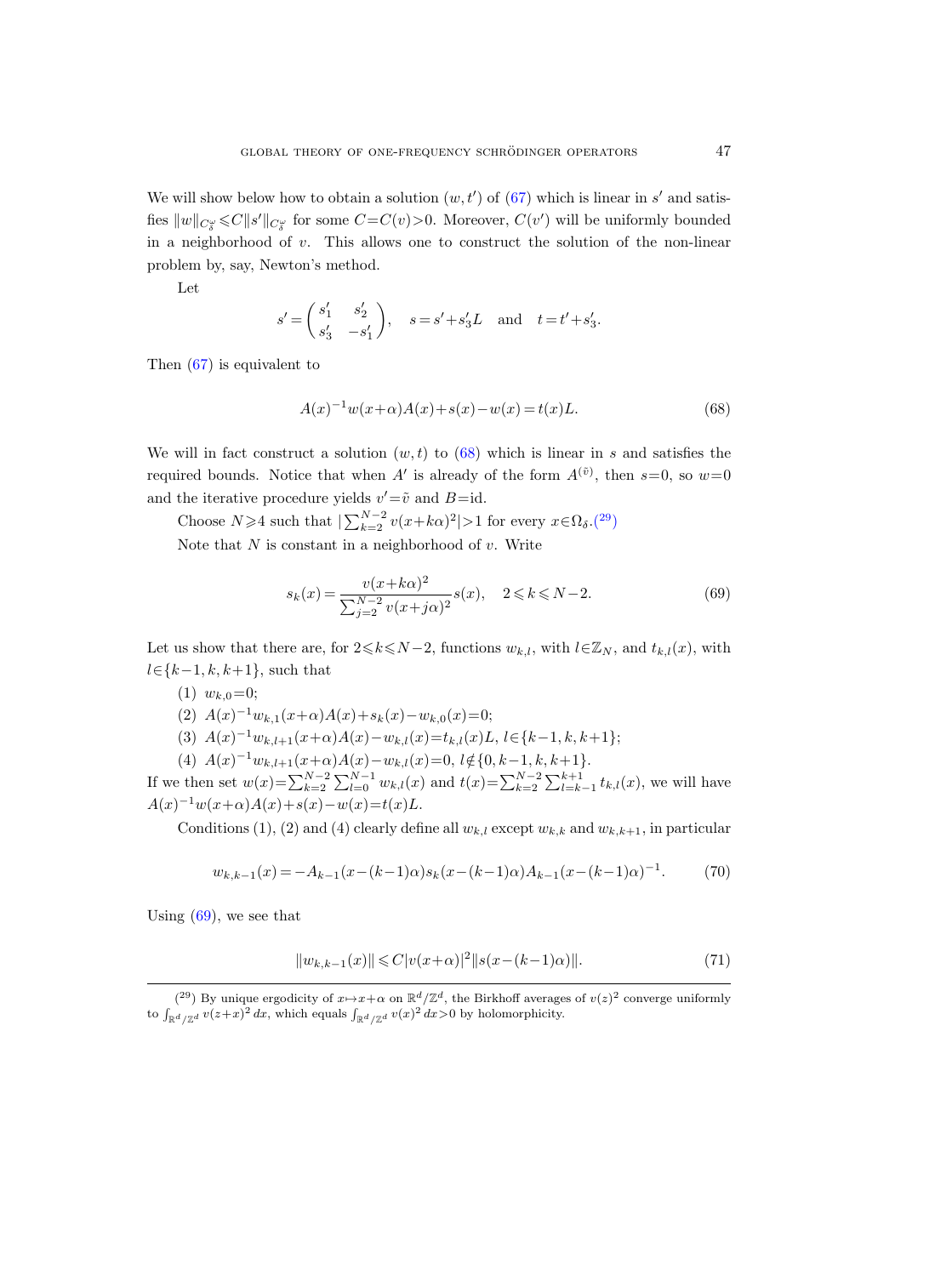The key equations are thus

$$
A(x)^{-1}w_{k,k}(x+\alpha)A(x)-w_{k,k-1}(x)=t_{k,k-1}(x)L,
$$
\n(72)

$$
A(x)^{-1}w_{k,k+1}(x+\alpha)A(x)-w_{k,k}(x)=t_{k,k}(x)L,
$$
\n(73)

$$
-w_{k,k+1}(x) = t_{k,k+1}(x)L.
$$
\n(74)

<span id="page-47-0"></span>From this we get an equation only involving unknown  $t$ 's,

$$
-w_{k,k-1}(x) = t_{k,k-1}(x)L + A(x)^{-1}t_{k,k}(x+\alpha)LA(x)
$$
  
+
$$
A(x)^{-1}A(x+\alpha)^{-1}t_{k,k+1}(x)LA(x+\alpha)A(x).
$$
 (75)

Once the t's satisfying  $(75)$  are known, one can determine the w's, so from now on we try to solve [\(75\)](#page-47-0). Rewriting this equation we get

$$
-w_{k,k-1}(x) = t_{k,k-1}(x)L + t_{k,k}L_1(x) + t_{k,k+1}L_2(x),
$$
\n(76)

where

$$
L_1(x) = \begin{pmatrix} -v(x) & 1\\ -v(x)^2 & v(x) \end{pmatrix}
$$
\n
$$
(77)
$$

and

$$
L_2(x) = \begin{pmatrix} v(x+\alpha) - v(x)v(x+\alpha)^2 & v(x+\alpha)^2 \\ -(1-v(x)v(x+\alpha))^2 & -v(x+\alpha)+v(x)v(x+\alpha)^2 \end{pmatrix}.
$$
 (78)

Thus

$$
L_1(x) - v(x)^2 L = \begin{pmatrix} -v(x) & 1\\ 0 & v(x) \end{pmatrix}
$$
 (79)

and

$$
L_2(x) - v(x+\alpha)^2 L_1(x) + (2v(x)v(x+\alpha) - 1)L = \begin{pmatrix} v(x+\alpha) & 0\\ 0 & -v(x+\alpha) \end{pmatrix}.
$$
 (80)

We conclude that if  $v(x+\alpha)\neq 0$  then L,  $L_1(x)$  and  $L_2(x)$  span  $\mathfrak{sl}(2,\mathbb{C})$ , and there exists a unique solution  $(t_{k,k-1}, t_{k,k}, t_{k,k+1})$  of  $(75)$ , which is bounded by

$$
C \frac{\|w_{k,k-1}(x)\|}{|v(x+\alpha)|}.
$$

As mentioned before, the singularity that seems to arise when  $v(x+\alpha)=0$  was well understood to be one source of difficulties in this problem, but here it emerges from [\(71\)](#page-46-3) that whenever  $v(x+\alpha)\neq0$ , the solutions are bounded by a constant times  $|v(x+\alpha)|$ . Hence they extend continuously as zero to  $\{x: v(x+\alpha)=0\}$ , and by holomorphic removability we conclude holomorphicity in  $\Omega_{\delta}$ . The result follows.  $\Box$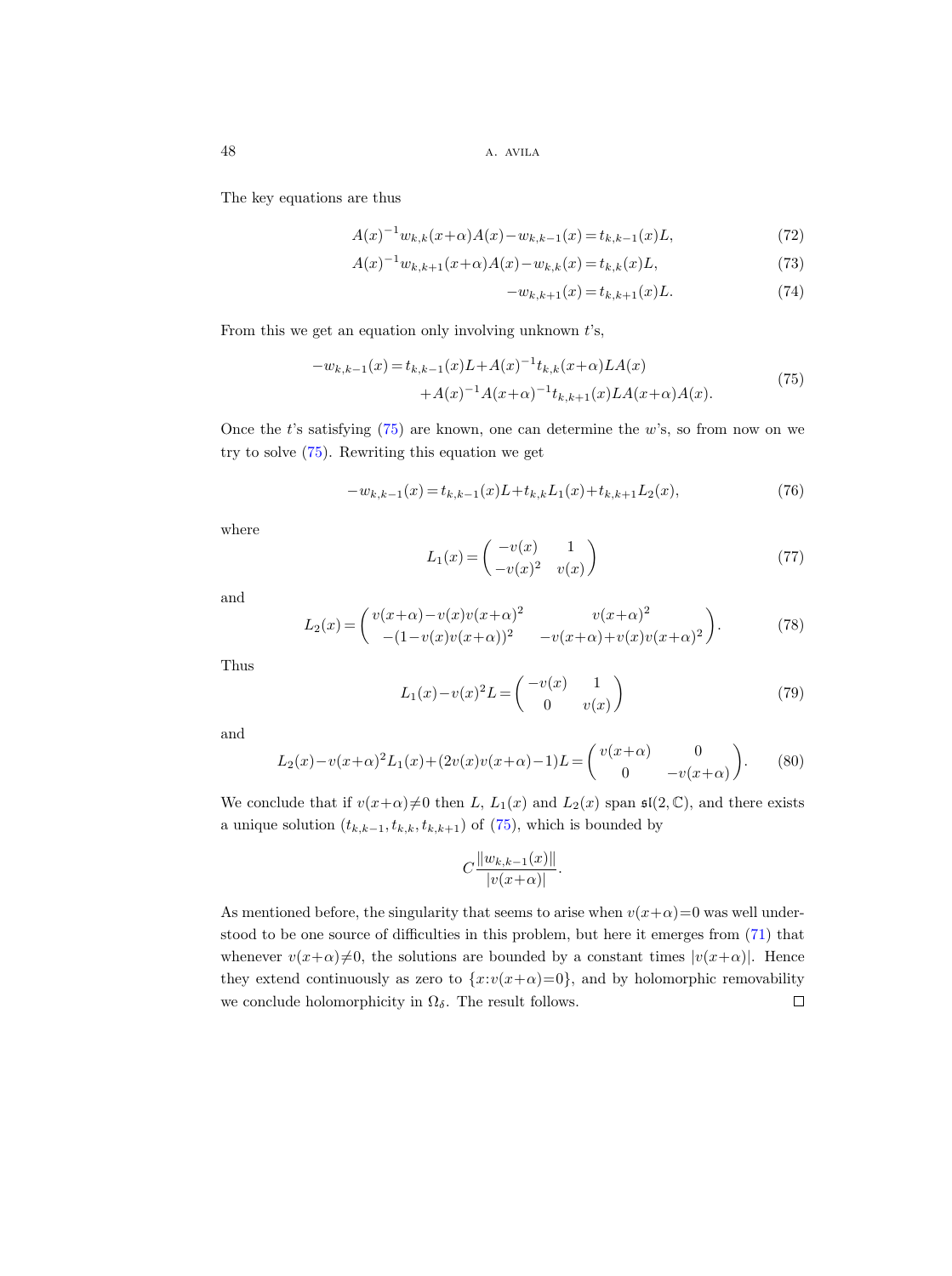### Appendix A. Some almost Mathieu computations

<span id="page-48-1"></span><span id="page-48-0"></span>Throughout this appendix, we let  $v(x)=2\cos 2\pi x$ .

THEOREM 19. If  $\alpha \in \mathbb{R} \setminus \mathbb{Q}$ ,  $\lambda > 0$ ,  $E \in \mathbb{R}$  and  $\varepsilon \geq 0$ , then

$$
L(\alpha,A_\varepsilon^{(E-\lambda v)})=\max\{L(\alpha,A^{(E-\lambda v)}),\log\lambda+2\pi\varepsilon\}.
$$

*Proof.* A direct computation shows that if E and  $\lambda$  are fixed, then for every  $\delta > 0$ there exists  $0 < \xi < \frac{1}{2}\pi$  such that if  $\varepsilon$  is large and  $w \in \mathbb{C}^2$  makes an angle at most  $\xi$  with the horizontal line, then for every  $x \in \mathbb{R}/\mathbb{Z}$ ,  $w' = A^{(E-\lambda v)}(x+\varepsilon i) \cdot w$  makes an angle at most  $\frac{1}{2}\xi$ with the horizontal line and  $\left|\log\|w'\| - (\log \lambda + 2\pi\varepsilon)\right| < \delta$ .

This implies that

$$
L(\alpha, A_{\varepsilon}^{(E-\lambda v)}) = 2\pi\varepsilon + \log \lambda + o(1) \quad \text{as } \varepsilon \to \infty.
$$

By quantization of acceleration, for every  $\varepsilon$  sufficiently large,  $\omega(\alpha, A_{\varepsilon}^{(E-\lambda v)})=1$  and  $L(\alpha, A_{\varepsilon}^{(E-\lambda v)}) = 2\pi\varepsilon + \log \lambda$ . By real-symmetry,  $\omega(\alpha, A_{\varepsilon}^{(E-\lambda v)})$  is either 0 or 1 for  $\varepsilon \geqslant 0$ . This implies the given formula for  $L(\alpha, A_{\varepsilon}^{(E-\lambda v)})$ .  $\Box$ 

For completeness, let us give a contrived rederivation of the Aubry–André formula.

<span id="page-48-2"></span>COROLLARY 20. ([\[BJ1\]](#page-52-2)) If  $\alpha \in \mathbb{R} \setminus \mathbb{Q}, \lambda > 0$  and  $E \in \mathbb{R}$ , then

$$
L(\alpha, A^{(E-\lambda v)}) \ge \max\{0, \log \lambda\},\
$$

with equality if and only if  $E \in \Sigma_{\alpha,\nu}$ .

Proof. The complement of the spectrum consists precisely of energies with positive Lyapunov exponent and zero acceleration (as those two properties characterize uniform hyperbolicity for  $SL(2, \mathbb{R})$ -valued cocycles by Theorem [6\)](#page-12-1).

The previous theorem gives the inequality, and shows that it is strict if and only if  $L(\alpha, A^{(E-\lambda v)}) > 0$  and  $\omega(\alpha, A^{(E-\lambda v)}) = 0$ .  $\Box$ 

### A.1. Proof of the example theorem

Fix  $\alpha \in \mathbb{R} \setminus \mathbb{Q}$ ,  $\lambda > 1$  and  $w \in C^{\omega}_{\delta}(\mathbb{R}/\mathbb{Z}, \mathbb{R})$ . Let  $v_{\varepsilon} = \lambda v + \varepsilon w$ .

LEMMA 25. If  $\varepsilon$  is sufficiently small and  $E \in \sum_{\alpha,v_{\varepsilon}}$ , then  $\omega(\alpha, A^{(E-v_{\varepsilon})})=1$ .

*Proof.* By Theorem [19](#page-48-1) and Corollary [20,](#page-48-2) we have that  $L(\alpha, A^{(E-\lambda v)}) \geq \log \lambda$  and  $\omega(\alpha, A^{(E-\lambda v)}) \leq 1$  for every  $E \in \mathbb{R}$ .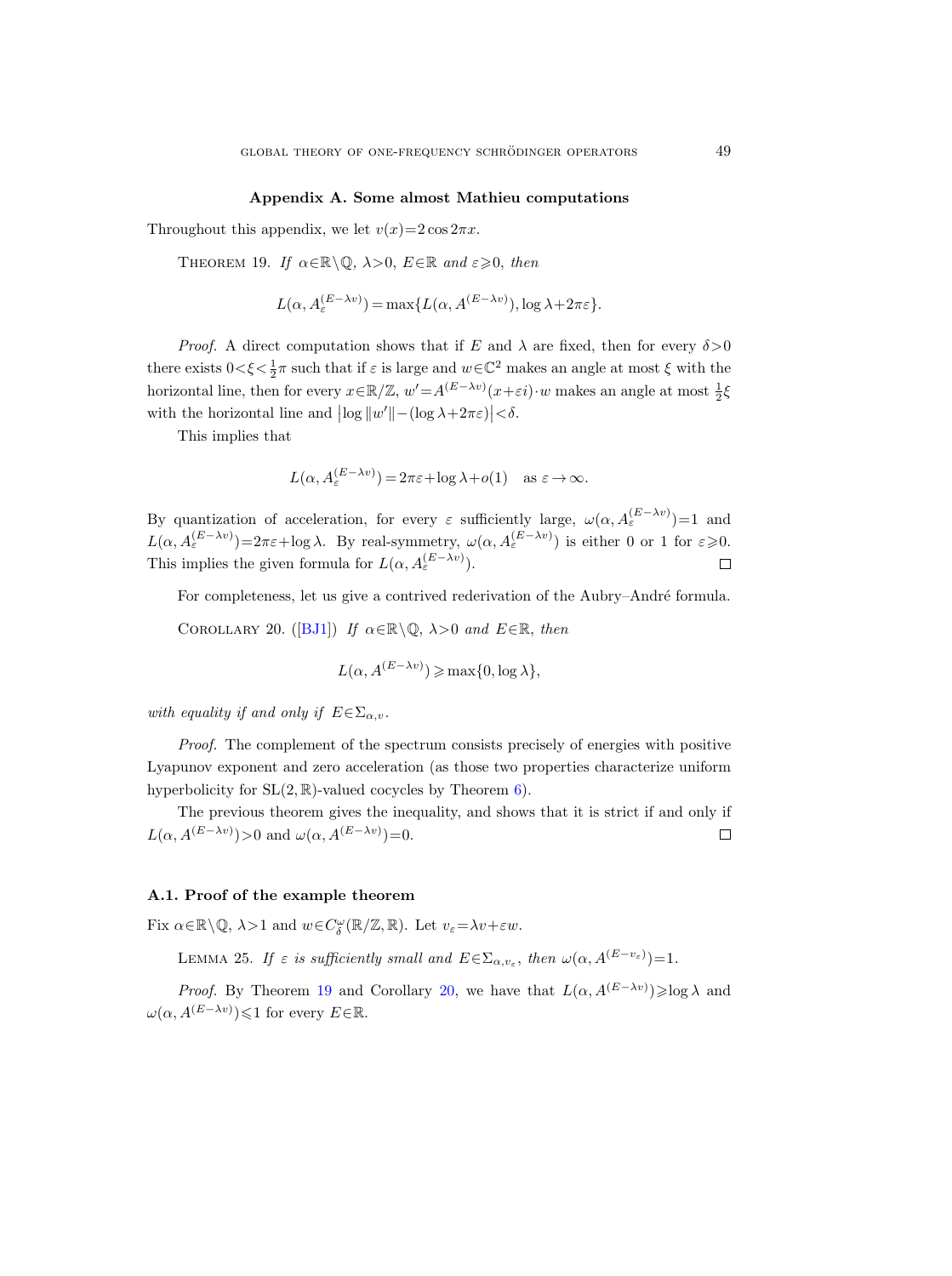For  $\varepsilon$  small we have  $\Sigma_{\alpha,v_{\varepsilon}}\subset [-4\lambda, 4\lambda]$ . By continuity of the Lyapunov exponent and upper semicontinuity of the acceleration, we get  $\omega(\alpha, A^{(E-v_{\varepsilon})}) \leq 1$  and  $L(\alpha, A^{(E-v_{\varepsilon})}) > 0$ for every  $E \in \Sigma_{\alpha, v_{\varepsilon}}$ .

Since  $A^{(E-v_{\varepsilon})}$  is real-symmetric,  $\omega(\alpha, A^{(E-v_{\varepsilon})}) \geq 0$  as well, and if  $\omega(\alpha, A^{(E-v_{\varepsilon})})=0$ , with  $E \in \Sigma_{\alpha,v_{\varepsilon}}$ , then  $(\alpha, A^{(E-v_{\varepsilon})})$  is regular. This last possibility cannot happen: since the Lyapunov exponent is positive, this would imply uniform hyperbolicity, which cannot happen in the spectrum. We conclude that  $\omega(\alpha, A^{(E-v_{\varepsilon})})>0$  for  $E \in \Sigma_{\alpha, v_{\varepsilon}}$ . By quantization, this forces  $\omega(\alpha, A^{(E-v_{\varepsilon})})=1$ .  $\Box$ 

By Proposition [5,](#page-14-0)  $E \mapsto L(\alpha, A^{(E-v_{\varepsilon})})$  coincides in the spectrum with the restriction of the analytic function  $E \mapsto L_{\delta,1}(\alpha, A^{(E-v_{\varepsilon})})$  defined in some neighborhood. This concludes the proof of the example theorem.

### Appendix B. Coexistence near critical coupling

<span id="page-49-0"></span>Here we show that perturbations of the critical almost Mathieu operator (with potential  $v(x)=2\cos 2\pi x$  may exhibit coexistence of subcritical and supercritical energies, and in fact one may have arbitrarily many alternances between subcritical and supercritical regimes. As far as we know, all previous examples of coexistence present only a small number of alternances.

THEOREM 21. Let  $\alpha \in \mathbb{R} \setminus \mathbb{Q}$ ,  $n \geqslant 1$  and  $\{E_j\}_{j=1}^n$  be n distinct points in  $\Sigma_{\alpha,v}$ . Then, for any  $\delta > 0$ , there exists a trigonometric polynomial  $w \in C^{\omega}(\mathbb{R}/\mathbb{Z}, \mathbb{R})$  such that for every  $\mathbf{z} \neq 0$  sufficiently small, and every  $1 \leq j \leq n$ , there is  $E_j^{\mathbf{z}} \in \Sigma_{\alpha,v+\mathbf{z}w} \cap (E_j-\delta, E_j+\delta)$  such that  $E_j^{\times}$  is subcritical if  $(-1)^j \times 0$  and  $E_j^{\times}$  is supercritical if  $(-1)^j \times 0$ .

*Proof.* For  $H_{\alpha,v}$ , all energies in the spectrum are critical, with zero Lyapunov exponent and acceleration 1 (see Appendix A). For  $E \in \mathbb{C} \setminus \Sigma_{\alpha,v}$ , we have that  $(\alpha, A^{(E-v)})$ is uniformly hyperbolic (this is general) with zero acceleration (this is obvious for real energies and can be analytically continued to complex energies).

As for  $(\alpha, A_{\varepsilon}^{(E-v)})$ , we have that it is uniformly hyperbolic with zero acceleration for  $0 < \varepsilon < L(E)/2\pi$  and uniformly hyperbolic with acceleration 1 for  $\varepsilon > L(E)/2\pi$  (here  $L(E) = L(\alpha, A^{(E-v)})$ ). This follows from the asymptotic estimate  $L(\alpha, A_{\varepsilon}^{(E-v)}) = 2\pi\varepsilon$  for  $\varepsilon \gg 1$  (see the proof of Theorem [19\)](#page-48-1). In particular, for  $E \in \mathbb{C} \setminus \Sigma_{\alpha,v}$ ,  $(\alpha, A_{\varepsilon}^{(E-v)})$  is not uniformly hyperbolic for  $\varepsilon = L(E)/2\pi$ .

Let U be the set of all E such that  $L(\alpha, A^{(E-v)})$ <1. This is an open neighborhood of  $\Sigma_{\alpha,v}$ . Following §[3.3](#page-34-1) define, for  $E \in U$ , a holomorphic function  $q^E$  on Im  $x > 1/2\pi$  by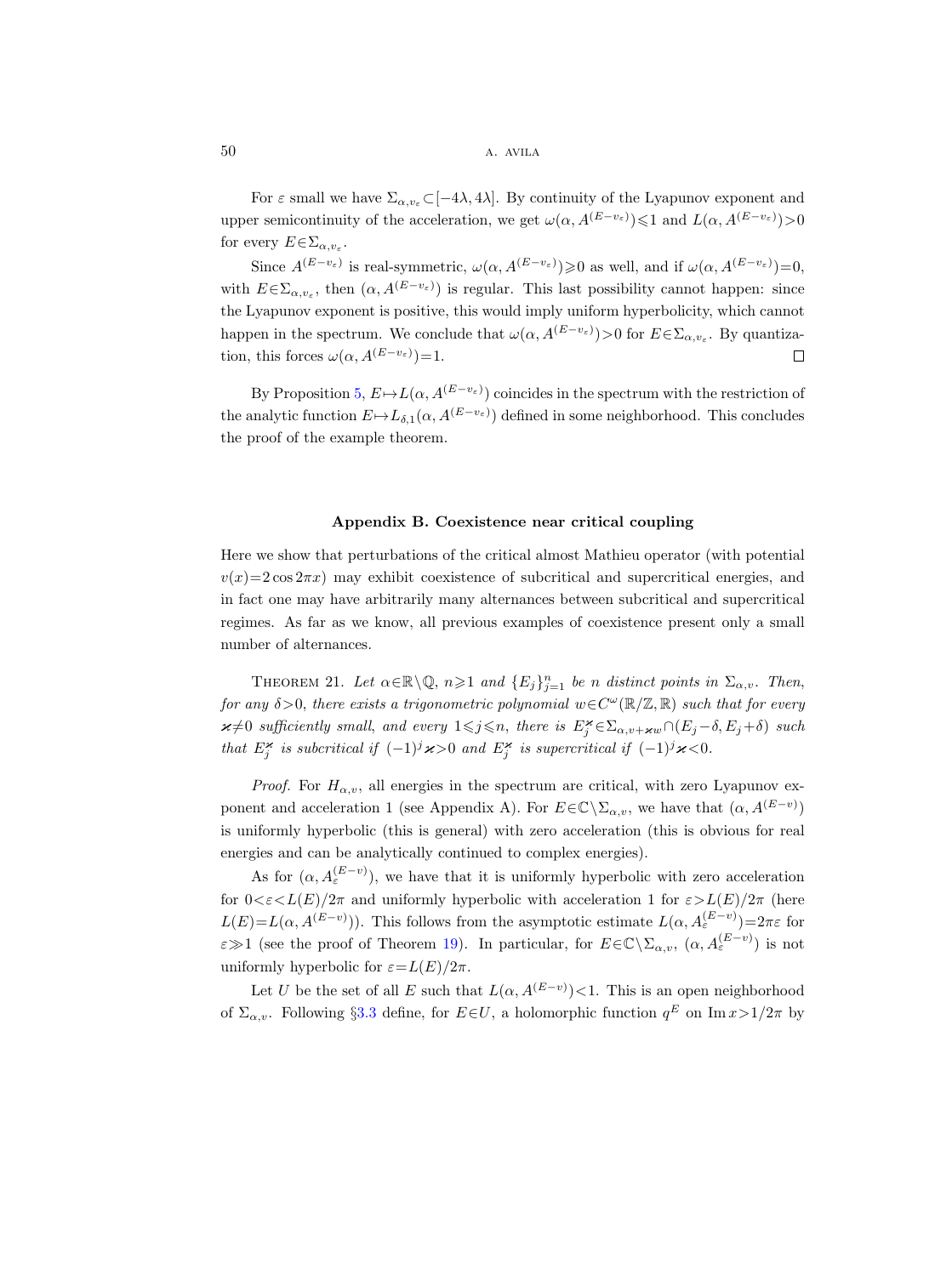$q^{E}(x)=a^{E}(x)b^{E}(x),$  where

$$
B^{E} = \begin{pmatrix} a^{E} & b^{E} \\ c^{E} & d^{E} \end{pmatrix} \in SL(2, \mathbb{C})
$$

has columns parallel to the unstable and the stable directions of  $(\alpha, A^{(E-v)})$ . Notice that  $q^E$  is holomorphic with respect to  $(E, x)$  and, for each  $E \in U, q^E$  admits holomorphic extensions up to  $\text{Im} x > L(E)/2\pi$ . Thus, when  $E \in \Sigma_{\alpha,v}$ ,  $q^E$  is defined in the entire upper half-plane H.

Fix some  $1 \leq \xi_0 < 2$  and let  $\mathcal{V} \subset C_2^{\omega}(\mathbb{R}/\mathbb{Z}, \mathbb{R})$  be an open neighborhood of all  $E-v$ , 2  $E \in U$ , such that for every  $v' \in V$  the cocycle  $(\alpha, A_{\varepsilon_0}^{(v')})$  $\binom{v}{\xi_0}$ ) is uniformly hyperbolic with acceleration 1. Define  $L_{2,1}: \mathcal{V} \to \mathbb{R}$  by  $L_{2,1}(v') = L(\alpha, A_{\xi_0}^{(v')})$  $(\frac{v}{\xi_0})^{\prime}$  –  $2\pi \xi_0$ .

For  $E \in U$  and  $w \in C_2^{\omega}(\mathbb{R}/\mathbb{Z}, \mathbb{R})$ , the derivative of  $t \mapsto L_{2,1}(E-v-tw)$  at  $t=0$  is given by

<span id="page-50-0"></span>
$$
-\int_{\mathbb{R}/\mathbb{Z}} \operatorname{Re} q^E(x+\varepsilon i) w(x+\varepsilon i) dx, \tag{81}
$$

where  $\varepsilon$  can be chosen arbitrarily with  $L(E)/2\pi < \varepsilon < 2$  (see §[3.3\)](#page-34-1). Let  $\Phi^E$  be the (bounded) linear functional on  $C_2^{\omega}(\mathbb{R}/\mathbb{Z}, \mathbb{R})$  taking w to [\(81\)](#page-50-0).

We claim that, for every finite subset  $\mathcal{E} \subset \Sigma_{\alpha,v}$  and any  $E_* \in \Sigma_{\alpha,v}$ , there exists  $E' \in \Sigma_{\alpha,v}$  arbitrarily close to  $E_*$  such that  $\Phi^{E'}$  is not a linear combination of the  $\{\Phi^E\}_{E \in \mathcal{E}}$ . Once this has been done, one can inductively obtain points  $E'_j \in \sum_{\alpha,v} \bigcap (E_j - \frac{1}{2}\delta, E_j + \frac{1}{2}\delta)$ and a trigonometric polynomial  $w \in C^{\omega}(\mathbb{R}/\mathbb{Z}, \mathbb{R})$  such that  $(-1)^{j} \Phi^{E'_j} \cdot w < 0$ . Now choose  $0 < r < \frac{1}{2}\delta$  such that  $E' \in U$  for every  $E' \in K_j = [E'_j - r, E'_j + r]$  and moreover  $(-1)^j \Phi^{E'} \cdot w < 0$ . Then, for  $\varkappa \neq 0$  small and every  $E' \in K_j$ , we have  $\varkappa (-1)^jL_{2,1}(E'-v-\varkappa w) < 0$ . Notice that if  $\varkappa \neq 0$  is small, then for every  $E' \in \Sigma_{\alpha,v+\varkappa w}$  we have

- (1) if  $L_{2,1}(E'-v-\varkappa w)>0$  then E' is supercritical for  $H_{\alpha,v+\varkappa w}$ ;
- (2) if  $L_{2,1}(E'-v-\varkappa w)$  < 0 then E' is subcritical for  $H_{\alpha,v+\varkappa w}$ .

Indeed, in the first case, we just use that  $L \ge L_{2,1}$  (by convexity), and in the second case we notice that we must have  $L \ge 0 > L_{2,1}$ , so  $\omega(\alpha, A^{(E'-v-\varkappa w)}) < 1$ , hence by quantization  $\omega(\alpha, A^{(E'-v-\varkappa w)})=0$  and  $(\alpha, A^{(E'-v-\varkappa w)})$  is regular. The result then follows since, for every  $\varkappa$  small,  $\Sigma_{\alpha,v+\varkappa w}$  intersects each of the int  $K_j$  (as  $\varkappa \mapsto \Sigma_{\alpha,v+\varkappa w}$  is continuous in the Hausdorff topology).

To conclude, let us prove the claim. Note that, by Theorem [8,](#page-15-1)  $\Phi^{E_*} \neq 0$ , which in particular implies the claim when  $\mathcal E$  is empty. We may assume that the  $\Phi^E$ ,  $E\in\mathcal E$ , are linearly independent. If the claim does not hold, then for every  $E' \in \Sigma_{\alpha,v}$  close to  $E_*,$  $\Phi^{E'}$  is a linear combination of  $\Phi^E$ , for  $E \in \mathcal{E}$ . Thus, we can write (in a unique way)  $\Phi^{E'} = \sum_{E \in \mathcal{E}} c_E(E') \Phi^E$ . Note that the coefficients  $c_E(E')$ , originally defined for E' near  $E_*$  in  $\Sigma_{\alpha,v}$ , coincide with restrictions of real-analytic functions defined in a small open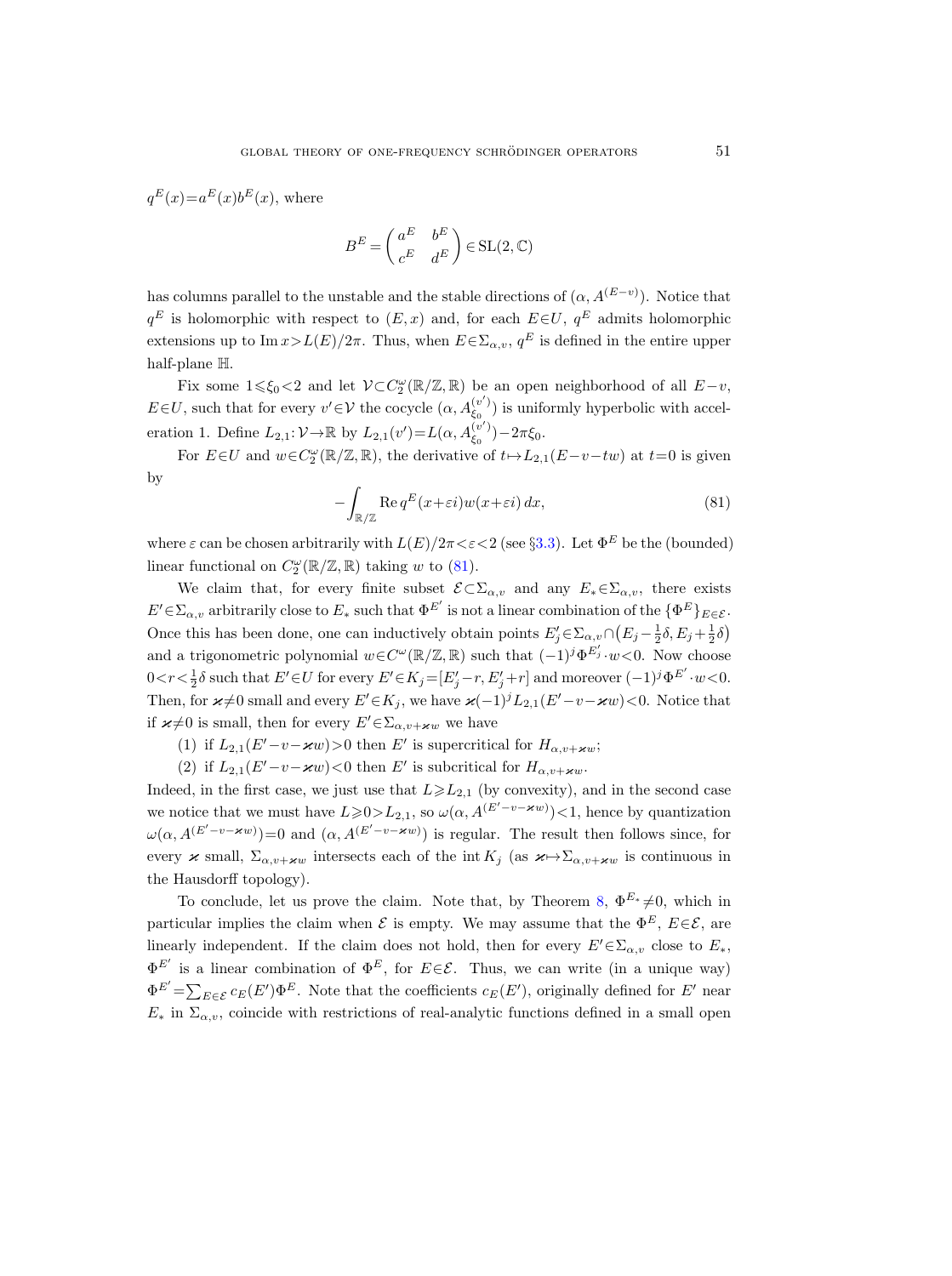interval  $I_*$  around  $E_*$ , which we still denote by  $c_E(E')$ [.\(](#page-51-0)<sup>30</sup>) Let  $D\subset U$  be a small disk around  $E_*$  with  $D \cap \mathbb{R} \subset I_*$  and such that  $E' \rightarrow c_E(E')$  extends holomorphically to D.

For  $E' \in D$ , we set  $\gamma^{E'} = q^{E'} - \sum_{E \in \mathcal{E}} c_E(E') q^E$ . Then, for  $E' \in \sum_{\alpha,v} \cap D$ ,  $\gamma^{E'}$  is a holomorphic function defined on the upper half-plane H such that

$$
\int_{\mathbb{R}/\mathbb{Z}} \text{Re}\,\gamma(x+\varepsilon i)w(x+\varepsilon i)\,dx = 0
$$

for every  $w \in C_2^{\omega}(\mathbb{R}/\mathbb{Z}, \mathbb{R})$  and any  $0 < \varepsilon < 2$ . This implies that, for  $E' \in \Sigma_{\alpha,v} \cap \mathbb{D}$ ,  $\gamma^{E'}$  extends to an entire function, which is purely imaginary on  $\mathbb{R}$  (see §[2.4\)](#page-24-0). But for every  $E' \in D$ ,  $\gamma^{E'}$  defines a holomorphic function on  $\{z:\text{Im } z > 1/2\pi\}$  which depends holomorphically on E'. Since  $\Sigma_{\alpha,v} \cap D$  has positive logarithmic capacity (see [\[S,](#page-53-12) Theorem 7.2]),  $\gamma^{E'}$  must define an entire function for every  $E' \in D$  (just use Hartogs' theorem). It follows that  $q^{E'} = \gamma^{E'} + \sum_{E \in \mathcal{E}} c_E(E') q^E$  defines a holomorphic function on  $\mathbb{H}$  for every  $E' \in D$ . By a similar argument as in §[3.4.3,](#page-41-1) we can, for every  $E' \in D$ , analytically continue the unstable and stable directions of  $(\alpha, A^{(E'-v)})$  defined for  $\text{Im } x > L(E')/2\pi$ to holomorphic functions  $u^E$ ,  $s^E$ :  $\mathbb{H} \to \mathbb{PC}^2$  which satisfy  $A^{(E'-v)}(x) \cdot u^{E'}(x) = u^{E'}(x+\alpha)$ ,  $A^{(E'-v)}(x) \cdot s^{E'}(x) = s^{E'}(x+\alpha)$  and  $u^{E'}(x) \neq s^{E'}(x)$  for every  $x \in \mathbb{H}$ .

Since  $L(\alpha, A_{\varepsilon}^{(E'-v)}) > 0$  for every E' and any  $\varepsilon > 0$ , this implies that  $(\alpha, A_{\varepsilon}^{(E'-v)})$ is uniformly hyperbolic for any  $\varepsilon > 0$  and every  $E' \in D$ . But this cannot happen when  $E' \in D \backslash \Sigma_{\alpha,v}$ , as  $(\alpha, A_{\varepsilon}^{(E'-v)})$  is not uniformly hyperbolic when  $2\pi\varepsilon = L(E')$ . This gives a contradiction and proves the claim.  $\Box$ 

Remark 26. For perturbations of the almost Mathieu operator, the acceleration is bounded by 1, which implies that the number of alternances between the subcritical, critical and supercritical regimes is always finite. Indeed, for any  $v' \in C^{\omega}_{\xi}(\mathbb{R}/\mathbb{Z}, \mathbb{R})$ , and near any critical energy  $E_0 \in \Sigma_{\alpha,v'}$  with acceleration 1, we can define an analytic function  $L_{\xi,1}$  as before which has the property that energies  $E \in \Sigma_{\alpha,v'}$  near  $E_0$  are supercritical, critical, or subcritical according to whether  $L_{\xi,1}>0$ ,  $L_{\xi,1}=0$  or  $L_{\xi,1}<0$ .

Remark 27. For  $\alpha \in \mathbb{R} \setminus \mathbb{Q}$ ,  $w \in C^{\omega}_{\xi}(\mathbb{R}/\mathbb{Z}, \mathbb{R})$  and  $\varkappa$  small, one may investigate the transition from subcriticality to supercriticality within the one-parameter family of operators  $H_{\alpha,\lambda(v+\varkappa w)}$ ,  $\lambda > 0$ . It is convenient to look simultaneously at all  $\Sigma_{\alpha,\lambda(v+\varkappa w)}$  in the  $(E, \lambda)$ -plane. Our work implies that there is a (possibly disconnected) nearly horizontal analytic curve  $L_{\xi,1}^{-1}(0),$  (31) close to  $\Sigma_{\alpha,v}\times\{1\}$ , which separates the subcritical energies (below it) and the supercritical energies (above it). From the point of view of this paper, the study of this family is straightforward, since transversality can be checked by the

<sup>(&</sup>lt;sup>30</sup>) Fix a #*E*-dimensional subspace  $F \subset C_2^{\omega}(\mathbb{R}/\mathbb{Z}, \mathbb{R})$  such that the  $\Phi^E|_F$ ,  $E \in \mathcal{E}$ , are linearly independent, and define  $c_E(E')$  in a neighborhood of  $E_*$  so to have  $\Phi^{E'}|_F = \sum_{E \in \mathcal{E}} c_E(E') \Phi^E|_F$ .

<span id="page-51-1"></span><span id="page-51-0"></span><sup>(&</sup>lt;sup>31</sup>) Here we use the explicit computation  $L_{\xi,1}(E-\lambda v) = \log \lambda$  for  $\lambda$  near 1 and E near  $\Sigma_{\alpha,v}$ .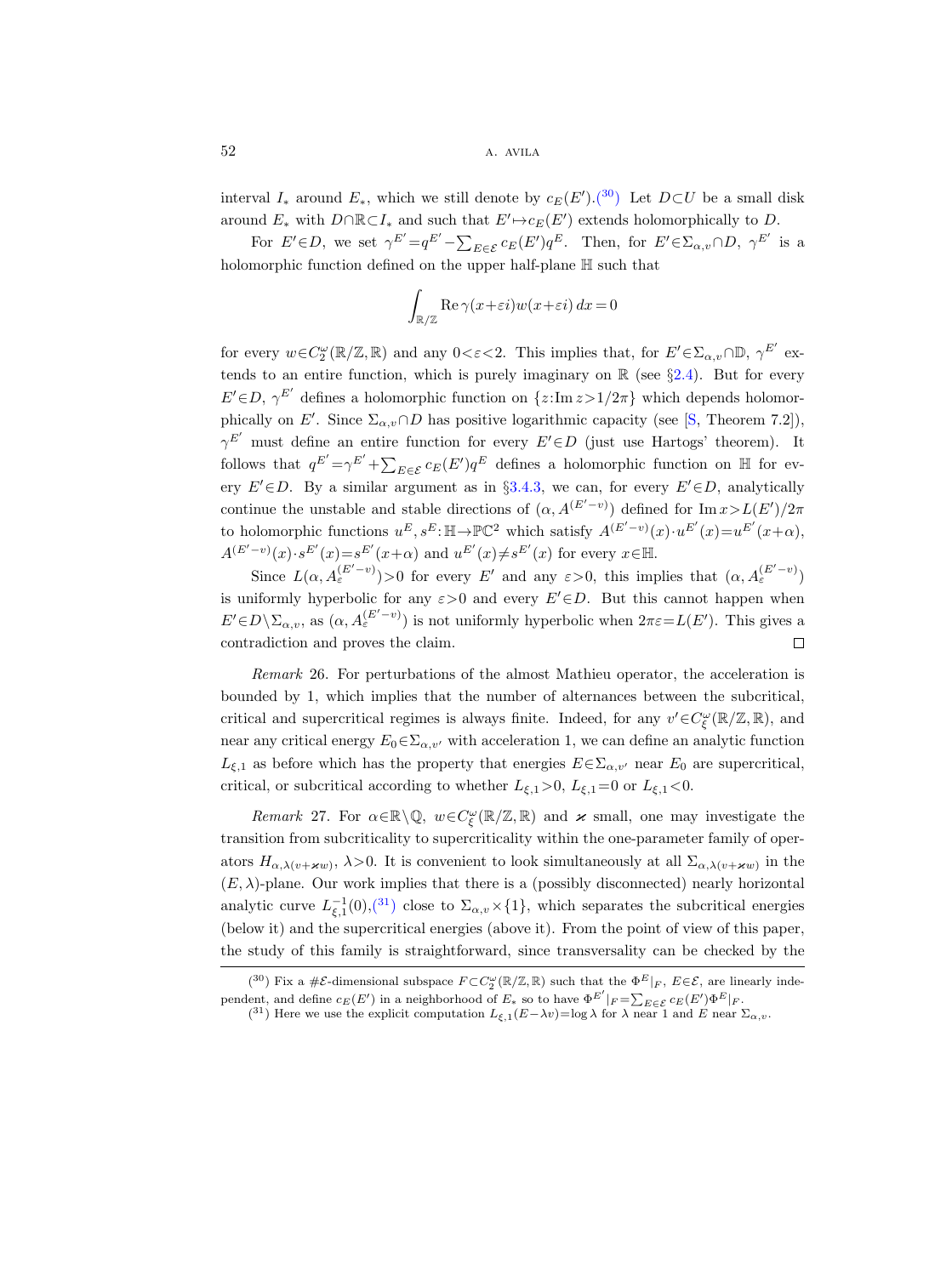direct computation of  $L_{\xi,1}$  in the almost Mathieu case. In particular, since the critical curve is nearly horizontal, it defines a premonotonic family of cocycles, so the arguments in §[3.1](#page-28-2) show that the intersection of this curve with the spectra has zero linear measure.

### References

- <span id="page-52-9"></span>[A1] Avila, A., The absolutely continuous spectrum of the almost Mathieu operator. Preprint, 2008. [arXiv:0810.2965 \[math.DS\]](http://arxiv.org/abs/0810.2965).
- <span id="page-52-7"></span>[A2] — Almost reducibility and absolute continuity I. Preprint, 2010. [arXiv:1006.0704 \[math.DS\]](http://arxiv.org/abs/1006.0704).
- <span id="page-52-10"></span>[A3] — KAM, Lyapunov exponents and the spectral dichotomy for one-frequency schrödinger operators. In preparation.
- <span id="page-52-18"></span>[ABD] AVILA, A., BOCHI, J. & DAMANIK, D., Cantor spectrum for Schrödinger operators with potentials arising from generalized skew-shifts. Duke Math. J., 146 (2009), 253–280.
- <span id="page-52-16"></span>[AD] AVILA, A. & DAMANIK, D., Generic singular spectrum for ergodic Schrödinger operators. Duke Math. J., 130 (2005), 393–400.
- <span id="page-52-6"></span>[AFK] AVILA, A., FAYAD, B. & KRIKORIAN, R., A KAM scheme for  $SL(2,\mathbb{R})$  cocycles with Liouvillean frequencies. Geom. Funct. Anal., 21 (2011), 1001–1019.
- <span id="page-52-5"></span>[AJ] AVILA, A. & JITOMIRSKAYA, S., Almost localization and almost reducibility. J. Eur. Math. Soc. (JEMS), 12 (2010), 93–131.
- <span id="page-52-17"></span>[AJS] AVILA, A., JITOMIRSKAYA, S. & SADEL, C., Complex one-frequency cocycles. J. Eur. Math. Soc. (JEMS), 16 (2014), 1915–1935.
- <span id="page-52-4"></span>[AK1] Avila, A. & Krikorian, R., Reducibility or nonuniform hyperbolicity for quasiperiodic Schrödinger cocycles. Ann. of Math., 164 (2006), 911–940.
- <span id="page-52-13"></span> $[AK2] \longrightarrow$  Monotonic cocycles. To appear in *Invent. Math.*
- <span id="page-52-15"></span>[AS] Avron, J. & SIMON, B., Almost periodic Schrödinger operators. II. The integrated density of states. Duke Math. J., 50 (1983), 369–391.
- <span id="page-52-12"></span>[BL] Benyamini, Y. & Lindenstrauss, J., Geometric Nonlinear Functional Analysis. Vol. 1. American Mathematical Society Colloquium Publications, 48. Amer. Math. Soc., Providence, RI, 2000.
- <span id="page-52-8"></span>[Bj1] BJERKLÖV, K., Positive Lyapunov exponent and minimality for a class of onedimensional quasi-periodic Schrödinger equations. Ergodic Theory Dynam. Systems, 25 (2005), 1015–1045.
- <span id="page-52-14"></span>[Bj2] — Explicit examples of arbitrarily large analytic ergodic potentials with zero Lyapunov exponent. Geom. Funct. Anal., 16 (2006), 1183–1200.
- <span id="page-52-1"></span>[B] BOURGAIN, J., Green's Function Estimates for Lattice Schrödinger Operators and Applications. Annals of Mathematics Studies, 158. Princeton Univ. Press, Princeton, NJ, 2005.
- <span id="page-52-0"></span>[BG] BOURGAIN, J. & GOLDSTEIN, M., On nonperturbative localization with quasi-periodic potential. Ann. of Math., 152 (2000), 835–879.
- <span id="page-52-2"></span>[BJ1] Bourgain, J. & Jitomirskaya, S., Continuity of the Lyapunov exponent for quasiperiodic operators with analytic potential. J. Stat. Phys., 108 (2002), 1203–1218.
- <span id="page-52-3"></span>[BJ2] — Absolutely continuous spectrum for 1D quasiperiodic operators. Invent. Math., 148 (2002), 453–463.
- <span id="page-52-11"></span>[C] Christensen, J. P. R., On sets of Haar measure zero in abelian Polish groups, in Proceedings of the International Symposium on Partial Differential Equations and the Geometry of Normed Linear Spaces (Jerusalem, 1972). Israel J. Math., 13 (1972), 255–260.